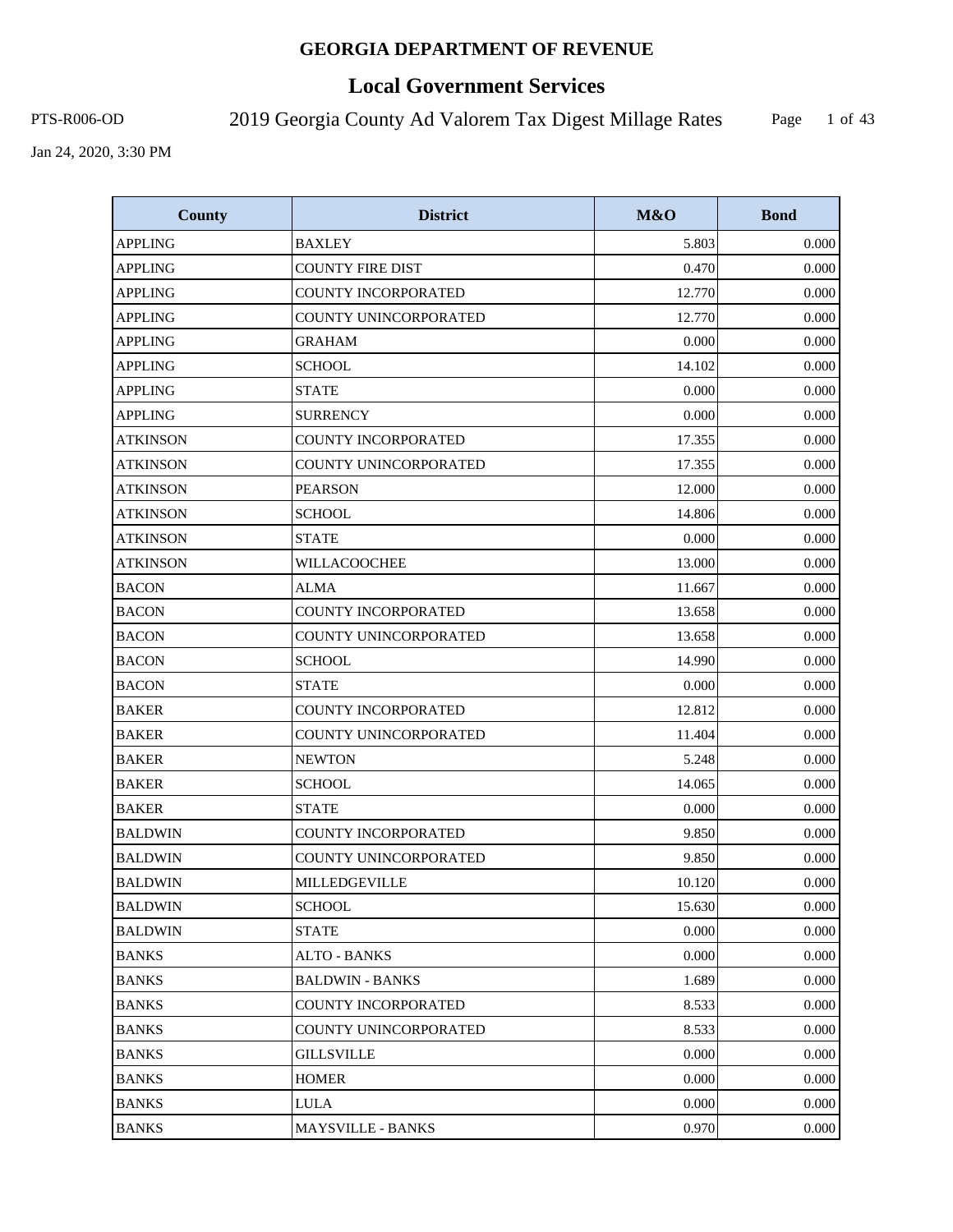# **Local Government Services**

PTS-R006-OD 2019 Georgia County Ad Valorem Tax Digest Millage Rates

Page 2 of 43

| <b>County</b>   | <b>District</b>                     | M&O    | <b>Bond</b> |
|-----------------|-------------------------------------|--------|-------------|
| <b>BANKS</b>    | <b>SCHOOL</b>                       | 14.511 | 0.000       |
| <b>BANKS</b>    | <b>STATE</b>                        | 0.000  | 0.000       |
| <b>BARROW</b>   | <b>AUBURN - BARROW</b>              | 4.931  | 0.000       |
| <b>BARROW</b>   | <b>BETHLEHEM</b>                    | 0.000  | 0.000       |
| <b>BARROW</b>   | <b>BRASELTON</b>                    | 0.000  | 0.000       |
| <b>BARROW</b>   | <b>CARL</b>                         | 0.000  | 0.000       |
| <b>BARROW</b>   | <b>CID BRASELTON</b>                | 5.000  | 0.000       |
| <b>BARROW</b>   | <b>COUNTY FIRE DIST</b>             | 2.280  | 0.000       |
| <b>BARROW</b>   | COUNTY INCORPORATED                 | 9.029  | 1.880       |
| <b>BARROW</b>   | COUNTY UNINCORPORATED               | 7.089  | 1.880       |
| <b>BARROW</b>   | <b>COUNTY WIDE DEVELOPMENT AUTH</b> | 0.660  | 0.000       |
| <b>BARROW</b>   | <b>SCHOOL</b>                       | 18.500 | 0.000       |
| <b>BARROW</b>   | STATE                               | 0.000  | 0.000       |
| <b>BARROW</b>   | <b>STATHAM</b>                      | 4.193  | 0.000       |
| <b>BARROW</b>   | <b>WINDER</b>                       | 3.000  | 0.000       |
| <b>BARTOW</b>   | <b>ADAIRSVILLE</b>                  | 3.005  | 0.000       |
| <b>BARTOW</b>   | CARTERSVILLE                        | 3.259  | 0.861       |
| <b>BARTOW</b>   | CARTERSVILLE D/T DEV AUTH           | 1.789  | 0.000       |
| <b>BARTOW</b>   | CID RED TOP MOUNTAIN                | 0.000  | 0.000       |
| <b>BARTOW</b>   | COUNTY INCORPORATED                 | 10.300 | 0.000       |
| <b>BARTOW</b>   | COUNTY UNINCORPORATED               | 9.010  | 0.000       |
| <b>BARTOW</b>   | <b>EMERSON</b>                      | 1.832  | 0.000       |
| <b>BARTOW</b>   | <b>EUHARLEE</b>                     | 1.819  | 0.000       |
| <b>BARTOW</b>   | IND SCHOOL CARTERSVILLE             | 14.576 | 0.000       |
| <b>BARTOW</b>   | <b>KINGSTON</b>                     | 0.000  | 0.000       |
| <b>BARTOW</b>   | <b>SCHOOL</b>                       | 18.750 | 0.000       |
| <b>BARTOW</b>   | <b>STATE</b>                        | 0.000  | 0.000       |
| <b>BARTOW</b>   | TAD - E MAIN                        |        |             |
| <b>BARTOW</b>   | TAD - ETOWAH/ALLATOONA CO           |        |             |
| <b>BARTOW</b>   | TAD - ETOWAH/ALLATOONA EMMERSO      |        |             |
| <b>BARTOW</b>   | <b>TAYLORSVILLE</b>                 | 0.000  | 0.000       |
| <b>BARTOW</b>   | WHITE                               | 0.000  | 0.000       |
| <b>BEN HILL</b> | <b>COUNTY INCORPORATED</b>          | 16.581 | 0.000       |
| <b>BEN HILL</b> | COUNTY UNINCORPORATED               | 16.581 | 0.000       |
| <b>BEN HILL</b> | FITZGERALD                          | 10.000 | 0.000       |
| <b>BEN HILL</b> | <b>SCHOOL</b>                       | 18.039 | 0.000       |
| <b>BEN HILL</b> | <b>STATE</b>                        | 0.000  | 0.000       |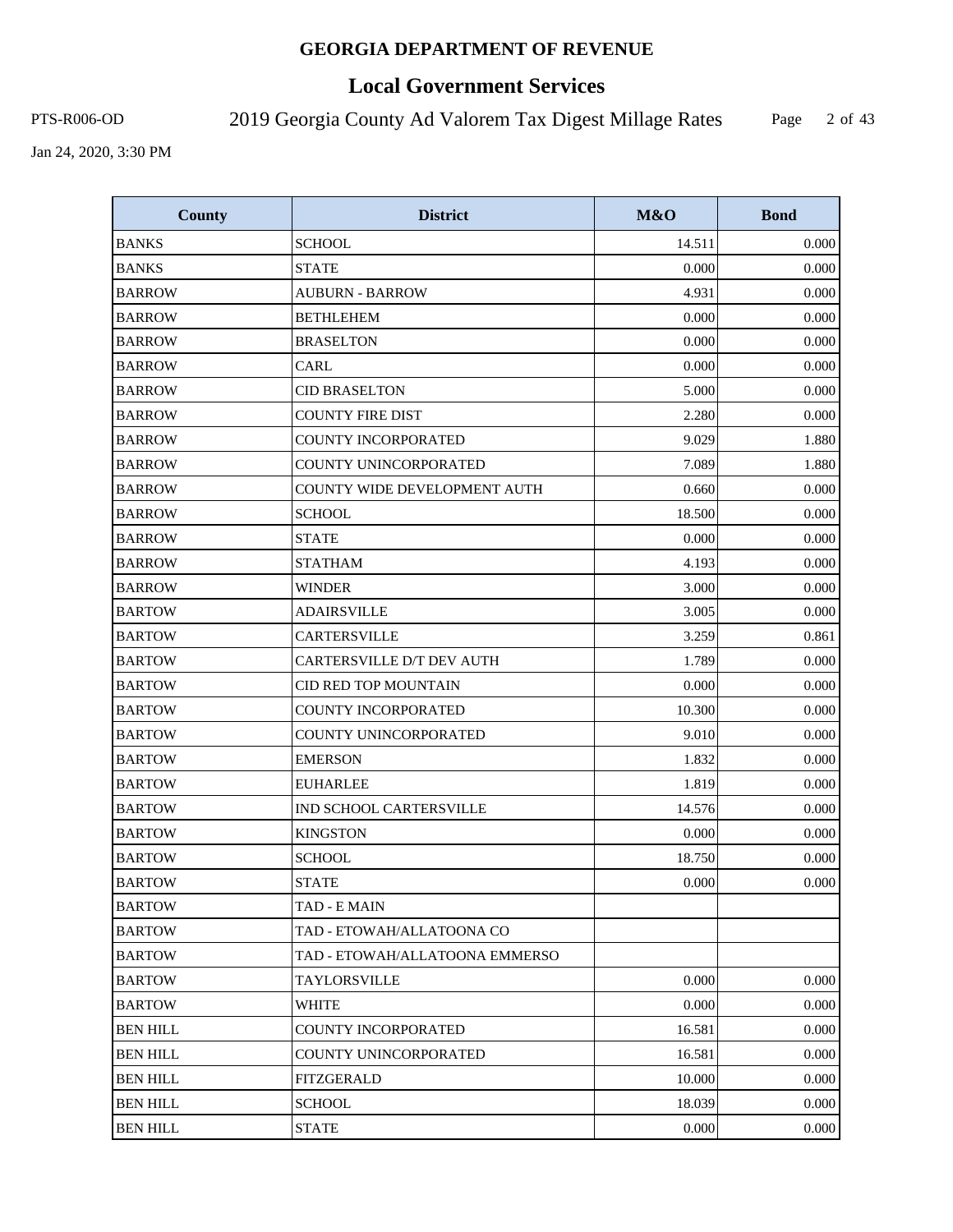# **Local Government Services**

PTS-R006-OD 2019 Georgia County Ad Valorem Tax Digest Millage Rates

Page 3 of 43

| <b>County</b>   | <b>District</b>                       | M&O    | <b>Bond</b> |
|-----------------|---------------------------------------|--------|-------------|
| <b>BERRIEN</b>  | <b>ALAPAHA</b>                        | 9.500  | 0.000       |
| <b>BERRIEN</b>  | <b>COUNTY INCORPORATED</b>            | 16.710 | 0.000       |
| <b>BERRIEN</b>  | COUNTY UNINCORPORATED                 | 16.710 | 0.000       |
| <b>BERRIEN</b>  | <b>ENIGMA</b>                         | 5.000  | 0.000       |
| <b>BERRIEN</b>  | <b>NASHVILLE</b>                      | 9.500  | 0.000       |
| <b>BERRIEN</b>  | <b>RAY CITY</b>                       | 4.500  | 0.000       |
| <b>BERRIEN</b>  | <b>SCHOOL</b>                         | 15.000 | 0.000       |
| <b>BERRIEN</b>  | <b>STATE</b>                          | 0.000  | 0.000       |
| <b>BIBB</b>     | <b>BID DOWNTOWN</b>                   | 5.000  | 0.000       |
| <b>BIBB</b>     | <b>BID MIDDLE GA EDUC CORR</b>        | 5.000  | 0.000       |
| <b>BIBB</b>     | <b>COUNTY INCORPORATED</b>            | 20.331 | 0.000       |
| <b>BIBB</b>     | <b>SCHOOL</b>                         | 18.814 | 0.000       |
| <b>BIBB</b>     | <b>STATE</b>                          | 0.000  | 0.000       |
| <b>BIBB</b>     | TAD - #7                              |        |             |
| <b>BIBB</b>     | <b>TAD - #8</b>                       |        |             |
| <b>BIBB</b>     | TAD - #9                              |        |             |
| <b>BLECKLEY</b> | <b>COCHRAN</b>                        | 11.267 | 0.000       |
| <b>BLECKLEY</b> | <b>COUNTY INCORPORATED</b>            | 14.231 | 0.000       |
| <b>BLECKLEY</b> | COUNTY UNINCORPORATED                 | 14.883 | 0.000       |
| <b>BLECKLEY</b> | <b>SCHOOL</b>                         | 14.286 | 0.000       |
| <b>BLECKLEY</b> | <b>STATE</b>                          | 0.000  | 0.000       |
| <b>BRANTLEY</b> | COUNTY FIRE -INC NAHUNTA VFD          | 1.250  | 0.000       |
| <b>BRANTLEY</b> | <b>COUNTY FIRE -UNINC</b>             | 1.250  | 0.000       |
| <b>BRANTLEY</b> | COUNTY FIRE -UNINC CALVARY VFD        | 1.250  | 0.000       |
| <b>BRANTLEY</b> | <b>COUNTY FIRE -UNINC HOBOKEN VFD</b> | 1.250  | 0.000       |
| <b>BRANTLEY</b> | <b>COUNTY FIRE -UNINC HRTNSE VFD</b>  | 1.250  | 0.000       |
| <b>BRANTLEY</b> | COUNTY FIRE -UNINC NAHUNTA VFD        | 1.250  | 0.000       |
| <b>BRANTLEY</b> | COUNTY FIRE -UNINC WSVLLE VFD         | 1.250  | 0.000       |
| <b>BRANTLEY</b> | <b>COUNTY INCORPORATED</b>            | 18.053 | 0.000       |
| <b>BRANTLEY</b> | COUNTY UNINCORPORATED                 | 13.946 | 0.000       |
| <b>BRANTLEY</b> | <b>HOBOKEN</b>                        | 4.600  | 0.000       |
| <b>BRANTLEY</b> | <b>NAHUNTA</b>                        | 10.750 | 0.000       |
| <b>BRANTLEY</b> | <b>SCHOOL</b>                         | 16.000 | 0.610       |
| <b>BRANTLEY</b> | <b>STATE</b>                          | 0.000  | 0.000       |
| <b>BROOKS</b>   | <b>BARWICK</b>                        | 12.059 | 0.000       |
| <b>BROOKS</b>   | COUNTY INCORPORATED                   | 15.252 | 0.000       |
| <b>BROOKS</b>   | COUNTY UNINCORPORATED                 | 13.149 | 0.000       |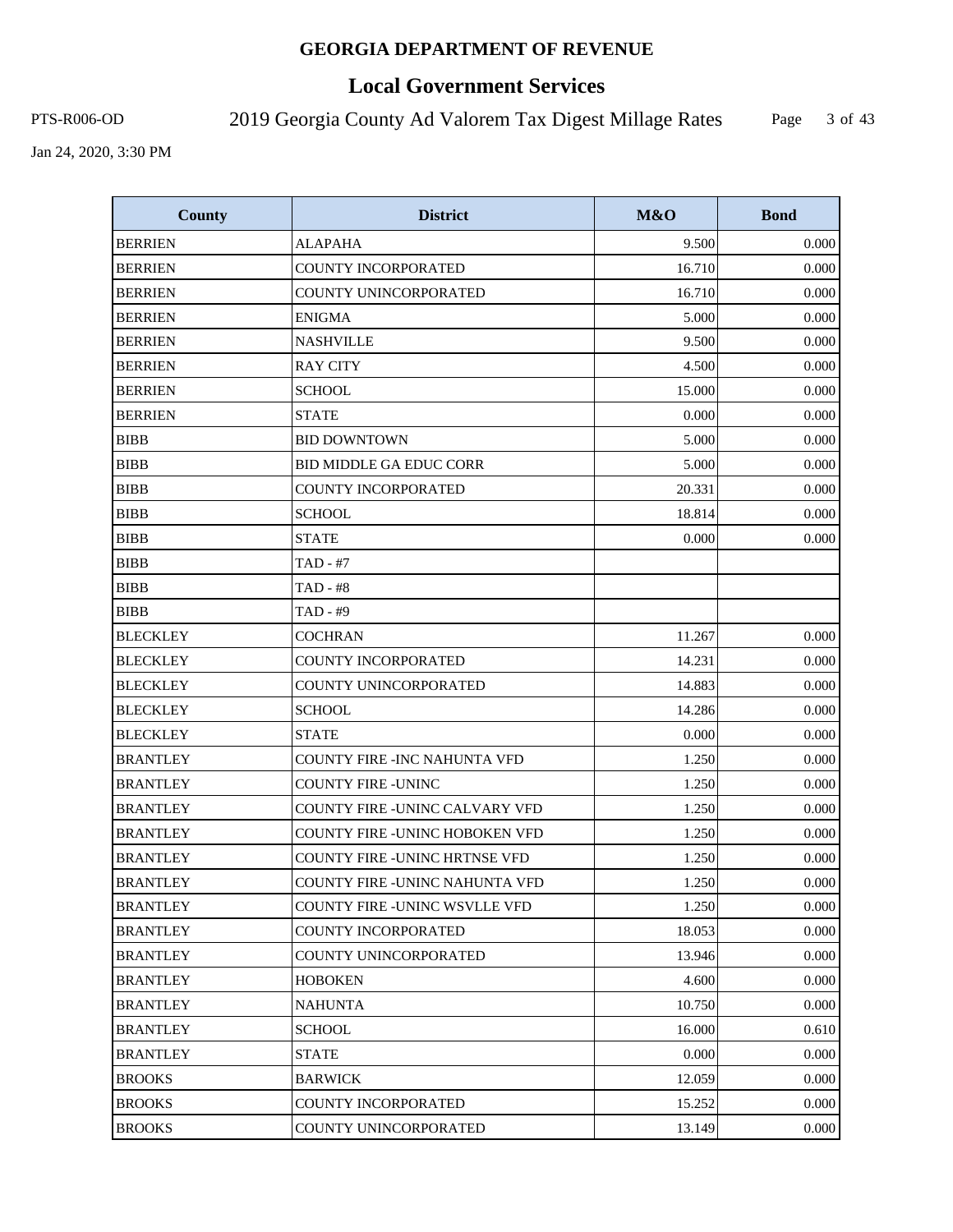# **Local Government Services**

PTS-R006-OD 2019 Georgia County Ad Valorem Tax Digest Millage Rates

Page 4 of 43

| <b>County</b>  | <b>District</b>              | M&O    | <b>Bond</b> |
|----------------|------------------------------|--------|-------------|
| <b>BROOKS</b>  | COUNTY WIDE DEVELOPMENT AUTH | 0.393  | 0.000       |
| <b>BROOKS</b>  | <b>MORVEN</b>                | 12.507 | 0.000       |
| <b>BROOKS</b>  | <b>PAVO</b>                  | 12.400 | 0.000       |
| <b>BROOKS</b>  | <b>QUITMAN</b>               | 5.480  | 0.000       |
| <b>BROOKS</b>  | <b>SCHOOL</b>                | 14.811 | 0.000       |
| <b>BROOKS</b>  | <b>STATE</b>                 | 0.000  | 0.000       |
| <b>BRYAN</b>   | COUNTY INCORPORATED          | 8.561  | 0.000       |
| <b>BRYAN</b>   | COUNTY UNINCORPORATED        | 8.561  | 0.000       |
| <b>BRYAN</b>   | <b>PEMBROKE</b>              | 10.000 | 0.000       |
| <b>BRYAN</b>   | RICHMOND HILL                | 4.132  | 0.000       |
| <b>BRYAN</b>   | <b>SCHOOL</b>                | 15.075 | 1.500       |
| <b>BRYAN</b>   | <b>STATE</b>                 | 0.000  | 0.000       |
| <b>BULLOCH</b> | <b>BROOKLET</b>              | 7.696  | 0.000       |
| <b>BULLOCH</b> | <b>COUNTY FIRE - RURAL</b>   | 1.970  | 0.000       |
| <b>BULLOCH</b> | COUNTY FIRE - UNINC STSBORO  | 1.800  | 0.000       |
| <b>BULLOCH</b> | <b>COUNTY INCORPORATED</b>   | 11.833 | 0.000       |
| <b>BULLOCH</b> | <b>COUNTY UNINCORPORATED</b> | 11.833 | 0.000       |
| <b>BULLOCH</b> | <b>PORTAL</b>                | 7.008  | 0.000       |
| <b>BULLOCH</b> | <b>REGISTER</b>              | 0.000  | 0.000       |
| <b>BULLOCH</b> | <b>SCHOOL</b>                | 9.038  | 0.000       |
| <b>BULLOCH</b> | <b>STATE</b>                 | 0.000  | 0.000       |
| <b>BULLOCH</b> | <b>STATESBORO</b>            | 7.308  | 0.000       |
| <b>BULLOCH</b> | TAD - GATEWAY                |        |             |
| <b>BULLOCH</b> | <b>TAD - SOUTH MAIN</b>      |        |             |
| <b>BURKE</b>   | <b>BLYTHE</b>                | 0.000  | 0.000       |
| <b>BURKE</b>   | <b>COUNTY FIRE DISTRICT</b>  | 2.696  | 0.000       |
| <b>BURKE</b>   | <b>COUNTY INCORPORATED</b>   | 6.130  | 0.000       |
| <b>BURKE</b>   | COUNTY UNINCORPORATED        | 5.897  | 0.000       |
| <b>BURKE</b>   | <b>GIRARD</b>                | 1.800  | 0.000       |
| <b>BURKE</b>   | <b>KEYSVILLE</b>             | 12.025 | 0.000       |
| <b>BURKE</b>   | <b>MIDVILLE</b>              | 16.000 | 0.000       |
| <b>BURKE</b>   | <b>SARDIS</b>                | 13.000 | 0.000       |
| <b>BURKE</b>   | <b>SCHOOL</b>                | 13.701 | 0.000       |
| <b>BURKE</b>   | <b>STATE</b>                 | 0.000  | 0.000       |
| <b>BURKE</b>   | <b>VIDETTE</b>               | 0.000  | 0.000       |
| <b>BURKE</b>   | WAYNESBORO                   | 11.000 | 0.000       |
| <b>BUTTS</b>   | COUNTY INCORPORATED          | 12.209 | 0.000       |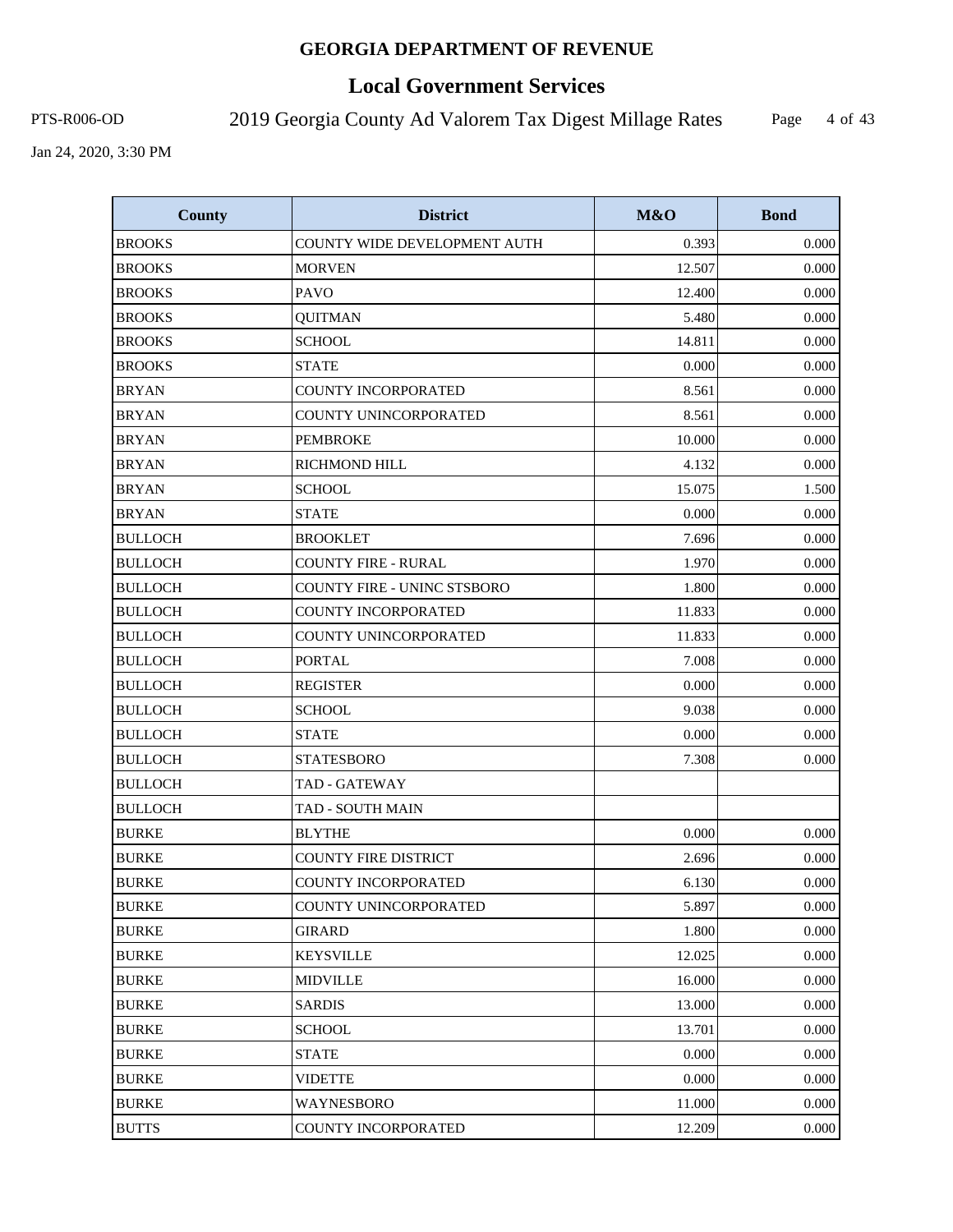# **Local Government Services**

PTS-R006-OD 2019 Georgia County Ad Valorem Tax Digest Millage Rates

Page 5 of 43

| <b>County</b>  | <b>District</b>              | M&O    | <b>Bond</b> |
|----------------|------------------------------|--------|-------------|
| <b>BUTTS</b>   | COUNTY UNINCORPORATED        | 12.209 | 0.000       |
| <b>BUTTS</b>   | <b>COUNTY WIDE HOSPITAL</b>  | 1.000  | 0.000       |
| <b>BUTTS</b>   | <b>FLOVILLA</b>              | 0.000  | 0.000       |
| <b>BUTTS</b>   | <b>JACKSON</b>               | 0.000  | 0.000       |
| <b>BUTTS</b>   | <b>JENKINSBURG</b>           | 0.000  | 0.000       |
| <b>BUTTS</b>   | <b>SCHOOL</b>                | 15.960 | 0.000       |
| <b>BUTTS</b>   | <b>STATE</b>                 | 0.000  | 0.000       |
| <b>CALHOUN</b> | <b>ARLINGTON - CALHOUN</b>   | 9.636  | 0.000       |
| <b>CALHOUN</b> | <b>COUNTY INCORPORATED</b>   | 18.542 | 0.000       |
| <b>CALHOUN</b> | COUNTY UNINCORPORATED        | 17.682 | 0.000       |
| <b>CALHOUN</b> | <b>EDISON</b>                | 20.000 | 0.000       |
| <b>CALHOUN</b> | <b>LEARY</b>                 | 13.416 | 0.000       |
| <b>CALHOUN</b> | <b>MORGAN</b>                | 3.096  | 0.000       |
| <b>CALHOUN</b> | <b>SCHOOL</b>                | 19.673 | 0.000       |
| <b>CALHOUN</b> | <b>STATE</b>                 | 0.000  | 0.000       |
| <b>CAMDEN</b>  | <b>CID KINGSLAND</b>         | 5.000  | 0.000       |
| <b>CAMDEN</b>  | COUNTY INCORPORATED          | 15.790 | 0.000       |
| <b>CAMDEN</b>  | <b>COUNTY SSD - UNINC 40</b> | 1.655  | 0.000       |
| <b>CAMDEN</b>  | <b>COUNTY SSD - UNINC 41</b> | 1.655  | 0.000       |
| <b>CAMDEN</b>  | <b>COUNTY SSD - UNINC 42</b> | 1.655  | 0.000       |
| <b>CAMDEN</b>  | <b>COUNTY SSD - UNINC 43</b> | 1.655  | 0.000       |
| <b>CAMDEN</b>  | <b>COUNTY SSD WOODBINE</b>   | 1.361  | 0.000       |
| <b>CAMDEN</b>  | COUNTY UNINCORPORATED        | 15.790 | 0.000       |
| <b>CAMDEN</b>  | <b>KINGSLAND</b>             | 8.000  | 0.000       |
| <b>CAMDEN</b>  | <b>SCHOOL</b>                | 16.000 | 0.000       |
| <b>CAMDEN</b>  | <b>ST. MARYS</b>             | 6.600  | 0.000       |
| <b>CAMDEN</b>  | <b>STATE</b>                 | 0.000  | 0.000       |
| <b>CAMDEN</b>  | TAD - KINGSLAND              |        |             |
| <b>CAMDEN</b>  | TAD - ST MARYS               |        |             |
| <b>CAMDEN</b>  | <b>WOODBINE</b>              | 3.500  | 0.000       |
| <b>CANDLER</b> | COUNTY INCORPORATED          | 12.470 | 0.000       |
| CANDLER        | COUNTY UNINCORPORATED        | 12.470 | 0.000       |
| <b>CANDLER</b> | COUNTY WIDE HOSPITAL         | 1.000  | 0.000       |
| <b>CANDLER</b> | <b>METTER</b>                | 11.983 | 0.000       |
| CANDLER        | <b>PULASKI</b>               | 0.000  | 0.000       |
| <b>CANDLER</b> | <b>SCHOOL</b>                | 14.000 | 0.000       |
| <b>CANDLER</b> | <b>STATE</b>                 | 0.000  | 0.000       |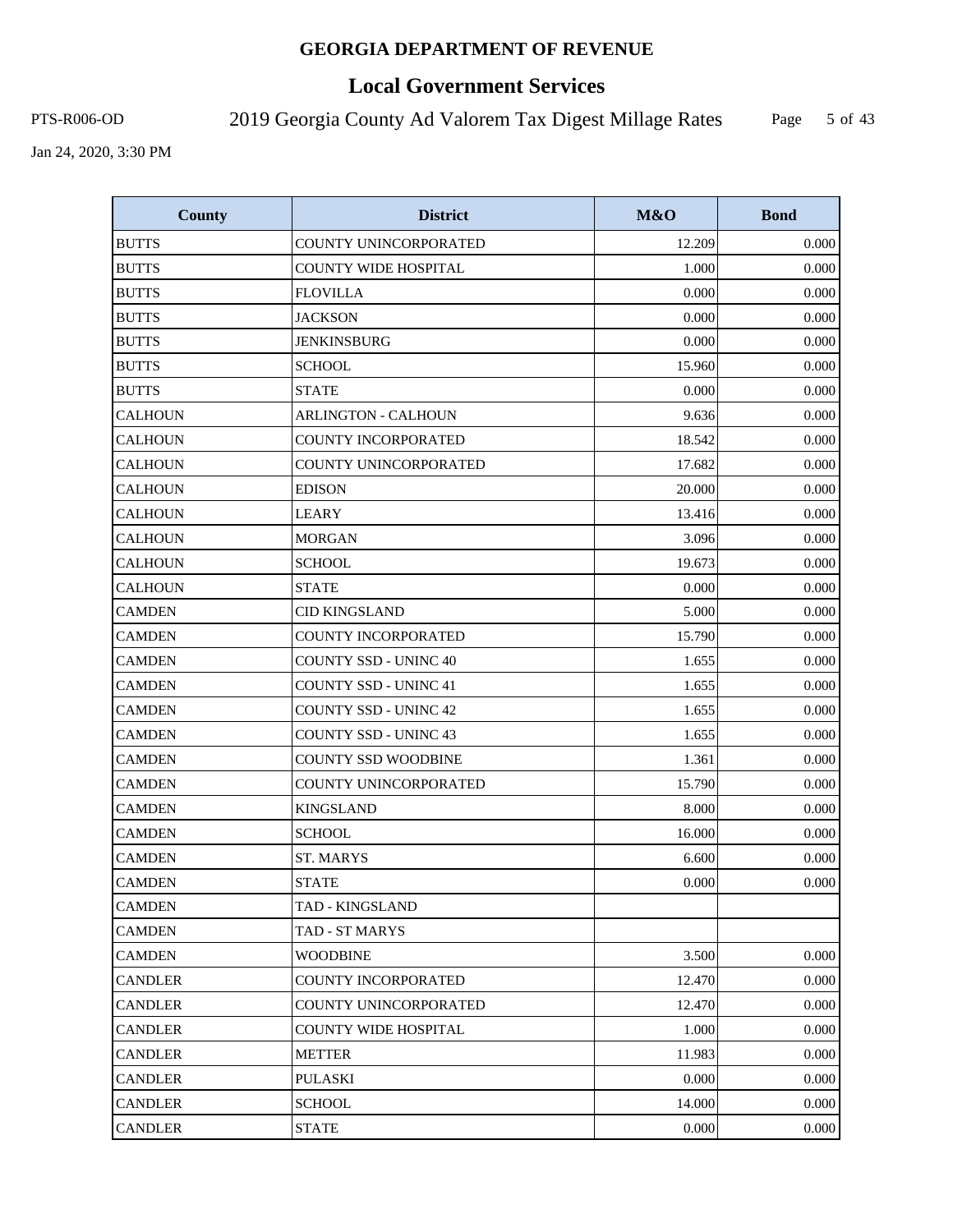# **Local Government Services**

PTS-R006-OD 2019 Georgia County Ad Valorem Tax Digest Millage Rates Page

6 of 43

| <b>County</b>   | <b>District</b>               | M&O    | <b>Bond</b> |
|-----------------|-------------------------------|--------|-------------|
| CARROLL         | <b>BOWDON</b>                 | 8.202  | 0.000       |
| CARROLL         | <b>BREMEN 40% - CARROLL</b>   | 8.528  | 0.000       |
| CARROLL         | CARROLLTON                    | 4.600  | 0.000       |
| CARROLL         | COUNTY INC - CARROLLTON       | 6.393  | 0.000       |
| CARROLL         | <b>COUNTY INC - OTHER</b>     | 7.880  | 0.000       |
| CARROLL         | <b>COUNTY UNINCORPORATED</b>  | 7.880  | 0.000       |
| CARROLL         | IND SCHOOL BREMEN 40%         | 14.950 | 0.000       |
| <b>CARROLL</b>  | IND SCHOOL CARROLLTON         | 18.500 | 0.000       |
| CARROLL         | <b>MT ZION</b>                | 7.050  | 0.000       |
| CARROLL         | <b>ROOPVILLE</b>              | 0.000  | 0.000       |
| CARROLL         | <b>SCHOOL</b>                 | 17.998 | 0.000       |
| CARROLL         | STATE                         | 0.000  | 0.000       |
| CARROLL         | <b>TEMPLE</b>                 | 5.598  | 0.000       |
| CARROLL         | <b>VILLA RICA</b>             | 5.743  | 0.000       |
| CARROLL         | WHITESBURG                    | 7.569  | 0.000       |
| <b>CATOOSA</b>  | <b>COUNTY INCORPORATED</b>    | 6.484  | 0.000       |
| <b>CATOOSA</b>  | <b>COUNTY UNINCORPORATED</b>  | 6.484  | 0.000       |
| <b>CATOOSA</b>  | FORT OGLETHORPE               | 6.443  | 0.000       |
| <b>CATOOSA</b>  | <b>RINGGOLD</b>               | 3.110  | 0.000       |
| <b>CATOOSA</b>  | <b>SCHOOL</b>                 | 16.905 | 0.000       |
| <b>CATOOSA</b>  | <b>STATE</b>                  | 0.000  | 0.000       |
| CHARLTON        | COUNTY INCORPORATED           | 18.430 | 0.000       |
| <b>CHARLTON</b> | COUNTY UNINCORPORATED         | 18.430 | 0.000       |
| <b>CHARLTON</b> | <b>FOLKSTON</b>               | 7.330  | 0.000       |
| <b>CHARLTON</b> | <b>HOMELAND</b>               | 3.080  | 0.000       |
| <b>CHARLTON</b> | <b>SCHOOL</b>                 | 17.200 | 0.000       |
| <b>CHARLTON</b> | <b>STATE</b>                  | 0.000  | 0.000       |
| <b>CHATHAM</b>  | <b>BLOOMINGDALE</b>           | 0.000  | 0.000       |
| <b>CHATHAM</b>  | CHATHAM AREA TRANSIT DISTRICT | 1.150  | 0.000       |
| CHATHAM         | COUNTY INCORPORATED           | 11.543 | 0.000       |
| <b>CHATHAM</b>  | COUNTY SSD - UNINC            | 4.911  | 0.000       |
| <b>CHATHAM</b>  | COUNTY UNINCORPORATED         | 11.543 | 0.000       |
| <b>CHATHAM</b>  | <b>GARDEN CITY</b>            | 3.690  | 0.000       |
| <b>CHATHAM</b>  | <b>POOLER</b>                 | 3.754  | 0.000       |
| <b>CHATHAM</b>  | PORT WENTWORTH                | 4.160  | 0.000       |
| CHATHAM         | SAVANNAH                      | 12.856 | 0.000       |
| <b>CHATHAM</b>  | <b>SCHOOL</b>                 | 18.881 | 0.000       |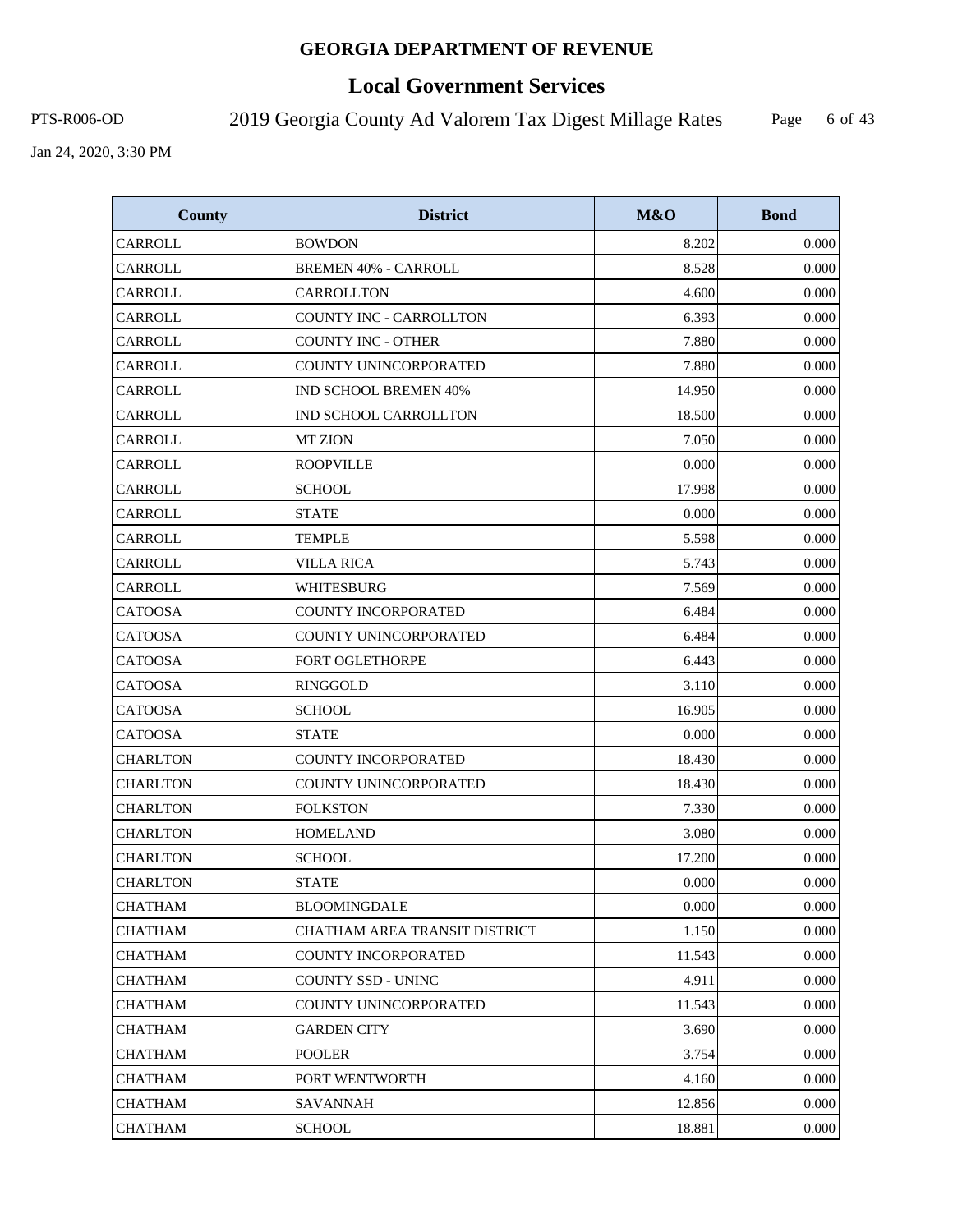# **Local Government Services**

PTS-R006-OD 2019 Georgia County Ad Valorem Tax Digest Millage Rates

Page 7 of 43

| <b>County</b>        | <b>District</b>                       | M&O    | <b>Bond</b> |
|----------------------|---------------------------------------|--------|-------------|
| <b>CHATHAM</b>       | <b>STATE</b>                          | 0.000  | 0.000       |
| CHATHAM              | TAD - #1 EAST SAVANNAH                |        |             |
| <b>CHATHAM</b>       | THUNDERBOLT                           | 6.148  | 0.000       |
| <b>CHATHAM</b>       | <b>TYBEE ISLAND</b>                   | 3.931  | 0.000       |
| <b>CHATHAM</b>       | VERNONBURG                            | 0.000  | 0.000       |
| <b>CHATTAHOOCHEE</b> | <b>COUNTY INCORPORATED</b>            | 8.668  | 0.000       |
| <b>CHATTAHOOCHEE</b> | COUNTY UNINCORPORATED                 | 8.668  | 0.000       |
| <b>CHATTAHOOCHEE</b> | <b>CUSSETA</b>                        | 0.000  | 0.000       |
| <b>CHATTAHOOCHEE</b> | <b>SCHOOL</b>                         | 17.636 | 0.000       |
| <b>CHATTAHOOCHEE</b> | <b>STATE</b>                          | 0.000  | 0.000       |
| <b>CHATTOOGA</b>     | COUNTY INCORPORATED                   | 19.980 | 0.000       |
| <b>CHATTOOGA</b>     | COUNTY UNINCORPORATED                 | 16.091 | 0.000       |
| <b>CHATTOOGA</b>     | <b>IND SCHOOL TRION</b>               | 5.700  | 0.000       |
| <b>CHATTOOGA</b>     | <b>LYERLY</b>                         | 10.151 | 0.000       |
| <b>CHATTOOGA</b>     | <b>MENLO</b>                          | 5.000  | 0.000       |
| <b>CHATTOOGA</b>     | <b>SCHOOL</b>                         | 12.595 | 0.000       |
| <b>CHATTOOGA</b>     | <b>STATE</b>                          | 0.000  | 0.000       |
| <b>CHATTOOGA</b>     | <b>SUMMERVILLE 100%</b>               | 0.000  | 0.000       |
| <b>CHATTOOGA</b>     | TRION                                 | 6.280  | 0.000       |
| <b>CHEROKEE</b>      | <b>BALL GROUND</b>                    | 4.707  | 0.000       |
| <b>CHEROKEE</b>      | <b>CANTON</b>                         | 5.400  | 0.000       |
| <b>CHEROKEE</b>      | CID CANTON                            | 12.000 | 0.000       |
| <b>CHEROKEE</b>      | <b>COUNTY FIRE DIST - INC BALL GR</b> | 3.269  | 0.000       |
| <b>CHEROKEE</b>      | <b>COUNTY FIRE DIST - INC NELSON</b>  | 3.269  | 0.000       |
| <b>CHEROKEE</b>      | <b>COUNTY FIRE DIST - UNINC</b>       | 3.269  | 0.000       |
| <b>CHEROKEE</b>      | <b>COUNTY INCORPORATED</b>            | 5.216  | 0.000       |
| <b>CHEROKEE</b>      | COUNTY UNINCORPORATED                 | 5.216  | 0.000       |
| <b>CHEROKEE</b>      | <b>COUNTY WIDE RECREATION BOND</b>    | 0.000  | 0.480       |
| <b>CHEROKEE</b>      | <b>HOLLY SPRINGS</b>                  | 7.879  | 0.000       |
| CHEROKEE             | MOUNTAIN PARK                         | 9.730  | 0.000       |
| <b>CHEROKEE</b>      | <b>NELSON - CHEROKEE</b>              | 0.857  | 0.000       |
| <b>CHEROKEE</b>      | SCHOOL                                | 18.450 | 1.000       |
| <b>CHEROKEE</b>      | <b>STATE</b>                          | 0.000  | 0.000       |
| <b>CHEROKEE</b>      | TAD - CITY OF HOLLY SPRINGS           |        |             |
| <b>CHEROKEE</b>      | TAD - CITY OF WOODSTOCK               |        |             |
| <b>CHEROKEE</b>      | WALESKA                               | 3.655  | 0.000       |
| <b>CHEROKEE</b>      | <b>WOODSTOCK</b>                      | 6.554  | 0.000       |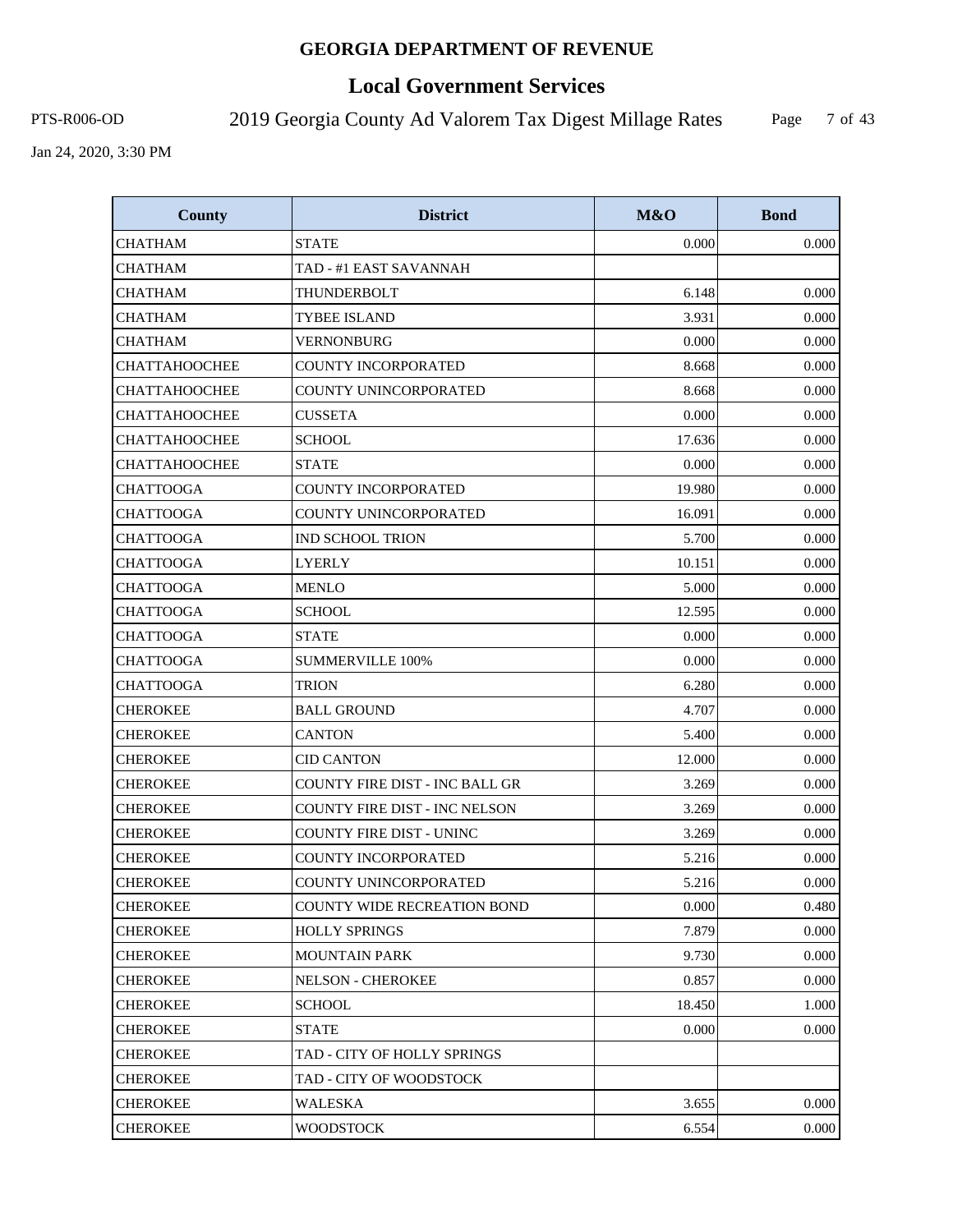# **Local Government Services**

PTS-R006-OD 2019 Georgia County Ad Valorem Tax Digest Millage Rates Page

8 of 43

| <b>County</b>  | <b>District</b>                | M&O    | <b>Bond</b> |
|----------------|--------------------------------|--------|-------------|
| <b>CLARKE</b>  | ATHENS D/T DEV AUTH            | 1.000  | 0.000       |
| <b>CLARKE</b>  | <b>BOGART</b>                  | 2.870  | 0.000       |
| <b>CLARKE</b>  | <b>COUNTY INCORPORATED</b>     | 13.950 | 0.000       |
| <b>CLARKE</b>  | <b>SCHOOL</b>                  | 20.000 | 0.000       |
| <b>CLARKE</b>  | <b>STATE</b>                   | 0.000  | 0.000       |
| <b>CLARKE</b>  | <b>WINTERVILLE</b>             | 2.900  | 0.000       |
| <b>CLAY</b>    | <b>BLUFFTON</b>                | 0.000  | 0.000       |
| <b>CLAY</b>    | <b>COUNTY INCORPORATED</b>     | 17.187 | 0.000       |
| <b>CLAY</b>    | COUNTY UNINCORPORATED          | 17.187 | 0.000       |
| <b>CLAY</b>    | <b>FORT GAINES</b>             | 16.707 | 0.000       |
| <b>CLAY</b>    | <b>SCHOOL</b>                  | 13.177 | 0.000       |
| <b>CLAY</b>    | <b>STATE</b>                   | 0.000  | 0.000       |
| <b>CLAYTON</b> | <b>COLLEGE PARK</b>            | 12.619 | 0.000       |
| <b>CLAYTON</b> | <b>COUNTY FIRE DISTRICT</b>    | 4.801  | 0.000       |
| <b>CLAYTON</b> | COUNTY INCORPORATED            | 15.596 | 0.000       |
| <b>CLAYTON</b> | COUNTY UNINCORPORATED          | 15.596 | 0.000       |
| <b>CLAYTON</b> | <b>FOREST PARK</b>             | 16.743 | 0.000       |
| <b>CLAYTON</b> | <b>JONESBORO</b>               | 4.000  | 0.000       |
| <b>CLAYTON</b> | <b>LAKE CITY</b>               | 7.500  | 0.000       |
| <b>CLAYTON</b> | <b>LOVEJOY</b>                 | 5.808  | 0.000       |
| <b>CLAYTON</b> | <b>MORROW</b>                  | 9.380  | 0.000       |
| <b>CLAYTON</b> | <b>RIVERDALE</b>               | 11.480 | 0.000       |
| <b>CLAYTON</b> | <b>SCHOOL</b>                  | 20.000 | 0.000       |
| <b>CLAYTON</b> | <b>STATE</b>                   | 0.000  | 0.000       |
| <b>CLAYTON</b> | <b>TAD - FOREST PARK REDEV</b> |        |             |
| <b>CLAYTON</b> | TAD - MOUNTAIN VIEW            |        |             |
| <b>CLAYTON</b> | TAD - RIVERDALE                |        |             |
| <b>CLINCH</b>  | COUNTY INCORPORATED            | 10.953 | 0.000       |
| <b>CLINCH</b>  | COUNTY UNINCORPORATED          | 10.953 | 0.000       |
| <b>CLINCH</b>  | COUNTY WIDE DEVELOPMENT AUTH   | 0.500  | 0.000       |
| <b>CLINCH</b>  | COUNTY WIDE HOSPITAL           | 4.000  | 0.000       |
| <b>CLINCH</b>  | <b>HOMERVILLE</b>              | 10.721 | 0.000       |
| <b>CLINCH</b>  | <b>SCHOOL</b>                  | 17.900 | 0.000       |
| <b>CLINCH</b>  | <b>STATE</b>                   | 0.000  | 0.000       |
| COBB           | <b>ACWORTH</b>                 | 7.600  | 0.000       |
| <b>COBB</b>    | <b>AUSTELL</b>                 | 3.250  | 0.000       |
| COBB           | CID CUMBERLAND 01              | 5.000  | 0.000       |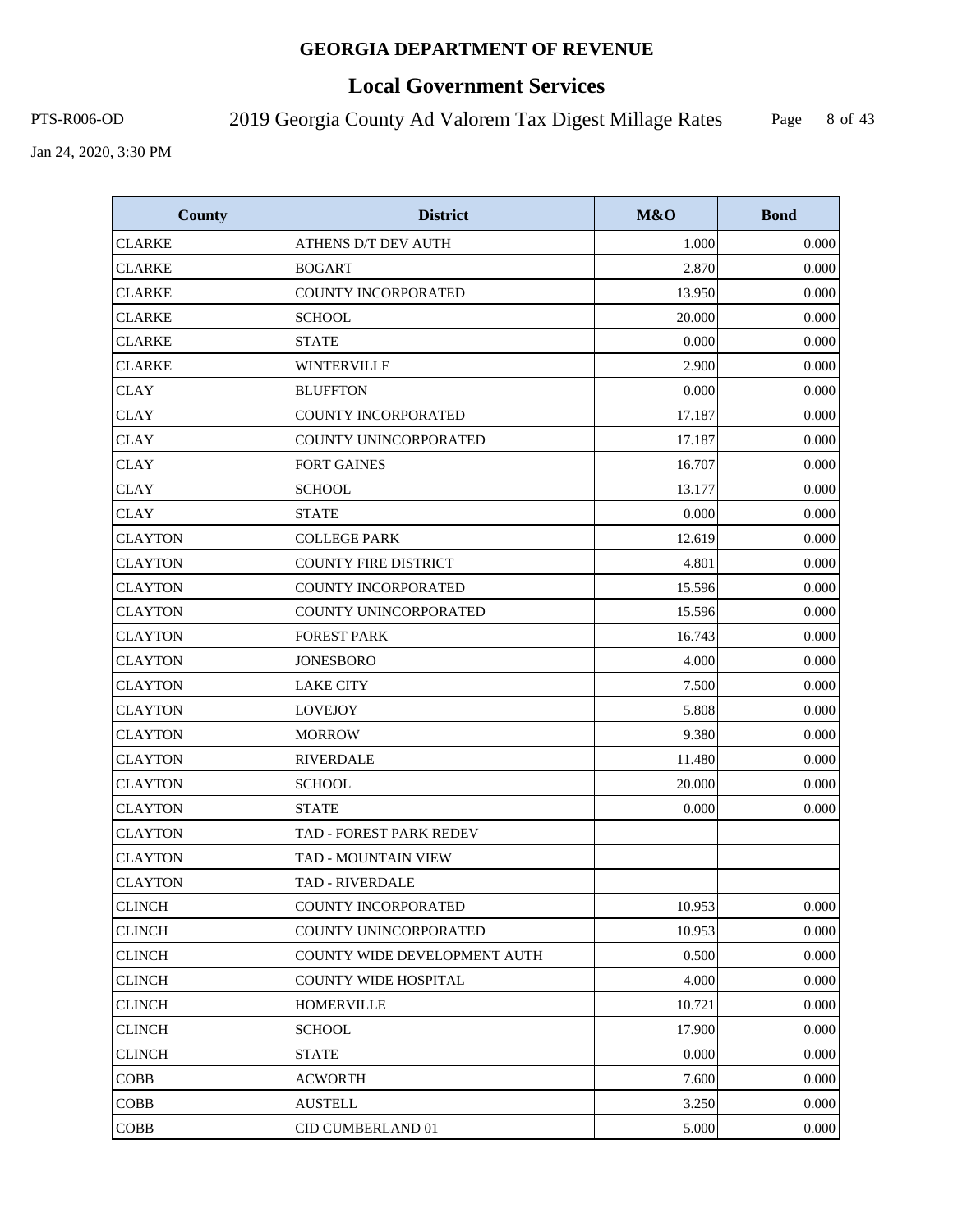# **Local Government Services**

PTS-R006-OD 2019 Georgia County Ad Valorem Tax Digest Millage Rates

Page 9 of 43

| <b>County</b>   | <b>District</b>                | M&O    | <b>Bond</b> |
|-----------------|--------------------------------|--------|-------------|
| <b>COBB</b>     | <b>CID MARIETTA</b>            | 5.000  | 0.000       |
| <b>COBB</b>     | <b>CID TOWNCENTER</b>          | 5.000  | 0.000       |
| <b>COBB</b>     | <b>COUNTY FIRE DISTRICT</b>    | 2.860  | 0.000       |
| <b>COBB</b>     | <b>COUNTY INCORPORATED</b>     | 8.460  | 0.130       |
| <b>COBB</b>     | COUNTY SSD CUMBERLAND 02       | 2.450  | 0.000       |
| <b>COBB</b>     | COUNTY SSD SIX FLAGS AREA      | 3.500  | 0.000       |
| <b>COBB</b>     | COUNTY UNINCORPORATED          | 8.460  | 0.130       |
| <b>COBB</b>     | <b>IND SCHOOL MARIETTA</b>     | 17.970 | 0.000       |
| <b>COBB</b>     | <b>KENNESAW</b>                | 8.000  | 1.500       |
| <b>COBB</b>     | <b>LOCKHEED</b>                | 0.000  | 0.000       |
| <b>COBB</b>     | <b>MARIETTA</b>                | 2.867  | 2.500       |
| <b>COBB</b>     | MARIETTA D/T DEV AUTHORITY     | 1.779  | 0.000       |
| <b>COBB</b>     | <b>POWDER SPRINGS</b>          | 9.500  | 0.000       |
| <b>COBB</b>     | <b>SCHOOL</b>                  | 18.900 | 0.000       |
| <b>COBB</b>     | <b>SMYRNA</b>                  | 8.990  | 0.000       |
| <b>COBB</b>     | <b>STATE</b>                   | 0.000  | 0.000       |
| <b>COBB</b>     | TAD - ACWORTH #1 LAKESIDE      |        |             |
| <b>COBB</b>     | TAD - MARIETTA #1A CENTER CITY |        |             |
| <b>COBB</b>     | TAD - MARIETTA #3 CCP          |        |             |
| <b>COBB</b>     | TAD - SMYRNA #1 ATL RD CORR    |        |             |
| <b>COFFEE</b>   | <b>AMBROSE</b>                 | 0.000  | 0.000       |
| <b>COFFEE</b>   | <b>BROXTON</b>                 | 7.366  | 0.000       |
| <b>COFFEE</b>   | <b>COUNTY INCORPORATED</b>     | 7.754  | 0.000       |
| <b>COFFEE</b>   | COUNTY SSD - COUNTYWIDE        | 0.500  | 0.000       |
| <b>COFFEE</b>   | <b>COUNTY UNINCORPORATED</b>   | 7.754  | 0.000       |
| <b>COFFEE</b>   | <b>DOUGLAS</b>                 | 8.387  | 0.000       |
| <b>COFFEE</b>   | <b>NICHOLLS</b>                | 6.849  | 0.000       |
| <b>COFFEE</b>   | <b>SCHOOL</b>                  | 16.032 | 0.000       |
| <b>COFFEE</b>   | <b>STATE</b>                   | 0.000  | 0.000       |
| COLQUITT        | <b>BERLIN</b>                  | 6.657  | 0.000       |
| <b>COLQUITT</b> | COUNTY INCORPORATED            | 16.526 | 0.000       |
| <b>COLQUITT</b> | <b>COUNTY SSD</b>              | 1.300  | 0.000       |
| <b>COLQUITT</b> | COUNTY UNINCORPORATED          | 13.646 | 0.000       |
| <b>COLQUITT</b> | COUNTY WIDE DEVELOPMENT AUTH   | 0.320  | 0.000       |
| COLQUITT        | COUNTY WIDE RECREATION         | 1.976  | 0.000       |
| <b>COLQUITT</b> | <b>DOERUN</b>                  | 3.679  | 0.000       |
| <b>COLQUITT</b> | <b>ELLENTON</b>                | 11.993 | 0.000       |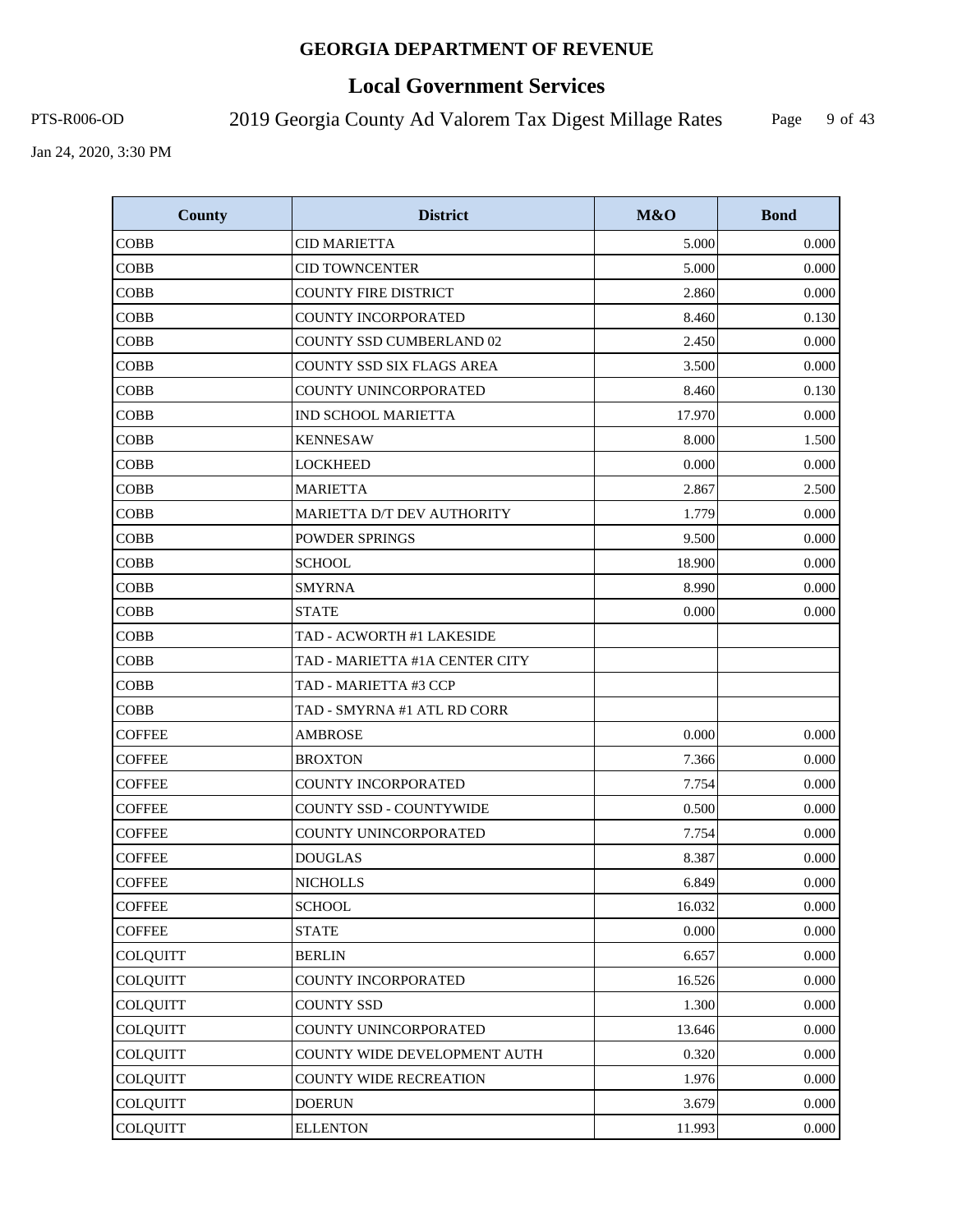# **Local Government Services**

PTS-R006-OD 2019 Georgia County Ad Valorem Tax Digest Millage Rates

Page 10 of 43

| <b>County</b>   | <b>District</b>                 | M&O    | <b>Bond</b> |
|-----------------|---------------------------------|--------|-------------|
| <b>COLQUITT</b> | <b>FUNSTON</b>                  | 0.000  | 0.000       |
| <b>COLQUITT</b> | <b>MOULTRIE</b>                 | 9.750  | 0.000       |
| COLQUITT        | <b>NORMAN PARK</b>              | 12.180 | 0.000       |
| <b>COLQUITT</b> | <b>SCHOOL</b>                   | 10.248 | 0.000       |
| COLQUITT        | <b>STATE</b>                    | 0.000  | 0.000       |
| <b>COLUMBIA</b> | <b>COUNTY FIRE DIST - UNINC</b> | 2.558  | 0.000       |
| <b>COLUMBIA</b> | COUNTY INCORPORATED             | 5.999  | 0.890       |
| <b>COLUMBIA</b> | <b>COUNTY UNINCORPORATED</b>    | 5.999  | 0.890       |
| <b>COLUMBIA</b> | <b>GROVETOWN</b>                | 7.876  | 0.000       |
| <b>COLUMBIA</b> | <b>HARLEM</b>                   | 9.350  | 0.000       |
| <b>COLUMBIA</b> | <b>SCHOOL</b>                   | 18.300 | 0.000       |
| <b>COLUMBIA</b> | <b>STATE</b>                    | 0.000  | 0.000       |
| <b>COOK</b>     | <b>ADEL</b>                     | 6.389  | 0.000       |
| COOK            | <b>CECIL</b>                    | 12.912 | 0.000       |
| COOK            | COUNTY INCORPORATED             | 11.872 | 0.000       |
| <b>COOK</b>     | <b>COUNTY UNINCORPORATED</b>    | 11.872 | 0.000       |
| COOK            | <b>LENOX</b>                    | 0.000  | 0.000       |
| COOK            | <b>SCHOOL</b>                   | 16.025 | 1.000       |
| COOK            | <b>SPARKS</b>                   | 7.704  | 0.000       |
| COOK            | <b>STATE</b>                    | 0.000  | 0.000       |
| <b>COWETA</b>   | CHATTAHOOCHEE HILLS             | 10.000 | 0.000       |
| <b>COWETA</b>   | <b>COUNTY FIRE DISTRICT</b>     | 3.750  | 0.330       |
| <b>COWETA</b>   | COUNTY INCORPORATED             | 7.460  | 0.000       |
| <b>COWETA</b>   | COUNTY UNINCORPORATED           | 6.600  | 0.000       |
| <b>COWETA</b>   | <b>GRANTVILLE</b>               | 5.945  | 0.000       |
| <b>COWETA</b>   | <b>HARALSON</b>                 | 0.000  | 0.000       |
| <b>COWETA</b>   | <b>MORELAND</b>                 | 3.520  | 0.000       |
| <b>COWETA</b>   | <b>NEWNAN</b>                   | 3.989  | 0.000       |
| <b>COWETA</b>   | <b>PALMETTO</b>                 | 8.500  | 0.000       |
| <b>COWETA</b>   | <b>SCHOOL</b>                   | 18.590 | 0.000       |
| <b>COWETA</b>   | <b>SENOIA</b>                   | 5.593  | 0.000       |
| <b>COWETA</b>   | <b>SHARPSBURG</b>               | 2.517  | 0.000       |
| COWETA          | <b>STATE</b>                    | 0.000  | 0.000       |
| <b>COWETA</b>   | <b>TURIN</b>                    | 0.000  | 0.000       |
| <b>CRAWFORD</b> | <b>COUNTY INCORPORATED</b>      | 15.770 | 0.000       |
| <b>CRAWFORD</b> | COUNTY UNINCORPORATED           | 14.030 | 0.000       |
| <b>CRAWFORD</b> | <b>ROBERTA</b>                  | 8.900  | 0.000       |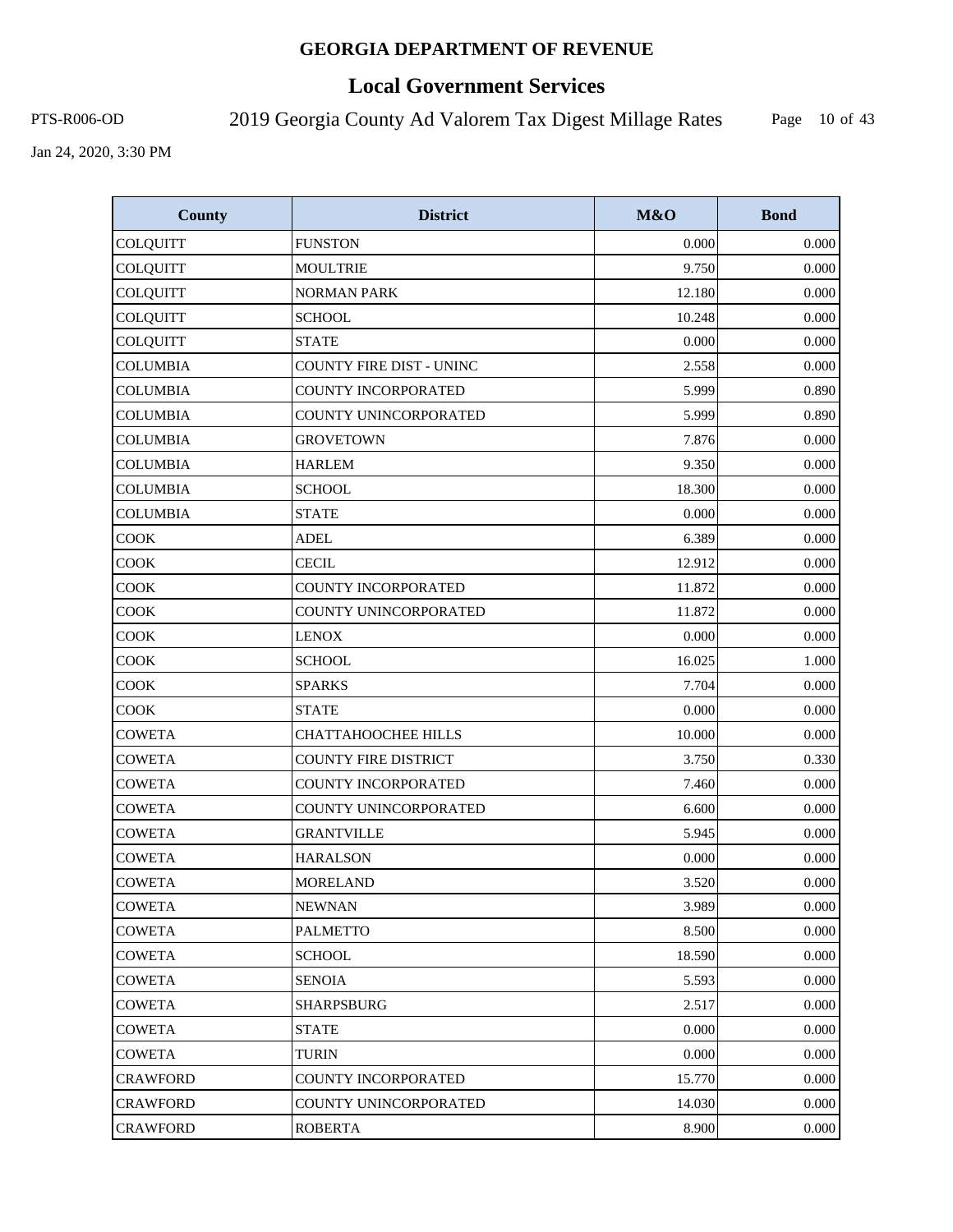# **Local Government Services**

PTS-R006-OD 2019 Georgia County Ad Valorem Tax Digest Millage Rates

Page 11 of 43

| <b>County</b>   | <b>District</b>                   | M&O    | <b>Bond</b> |
|-----------------|-----------------------------------|--------|-------------|
| <b>CRAWFORD</b> | <b>SCHOOL</b>                     | 16.000 | 0.000       |
| <b>CRAWFORD</b> | <b>STATE</b>                      | 0.000  | 0.000       |
| <b>CRISP</b>    | ARABI                             | 0.000  | 0.000       |
| <b>CRISP</b>    | <b>CORDELE</b>                    | 11.060 | 0.000       |
| <b>CRISP</b>    | <b>COUNTY INCORPORATED</b>        | 11.636 | 0.000       |
| <b>CRISP</b>    | <b>COUNTY SSD - UNINC</b>         | 1.147  | 0.000       |
| <b>CRISP</b>    | COUNTY UNINCORPORATED             | 11.636 | 0.000       |
| <b>CRISP</b>    | <b>SCHOOL</b>                     | 16.726 | 0.000       |
| <b>CRISP</b>    | <b>STATE</b>                      | 0.000  | 0.000       |
| <b>DADE</b>     | <b>COUNTY INCORPORATED</b>        | 10.948 | 0.000       |
| <b>DADE</b>     | COUNTY UNINCORPORATED             | 8.233  | 0.000       |
| <b>DADE</b>     | <b>SCHOOL</b>                     | 15.330 | 0.000       |
| <b>DADE</b>     | <b>STATE</b>                      | 0.000  | 0.000       |
| <b>DADE</b>     | <b>TRENTON</b>                    | 4.498  | 0.000       |
| <b>DAWSON</b>   | COUNTY INCORPORATED               | 8.089  | 0.000       |
| <b>DAWSON</b>   | COUNTY UNINCORPORATED             | 8.089  | 0.000       |
| <b>DAWSON</b>   | <b>DAWSONVILLE</b>                | 0.000  | 0.000       |
| <b>DAWSON</b>   | <b>SCHOOL</b>                     | 15.778 | 0.000       |
| <b>DAWSON</b>   | <b>STATE</b>                      | 0.000  | 0.000       |
| <b>DECATUR</b>  | <b>ATTAPULGUS</b>                 | 0.000  | 0.000       |
| <b>DECATUR</b>  | <b>BAINBRIDGE</b>                 | 4.075  | 0.000       |
| <b>DECATUR</b>  | <b>BRINSON</b>                    | 0.000  | 0.000       |
| <b>DECATUR</b>  | <b>CLIMAX</b>                     | 6.500  | 0.000       |
| <b>DECATUR</b>  | <b>COUNTY FIRE DISTRICT</b>       | 0.900  | 0.000       |
| <b>DECATUR</b>  | <b>COUNTY INCORPORATED</b>        | 10.365 | 0.000       |
| <b>DECATUR</b>  | COUNTY SSD - UNINC                | 0.860  | 0.000       |
| <b>DECATUR</b>  | COUNTY UNINCORPORATED             | 10.365 | 0.000       |
| <b>DECATUR</b>  | COUNTY WIDE DEVELOPMENT AUTH      | 0.250  | 0.000       |
| <b>DECATUR</b>  | <b>COUNTY WIDE ECON DEV BONDS</b> | 1.000  | 0.000       |
| <b>DECATUR</b>  | <b>COUNTY WIDE HOSPITAL</b>       | 2.000  | 0.000       |
| <b>DECATUR</b>  | <b>COUNTY WIDE LIBRARY</b>        | 0.488  | 0.000       |
| <b>DECATUR</b>  | <b>COUNTY WIDE RECREATION</b>     | 1.250  | 0.000       |
| <b>DECATUR</b>  | <b>SCHOOL</b>                     | 15.319 | 0.000       |
| <b>DECATUR</b>  | <b>STATE</b>                      | 0.000  | 0.000       |
| DEKALB          | ATLANTA                           | 9.720  | 1.880       |
| <b>DEKALB</b>   | <b>AVONDALE ESTATES</b>           | 9.800  | 0.000       |
| <b>DEKALB</b>   | <b>BROOKHAVEN</b>                 | 2.740  | 0.680       |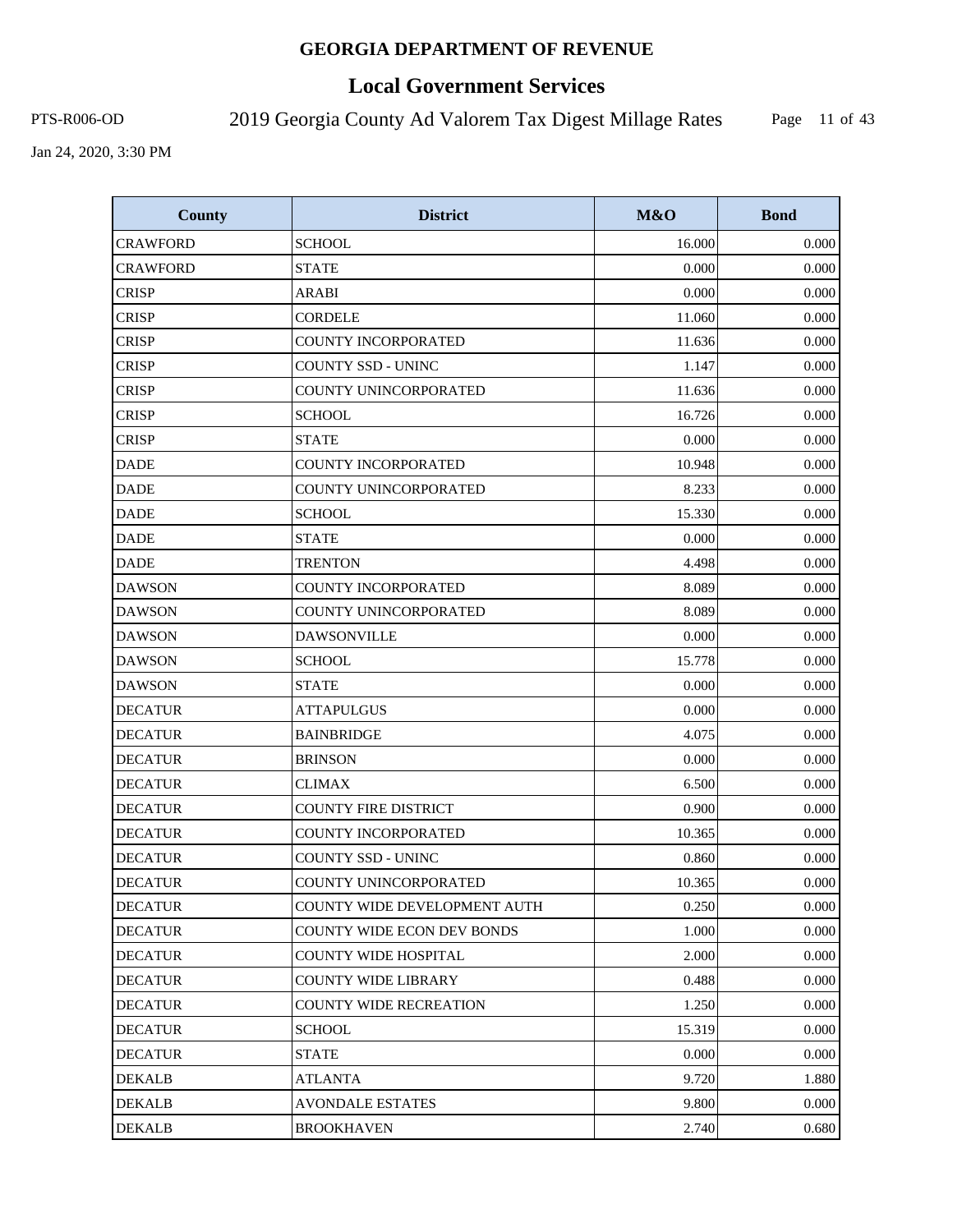# **Local Government Services**

PTS-R006-OD 2019 Georgia County Ad Valorem Tax Digest Millage Rates

Page 12 of 43

| <b>County</b> | <b>District</b>                    | M&O    | <b>Bond</b> |
|---------------|------------------------------------|--------|-------------|
| <b>DEKALB</b> | <b>BROOKHAVEN ANX</b>              | 6.450  | 0.000       |
| <b>DEKALB</b> | <b>CHAMBLEE</b>                    | 6.250  | 0.000       |
| DEKALB        | <b>CID ASSEMBLY</b>                | 25.000 | 0.000       |
| <b>DEKALB</b> | CID CHAMBLEE DORAVILLE             | 5.000  | 0.000       |
| <b>DEKALB</b> | <b>CID EAST METRO</b>              | 3.000  | 0.000       |
| <b>DEKALB</b> | CID GREATER CONLEY INDUSTRIAL      | 5.000  | 0.000       |
| <b>DEKALB</b> | <b>CID LITTLE 5 POINTS</b>         | 4.000  | 0.000       |
| <b>DEKALB</b> | <b>CID PERIMETER 01</b>            | 4.000  | 0.000       |
| <b>DEKALB</b> | <b>CID TUCKER</b>                  | 3.000  | 0.000       |
| <b>DEKALB</b> | <b>CID TUCKER SUMMIT</b>           | 5.000  | 0.000       |
| <b>DEKALB</b> | <b>CLARKSTON</b>                   | 15.890 | 0.000       |
| <b>DEKALB</b> | <b>COUNTY FIRE DISTRICT</b>        | 2.709  | 0.000       |
| <b>DEKALB</b> | <b>COUNTY INCORPORATED</b>         | 9.952  | 0.362       |
| <b>DEKALB</b> | <b>COUNTY SSD - AVONDALE EST</b>   | 0.040  | 0.000       |
| <b>DEKALB</b> | <b>COUNTY SSD - BROOKHAVEN</b>     | 0.000  | 0.591       |
| <b>DEKALB</b> | <b>COUNTY SSD - CHAMBLEE</b>       | 0.016  | 0.000       |
| DEKALB        | <b>COUNTY SSD - CLARKSTON</b>      | 0.674  | 0.000       |
| <b>DEKALB</b> | <b>COUNTY SSD - DECATUR</b>        | 0.021  | 0.000       |
| <b>DEKALB</b> | <b>COUNTY SSD - DUNWOODY</b>       | 0.000  | 0.591       |
| <b>DEKALB</b> | <b>COUNTY SSD - LITHONIA</b>       | 0.839  | 0.000       |
| <b>DEKALB</b> | <b>COUNTY SSD - PINE LAKE</b>      | 0.939  | 0.000       |
| DEKALB        | <b>COUNTY SSD - STONE MOUNTAIN</b> | 0.030  | 0.000       |
| <b>DEKALB</b> | <b>COUNTY SSD - STONECREST</b>     | 7.196  | 0.591       |
| <b>DEKALB</b> | <b>COUNTY SSD - TUCKER</b>         | 6.014  | 0.591       |
| <b>DEKALB</b> | <b>COUNTY SSD - UNINC</b>          | 7.196  | 0.000       |
| <b>DEKALB</b> | COUNTY UNINCORPORATED              | 9.952  | 0.953       |
| <b>DEKALB</b> | DECATUR 50%                        | 11.340 | 2.580       |
| <b>DEKALB</b> | <b>DORAVILLE</b>                   | 10.000 | 0.000       |
| <b>DEKALB</b> | <b>DUNWOODY</b>                    | 2.740  | 0.000       |
| DEKALB        | <b>IND SCHOOL ATLANTA</b>          | 20.740 | 0.000       |
| <b>DEKALB</b> | IND SCHOOL DECATUR 50%             | 20.250 | 0.000       |
| DEKALB        | <b>LITHONIA</b>                    | 11.968 | 0.000       |
| <b>DEKALB</b> | PINE LAKE                          | 21.530 | 0.000       |
| <b>DEKALB</b> | <b>SCHOOL</b>                      | 23.080 | 0.000       |
| <b>DEKALB</b> | <b>STATE</b>                       | 0.000  | 0.000       |
| <b>DEKALB</b> | STONE MOUNTAIN                     | 21.000 | 0.000       |
| <b>DEKALB</b> | <b>STONECREST</b>                  | 0.000  | 0.000       |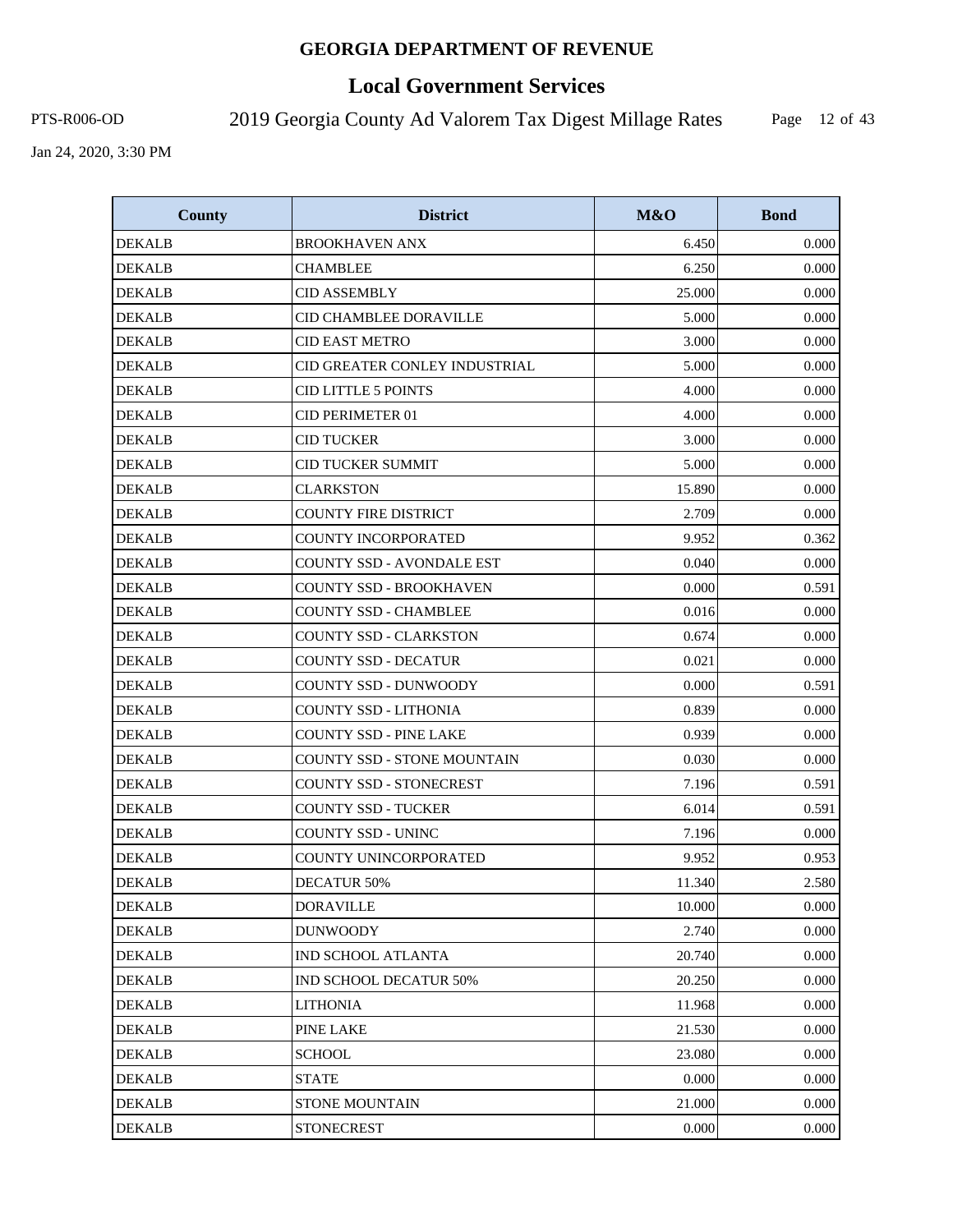# **Local Government Services**

PTS-R006-OD 2019 Georgia County Ad Valorem Tax Digest Millage Rates

Page 13 of 43

| <b>County</b>    | <b>District</b>            | M&O    | <b>Bond</b> |
|------------------|----------------------------|--------|-------------|
| <b>DEKALB</b>    | TAD - #1 KEN/04 T104       |        |             |
| <b>DEKALB</b>    | TAD - #1 KEN/14 T114       |        |             |
| <b>DEKALB</b>    | TAD - #2 AVN/04 T204       |        |             |
| <b>DEKALB</b>    | TAD - #3 BRIAR/04 T304     |        |             |
| <b>DEKALB</b>    | TAD - AVONDALE TAV1        |        |             |
| <b>DEKALB</b>    | <b>TAD - BRIAR/20 T320</b> |        |             |
| <b>DEKALB</b>    | TAD - CITY OF DECATUR      |        |             |
| <b>DEKALB</b>    | TAD - CITY OF DORAVILLE    |        |             |
| <b>DEKALB</b>    | TAD - STONE MOUNTAIN CITY  |        |             |
| <b>DEKALB</b>    | <b>TUCKER</b>              | 0.900  | 0.000       |
| <b>DODGE</b>     | <b>CHAUNCEY</b>            | 3.000  | 0.000       |
| <b>DODGE</b>     | <b>CHESTER</b>             | 1.000  | 0.000       |
| <b>DODGE</b>     | <b>COUNTY INCORPORATED</b> | 12.536 | 0.000       |
| <b>DODGE</b>     | COUNTY UNINCORPORATED      | 12.536 | 0.000       |
| <b>DODGE</b>     | <b>EASTMAN</b>             | 7.500  | 0.000       |
| <b>DODGE</b>     | <b>MILAN</b>               | 6.000  | 0.000       |
| <b>DODGE</b>     | <b>RHINE</b>               | 10.000 | 0.000       |
| <b>DODGE</b>     | <b>SCHOOL</b>              | 14.000 | 0.000       |
| <b>DODGE</b>     | <b>STATE</b>               | 0.000  | 0.000       |
| <b>DOOLY</b>     | <b>BYROMVILLE</b>          | 8.500  | 0.000       |
| <b>DOOLY</b>     | COUNTY INCORPORATED        | 19.000 | 0.000       |
| <b>DOOLY</b>     | COUNTY UNINCORPORATED      | 19.000 | 0.000       |
| <b>DOOLY</b>     | <b>DOOLING</b>             | 0.000  | 0.000       |
| <b>DOOLY</b>     | <b>LILLY</b>               | 0.000  | 0.000       |
| <b>DOOLY</b>     | <b>PINEHURST</b>           | 4.500  | 0.000       |
| <b>DOOLY</b>     | <b>SCHOOL</b>              | 16.404 | 0.000       |
| <b>DOOLY</b>     | <b>STATE</b>               | 0.000  | $0.000\,$   |
| <b>DOOLY</b>     | <b>UNADILLA</b>            | 11.500 | 0.000       |
| <b>DOOLY</b>     | <b>VIENNA</b>              | 13.500 | 0.000       |
| <b>DOUGHERTY</b> | <b>ALBANY</b>              | 9.729  | 0.000       |
| <b>DOUGHERTY</b> | COUNTY INCORPORATED        | 15.569 | 0.000       |
| <b>DOUGHERTY</b> | COUNTY SSD - UNINC         | 9.173  | 0.000       |
| <b>DOUGHERTY</b> | COUNTY UNINCORPORATED      | 15.569 | 0.000       |
| <b>DOUGHERTY</b> | <b>SCHOOL</b>              | 18.323 | 0.000       |
| <b>DOUGHERTY</b> | <b>STATE</b>               | 0.000  | 0.000       |
| <b>DOUGHERTY</b> | TAD - 1 DISTRICT 06        |        |             |
| <b>DOUGLAS</b>   | <b>AUSTELL</b>             | 3.250  | 0.000       |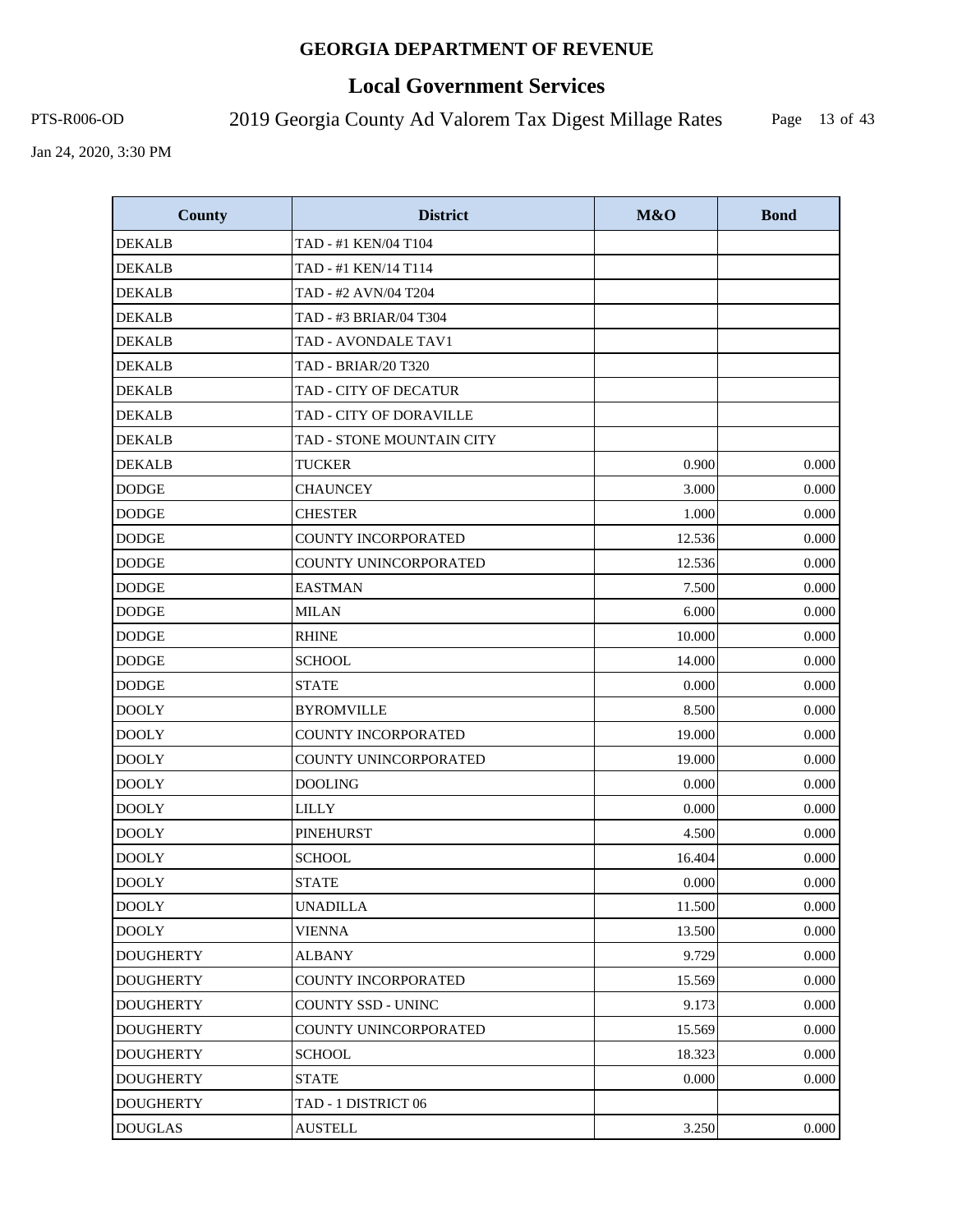# **Local Government Services**

PTS-R006-OD 2019 Georgia County Ad Valorem Tax Digest Millage Rates

Page 14 of 43

| <b>County</b>    | <b>District</b>                    | M&O    | <b>Bond</b> |
|------------------|------------------------------------|--------|-------------|
| <b>DOUGLAS</b>   | COUNTY INCORPORATED                | 10.213 | 0.000       |
| <b>DOUGLAS</b>   | COUNTY UNINCORPORATED              | 10.213 | 0.000       |
| <b>DOUGLAS</b>   | <b>DOUGLASVILLE</b>                | 7.211  | 1.120       |
| <b>DOUGLAS</b>   | <b>SCHOOL</b>                      | 19.650 | 1.100       |
| <b>DOUGLAS</b>   | <b>STATE</b>                       | 0.000  | 0.000       |
| <b>DOUGLAS</b>   | <b>VILLA RICA</b>                  | 5.743  | 0.000       |
| <b>EARLY</b>     | <b>ARLINGTON - EARLY</b>           | 10.584 | 0.000       |
| <b>EARLY</b>     | <b>BLAKELY</b>                     | 4.250  | 0.000       |
| <b>EARLY</b>     | <b>COUNTY INCORPORATED</b>         | 9.990  | 0.000       |
| <b>EARLY</b>     | COUNTY UNINCORPORATED              | 9.990  | 0.000       |
| <b>EARLY</b>     | <b>DAMASCUS</b>                    | 10.937 | 0.000       |
| <b>EARLY</b>     | <b>JAKIN</b>                       | 0.000  | 0.000       |
| <b>EARLY</b>     | <b>SCHOOL</b>                      | 15.734 | 0.000       |
| <b>EARLY</b>     | <b>STATE</b>                       | 0.000  | 0.000       |
| <b>ECHOLS</b>    | <b>COUNTY UNINCORPORATED</b>       | 14.987 | 0.000       |
| <b>ECHOLS</b>    | <b>SCHOOL</b>                      | 15.501 | 4.134       |
| <b>ECHOLS</b>    | <b>STATE</b>                       | 0.000  | 0.000       |
| <b>EFFINGHAM</b> | COUNTY INCORPORATED                | 6.558  | 0.000       |
| <b>EFFINGHAM</b> | <b>COUNTY RECREATION</b>           | 0.934  | 0.000       |
| <b>EFFINGHAM</b> | <b>COUNTY SSD - PUBLIC WORKS</b>   | 1.149  | 0.000       |
| <b>EFFINGHAM</b> | <b>COUNTY SSD - RINCON/FT HWRD</b> | 1.651  | 0.000       |
| <b>EFFINGHAM</b> | COUNTY UNINCORPORATED              | 6.558  | 0.000       |
| <b>EFFINGHAM</b> | <b>COUNTY WIDE HOSPITAL</b>        | 1.977  | 0.000       |
| <b>EFFINGHAM</b> | <b>COUNTY WIDE INDUSTRIAL AUTH</b> | 2.000  | 0.000       |
| <b>EFFINGHAM</b> | <b>GUYTON</b>                      | 3.655  | 0.000       |
| <b>EFFINGHAM</b> | <b>RINCON</b>                      | 0.000  | 0.000       |
| <b>EFFINGHAM</b> | <b>SCHOOL</b>                      | 16.468 | 0.000       |
| <b>EFFINGHAM</b> | SPRINGFIELD                        | 4.800  | 0.000       |
| <b>EFFINGHAM</b> | <b>STATE</b>                       | 0.000  | 0.000       |
| <b>ELBERT</b>    | BOWMAN                             | 0.000  | 0.000       |
| <b>ELBERT</b>    | <b>COUNTY INCORPORATED</b>         | 10.743 | 0.000       |
| <b>ELBERT</b>    | COUNTY UNINCORPORATED              | 10.504 | 0.000       |
| <b>ELBERT</b>    | COUNTY WIDE HOSPITAL               | 1.800  | 0.000       |
| <b>ELBERT</b>    | <b>ELBERTON</b>                    | 0.000  | 0.000       |
| <b>ELBERT</b>    | <b>SCHOOL</b>                      | 15.933 | 0.000       |
| <b>ELBERT</b>    | <b>STATE</b>                       | 0.000  | 0.000       |
| <b>EMANUEL</b>   | <b>ADRIAN</b>                      | 11.000 | 0.000       |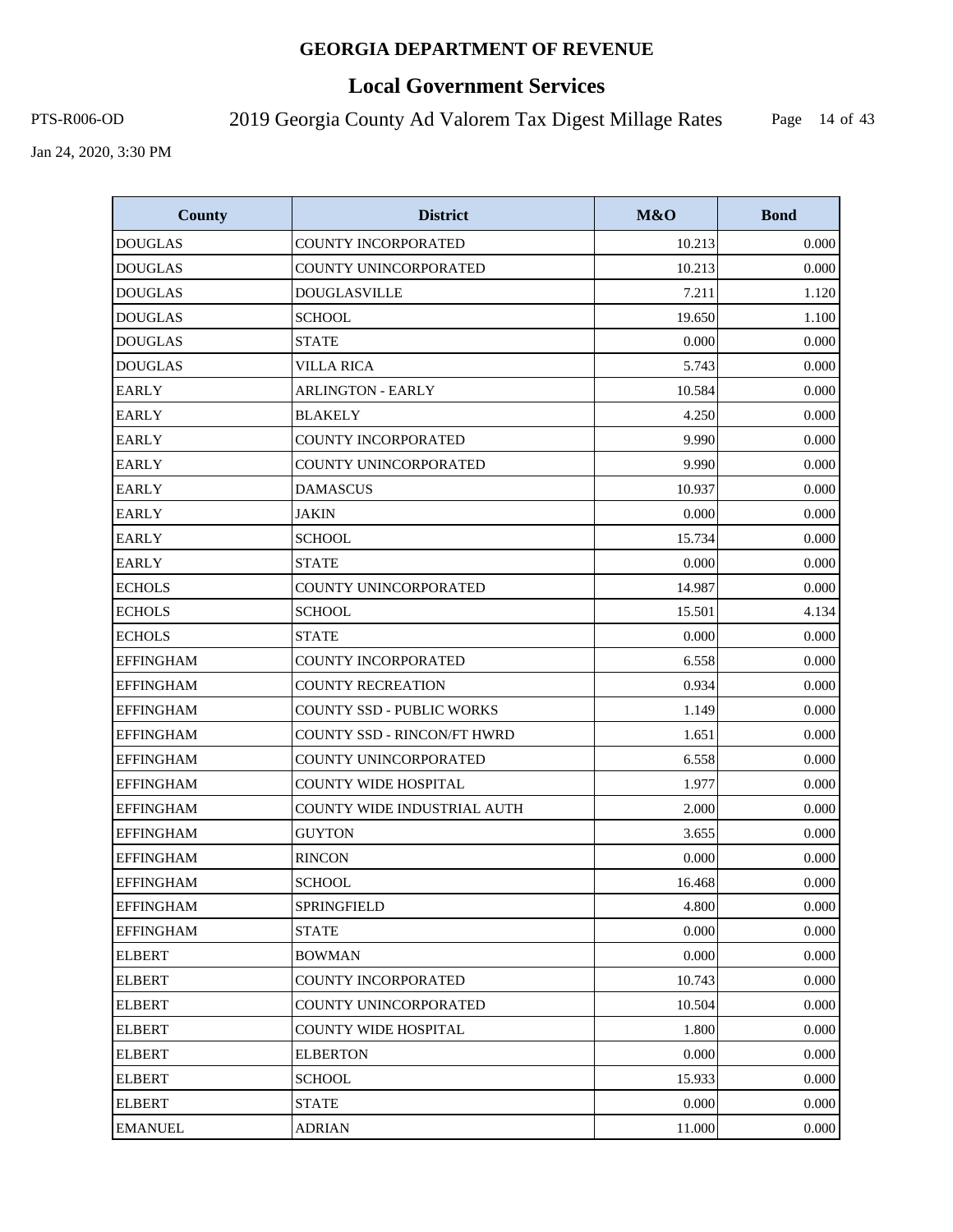# **Local Government Services**

PTS-R006-OD 2019 Georgia County Ad Valorem Tax Digest Millage Rates

Page 15 of 43

| <b>County</b>  | <b>District</b>                   | M&O    | <b>Bond</b> |
|----------------|-----------------------------------|--------|-------------|
| <b>EMANUEL</b> | <b>COUNTY INCORPORATED</b>        | 11.730 | 0.000       |
| <b>EMANUEL</b> | <b>COUNTY SSD - ADRIAN #5</b>     | 2.286  | 0.000       |
| <b>EMANUEL</b> | <b>COUNTY SSD - GARFIELD #4</b>   | 2.286  | 0.000       |
| <b>EMANUEL</b> | COUNTY SSD - NUNEZ                | 2.286  | 0.000       |
| <b>EMANUEL</b> | COUNTY SSD - OAK PARK             | 2.286  | 0.000       |
| <b>EMANUEL</b> | <b>COUNTY SSD - STILLMORE #7</b>  | 2.286  | 0.000       |
| <b>EMANUEL</b> | <b>COUNTY SSD - SUMMERTOWN #6</b> | 2.286  | 0.000       |
| <b>EMANUEL</b> | COUNTY SSD - TWIN CITY #3         | 1.043  | 0.000       |
| <b>EMANUEL</b> | <b>COUNTY SSD - UNINC #1</b>      | 2.286  | 0.000       |
| <b>EMANUEL</b> | COUNTY UNINCORPORATED             | 11.730 | 0.000       |
| <b>EMANUEL</b> | COUNTY WIDE DEVELOPMENT AUTH      | 1.000  | 0.000       |
| <b>EMANUEL</b> | <b>GARFIELD</b>                   | 6.405  | 0.000       |
| <b>EMANUEL</b> | <b>NUNEZ</b>                      | 0.000  | 0.000       |
| <b>EMANUEL</b> | <b>OAK PARK</b>                   | 0.000  | 0.000       |
| <b>EMANUEL</b> | <b>SCHOOL</b>                     | 14.000 | 0.000       |
| <b>EMANUEL</b> | <b>STATE</b>                      | 0.000  | 0.000       |
| <b>EMANUEL</b> | <b>STILLMORE</b>                  | 0.000  | 0.000       |
| <b>EMANUEL</b> | <b>SUMMERTOWN</b>                 | 3.000  | 0.000       |
| <b>EMANUEL</b> | <b>SWAINSBORO</b>                 | 19.353 | 0.000       |
| <b>EMANUEL</b> | <b>TWIN CITY</b>                  | 7.213  | 0.000       |
| <b>EVANS</b>   | <b>BELLVILLE</b>                  | 0.000  | 0.000       |
| <b>EVANS</b>   | <b>CLAXTON</b>                    | 11.060 | 0.000       |
| <b>EVANS</b>   | COUNTY INCORPORATED               | 12.538 | 0.000       |
| <b>EVANS</b>   | COUNTY UNINCORPORATED             | 9.532  | 0.000       |
| <b>EVANS</b>   | <b>COUNTY WIDE HOSPITAL</b>       | 2.108  | 0.000       |
| <b>EVANS</b>   | <b>DAISY</b>                      | 0.000  | 0.000       |
| <b>EVANS</b>   | <b>HAGAN</b>                      | 2.390  | 0.000       |
| <b>EVANS</b>   | <b>SCHOOL</b>                     | 14.000 | 0.000       |
| <b>EVANS</b>   | <b>STATE</b>                      | 0.000  | 0.000       |
| <b>FANNIN</b>  | <b>BLUE RIDGE</b>                 | 5.378  | 0.000       |
| <b>FANNIN</b>  | COUNTY INCORPORATED               | 3.938  | 0.000       |
| <b>FANNIN</b>  | COUNTY UNINCORPORATED             | 3.938  | 0.000       |
| <b>FANNIN</b>  | <b>MCCAYSVILLE</b>                | 3.480  | 0.000       |
| <b>FANNIN</b>  | <b>MORGANTON</b>                  | 5.000  | 0.000       |
| <b>FANNIN</b>  | <b>SCHOOL</b>                     | 10.593 | 0.000       |
| <b>FANNIN</b>  | <b>STATE</b>                      | 0.000  | 0.000       |
| <b>FAYETTE</b> | <b>BROOKS</b>                     | 0.627  | 0.000       |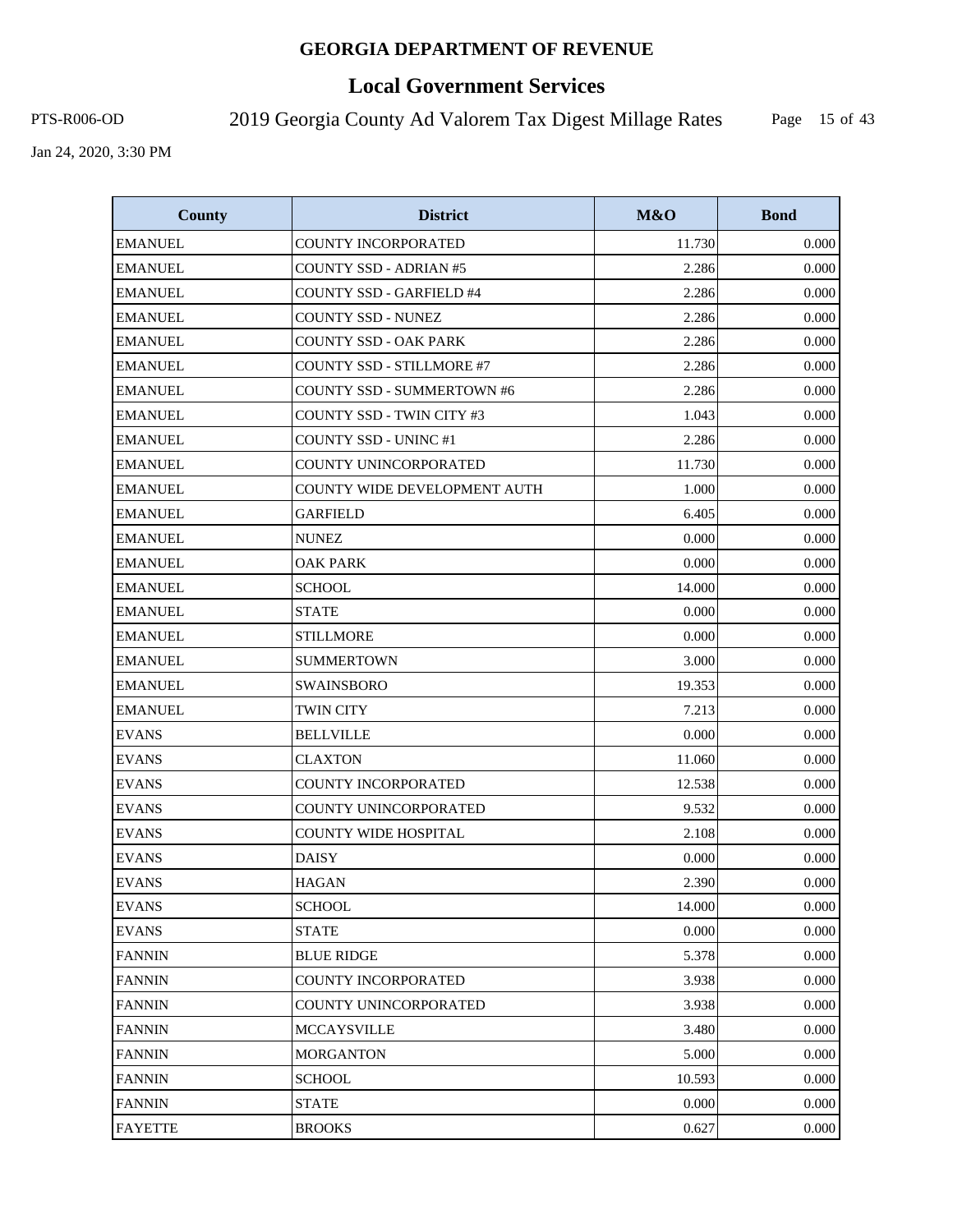# **Local Government Services**

PTS-R006-OD 2019 Georgia County Ad Valorem Tax Digest Millage Rates

Page 16 of 43

| <b>County</b>   | <b>District</b>                      | M&O    | <b>Bond</b> |
|-----------------|--------------------------------------|--------|-------------|
| <b>FAYETTE</b>  | <b>COUNTY EMS</b>                    | 0.456  | 0.000       |
| <b>FAYETTE</b>  | <b>COUNTY FIRE DISTRICT</b>          | 3.070  | 0.000       |
| <b>FAYETTE</b>  | <b>COUNTY INCORPORATED</b>           | 4.392  | 0.000       |
| <b>FAYETTE</b>  | COUNTY UNINCORPORATED                | 4.392  | 0.000       |
| <b>FAYETTE</b>  | COUNTY WIDE EMERGENCY SVC            | 0.210  | 0.000       |
| <b>FAYETTE</b>  | <b>FAYETTEVILLE</b>                  | 5.646  | 0.000       |
| <b>FAYETTE</b>  | PEACHTREE CITY                       | 6.232  | 0.000       |
| <b>FAYETTE</b>  | <b>SCHOOL</b>                        | 19.250 | 1.271       |
| <b>FAYETTE</b>  | <b>STATE</b>                         | 0.000  | 0.000       |
| <b>FAYETTE</b>  | TAD - FAYETTEVILLE                   |        |             |
| <b>FAYETTE</b>  | <b>TYRONE</b>                        | 2.889  | 0.000       |
| <b>FLOYD</b>    | <b>BID ROME</b>                      | 1.500  | 0.000       |
| <b>FLOYD</b>    | <b>CAVE SPRINGS</b>                  | 0.000  | 0.000       |
| <b>FLOYD</b>    | CO UNINC SOLID WASTE                 | 0.656  | 0.000       |
| <b>FLOYD</b>    | COUNTY FIRE DIST - UNINC             | 1.650  | 0.000       |
| <b>FLOYD</b>    | <b>COUNTY INCORPORATED</b>           | 9.480  | 0.000       |
| <b>FLOYD</b>    | COUNTY UNINCORPORATED                | 9.480  | 0.000       |
| <b>FLOYD</b>    | <b>IND SCHOOL ROME</b>               | 17.450 | 0.000       |
| <b>FLOYD</b>    | <b>ROME</b>                          | 10.086 | 0.000       |
| <b>FLOYD</b>    | <b>SCHOOL</b>                        | 18.250 | 0.000       |
| <b>FLOYD</b>    | <b>STATE</b>                         | 0.000  | 0.000       |
| <b>FLOYD</b>    | TAD - #1 ROME                        |        |             |
| <b>FLOYD</b>    | TAD - #2 ROME                        |        |             |
| <b>FORSYTH</b>  | <b>CID SOUTH FORSYTH</b>             | 4.000  | 0.000       |
| <b>FORSYTH</b>  | <b>COUNTY FIRE DIST - COUNTYWIDE</b> | 2.175  | 0.000       |
| <b>FORSYTH</b>  | <b>COUNTY INCORPORATED</b>           | 4.791  | 0.970       |
| <b>FORSYTH</b>  | COUNTY UNINCORPORATED                | 4.791  | 0.970       |
| <b>FORSYTH</b>  | <b>CUMMING</b>                       | 0.000  | 0.000       |
| <b>FORSYTH</b>  | <b>SCHOOL</b>                        | 17.300 | 2.418       |
| <b>FORSYTH</b>  | <b>STATE</b>                         | 0.000  | 0.000       |
| <b>FRANKLIN</b> | <b>CANON</b>                         | 0.000  | 0.000       |
| <b>FRANKLIN</b> | <b>CARNESVILLE</b>                   | 1.460  | 0.000       |
| <b>FRANKLIN</b> | COUNTY INCORPORATED                  | 11.960 | 0.000       |
| <b>FRANKLIN</b> | COUNTY UNINCORPORATED                | 10.813 | 0.000       |
| <b>FRANKLIN</b> | COUNTY WIDE DEVELOPMENT AUTH         | 0.250  | 0.000       |
| <b>FRANKLIN</b> | FRANKLIN SPRINGS                     | 7.000  | 0.000       |
| <b>FRANKLIN</b> | <b>LAVONIA</b>                       | 9.047  | 0.000       |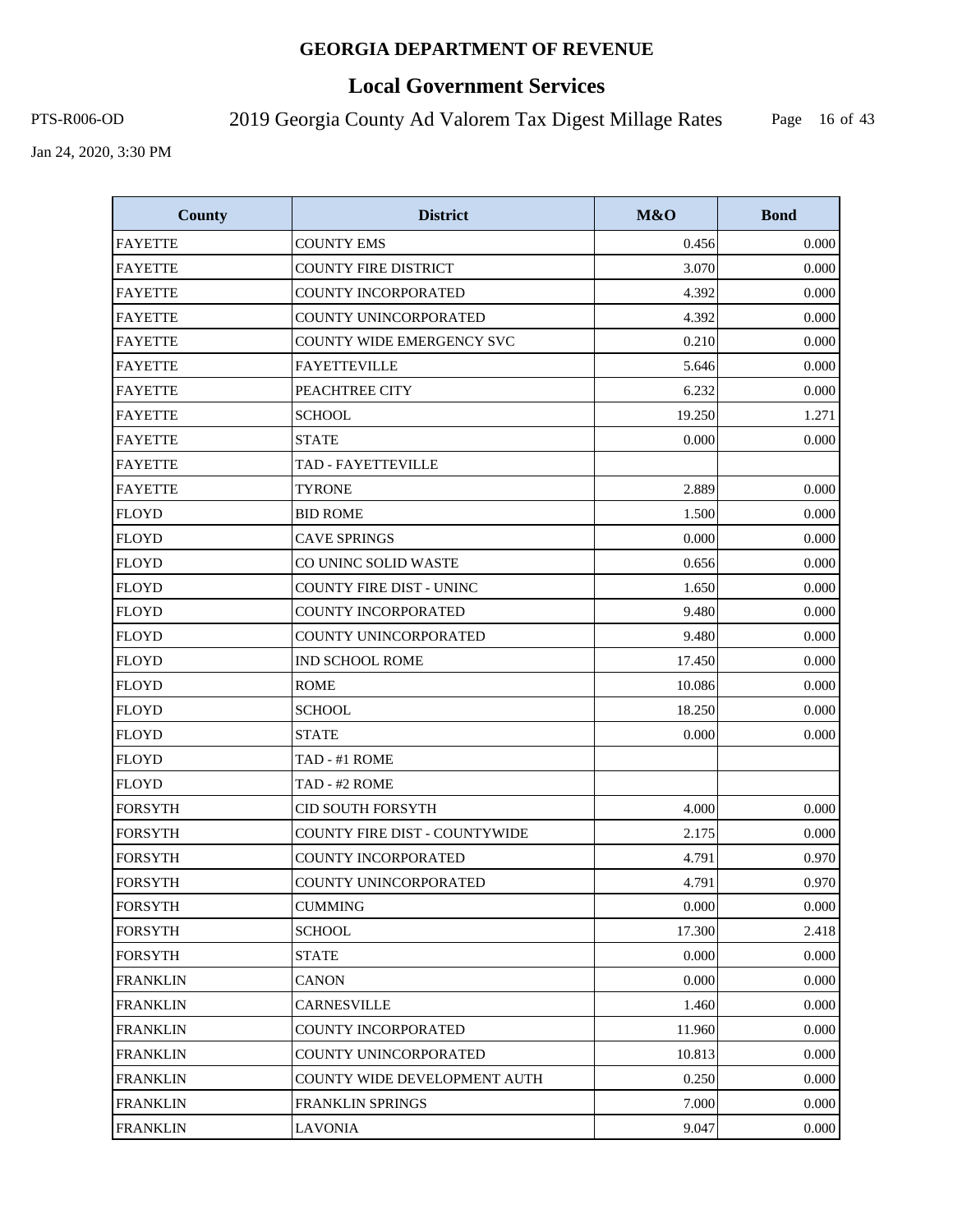# **Local Government Services**

PTS-R006-OD 2019 Georgia County Ad Valorem Tax Digest Millage Rates

Page 17 of 43

| <b>County</b>   | <b>District</b>              | M&O    | <b>Bond</b> |
|-----------------|------------------------------|--------|-------------|
| <b>FRANKLIN</b> | <b>ROYSTON</b>               | 10.000 | 0.000       |
| <b>FRANKLIN</b> | <b>SCHOOL</b>                | 15.800 | 0.000       |
| <b>FRANKLIN</b> | <b>STATE</b>                 | 0.000  | 0.000       |
| <b>FULTON</b>   | <b>ALPHARETTA</b>            | 4.820  | 0.930       |
| <b>FULTON</b>   | <b>ATLANTA</b>               | 8.350  | 1.880       |
| <b>FULTON</b>   | <b>CHATTAHOOCHEE HILLS</b>   | 10.000 | 0.000       |
| <b>FULTON</b>   | <b>CID AIRPORT WEST</b>      | 5.000  | 0.000       |
| <b>FULTON</b>   | <b>CID BUCKHEAD</b>          | 3.000  | 0.000       |
| <b>FULTON</b>   | <b>CID DOWNTOWN</b>          | 5.000  | 0.000       |
| <b>FULTON</b>   | <b>CID LITTLE 5 POINTS</b>   | 4.000  | 0.000       |
| <b>FULTON</b>   | <b>CID MIDTOWN</b>           | 5.000  | 0.000       |
| <b>FULTON</b>   | <b>CID NORTH FULTON</b>      | 3.000  | 0.000       |
| <b>FULTON</b>   | <b>CID PERIMETER</b>         | 4.000  | 0.000       |
| <b>FULTON</b>   | <b>CID SOUTH FULTON</b>      | 3.000  | 0.000       |
| <b>FULTON</b>   | <b>CID WESTSIDE</b>          | 5.000  | 0.000       |
| <b>FULTON</b>   | <b>COLLEGE PARK</b>          | 12.619 | 0.000       |
| <b>FULTON</b>   | <b>COUNTY INCORPORATED</b>   | 9.899  | 0.220       |
| <b>FULTON</b>   | COUNTY SSD FULTON INDUSTRIAL | 11.920 | 0.000       |
| <b>FULTON</b>   | COUNTY UNINCORPORATED        | 9.899  | 0.220       |
| <b>FULTON</b>   | <b>EAST POINT</b>            | 13.450 | 0.000       |
| <b>FULTON</b>   | <b>FAIRBURN</b>              | 8.100  | 1.460       |
| <b>FULTON</b>   | <b>HAPEVILLE</b>             | 16.110 | 0.000       |
| <b>FULTON</b>   | IND SCHOOL ATLANTA           | 20.740 | 0.000       |
| <b>FULTON</b>   | <b>JOHNS CREEK</b>           | 3.552  | 0.391       |
| <b>FULTON</b>   | <b>MILTON</b>                | 4.731  | 0.588       |
| <b>FULTON</b>   | <b>MOUNTAIN PARK</b>         | 9.730  | 0.000       |
| <b>FULTON</b>   | <b>PALMETTO</b>              | 8.500  | 0.000       |
| <b>FULTON</b>   | ROSWELL                      | 4.705  | 0.250       |
| <b>FULTON</b>   | <b>SANDY SPRINGS</b>         | 4.731  | 0.000       |
| <b>FULTON</b>   | SCHOOL                       | 17.796 | 0.000       |
| <b>FULTON</b>   | <b>SOUTH FULTON</b>          | 11.579 | 0.000       |
| <b>FULTON</b>   | STATE                        | 0.000  | 0.000       |
| <b>FULTON</b>   | TAD - ATLANTA BELTLINE       |        |             |
| <b>FULTON</b>   | TAD - ATLANTA PRINCETON LAKE |        |             |
| <b>FULTON</b>   | TAD - ATLANTIC STEEL         |        |             |
| <b>FULTON</b>   | TAD - CAMPBELLTON            |        |             |
| <b>FULTON</b>   | TAD - COLLEGE PARK           |        |             |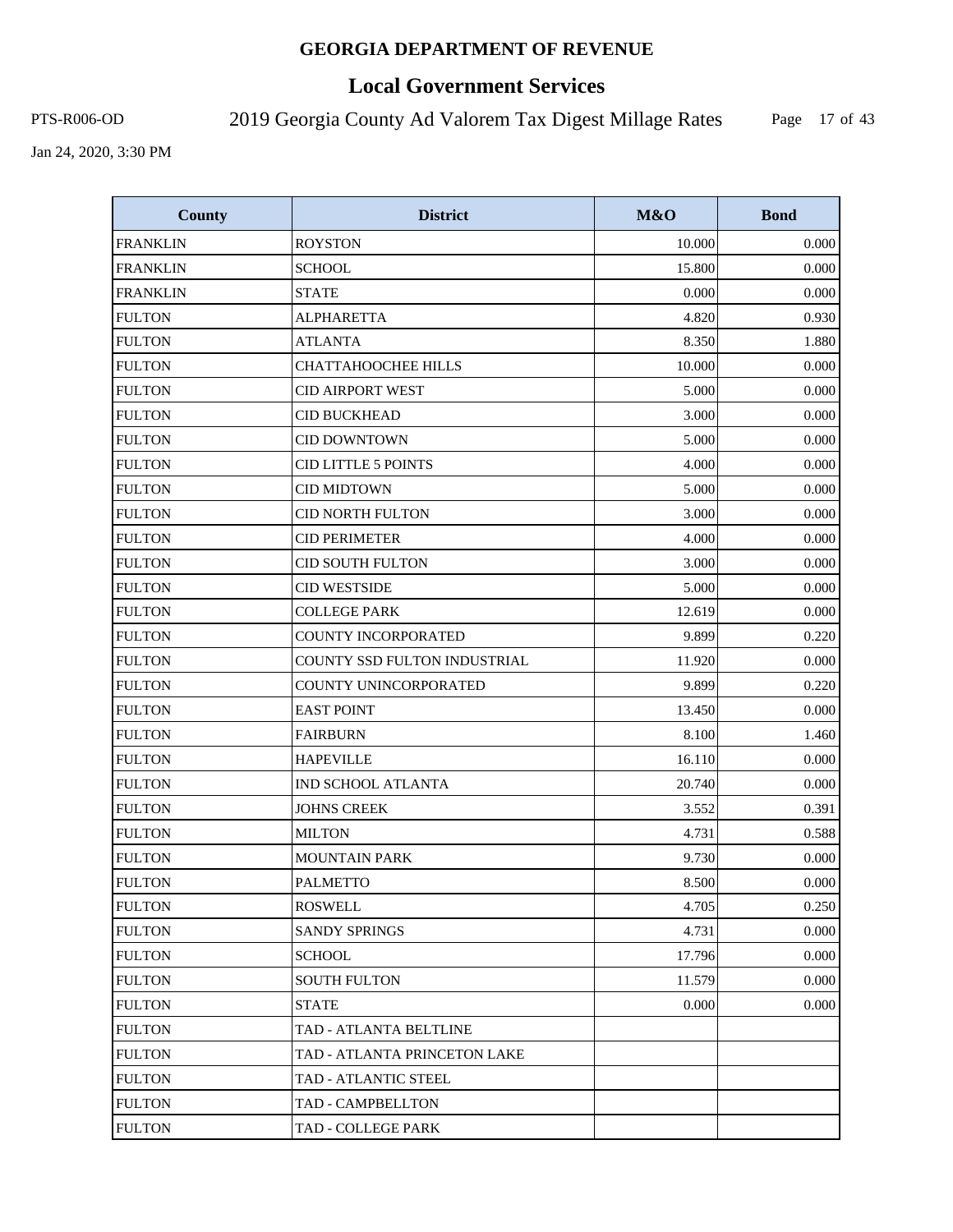# **Local Government Services**

PTS-R006-OD 2019 Georgia County Ad Valorem Tax Digest Millage Rates

Page 18 of 43

| <b>County</b>   | <b>District</b>                     | M&O    | <b>Bond</b> |
|-----------------|-------------------------------------|--------|-------------|
| <b>FULTON</b>   | TAD - EAST POINT #1                 |        |             |
| <b>FULTON</b>   | TAD - EAST POINT #2                 |        |             |
| <b>FULTON</b>   | <b>TAD - EASTSIDE</b>               |        |             |
| <b>FULTON</b>   | TAD - FULTON METROPOLITAN           |        |             |
| <b>FULTON</b>   | <b>TAD - HAPEVILLE</b>              |        |             |
| <b>FULTON</b>   | TAD - HOLLOWELL                     |        |             |
| <b>FULTON</b>   | TAD - PERRY BOLTON #3               |        |             |
| <b>FULTON</b>   | <b>TAD - STADIUM</b>                |        |             |
| <b>FULTON</b>   | TAD - UNION CITY TOWN CENTER        |        |             |
| <b>FULTON</b>   | TAD - WESTSIDE                      |        |             |
| <b>FULTON</b>   | <b>UNION CITY</b>                   | 12.952 | 1.374       |
| GILMER          | <b>COUNTY INCORPORATED</b>          | 6.898  | 1.500       |
| <b>GILMER</b>   | COUNTY UNINCORPORATED               | 6.898  | 1.500       |
| <b>GILMER</b>   | <b>EAST ELLIJAY</b>                 | 0.000  | 0.000       |
| GILMER          | <b>ELLIJAY</b>                      | 3.120  | 0.000       |
| <b>GILMER</b>   | <b>SCHOOL</b>                       | 14.248 | 0.000       |
| <b>GILMER</b>   | <b>STATE</b>                        | 0.000  | 0.000       |
| <b>GLASCOCK</b> | <b>COUNTY INCORPORATED</b>          | 12.230 | 0.000       |
| <b>GLASCOCK</b> | COUNTY UNINCORPORATED               | 12.230 | 0.000       |
| <b>GLASCOCK</b> | <b>EDGE HILL</b>                    | 6.000  | 0.000       |
| <b>GLASCOCK</b> | <b>GIBSON</b>                       | 2.950  | 0.000       |
| <b>GLASCOCK</b> | <b>MITCHELL</b>                     | 5.631  | 0.000       |
| <b>GLASCOCK</b> | <b>SCHOOL</b>                       | 16.410 | 0.000       |
| <b>GLASCOCK</b> | <b>STATE</b>                        | 0.000  | 0.000       |
| <b>GLYNN</b>    | <b>BRUNSWICK</b>                    | 13.219 | 0.000       |
| <b>GLYNN</b>    | <b>COUNTY FIRE - UNINC 2 RURAL</b>  | 0.000  | 0.000       |
| <b>GLYNN</b>    | COUNTY FIRE - UNINC 3,4,5           | 2.080  | 0.000       |
| <b>GLYNN</b>    | <b>COUNTY INCORPORATED</b>          | 4.863  | 0.000       |
| <b>GLYNN</b>    | <b>COUNTY SSD - EMS</b>             | 0.680  | 0.000       |
| <b>GLYNN</b>    | <b>COUNTY SSD - JEKYLL #6</b>       | 0.000  | 0.000       |
| <b>GLYNN</b>    | <b>COUNTY SSD - POLICE</b>          | 1.840  | 0.000       |
| <b>GLYNN</b>    | COUNTY SSD - SEA ISLAND #5          | 0.220  | 0.000       |
| GLYNN           | COUNTY UNINCORPORATED               | 4.863  | 0.000       |
| <b>GLYNN</b>    | <b>COUNTY WIDE CAPITAL PROJECTS</b> | 0.490  | 0.000       |
| <b>GLYNN</b>    | SCHOOL                              | 16.157 | 0.000       |
| <b>GLYNN</b>    | <b>STATE</b>                        | 0.000  | 0.000       |
| <b>GORDON</b>   | <b>CALHOUN</b>                      | 2.600  | 0.000       |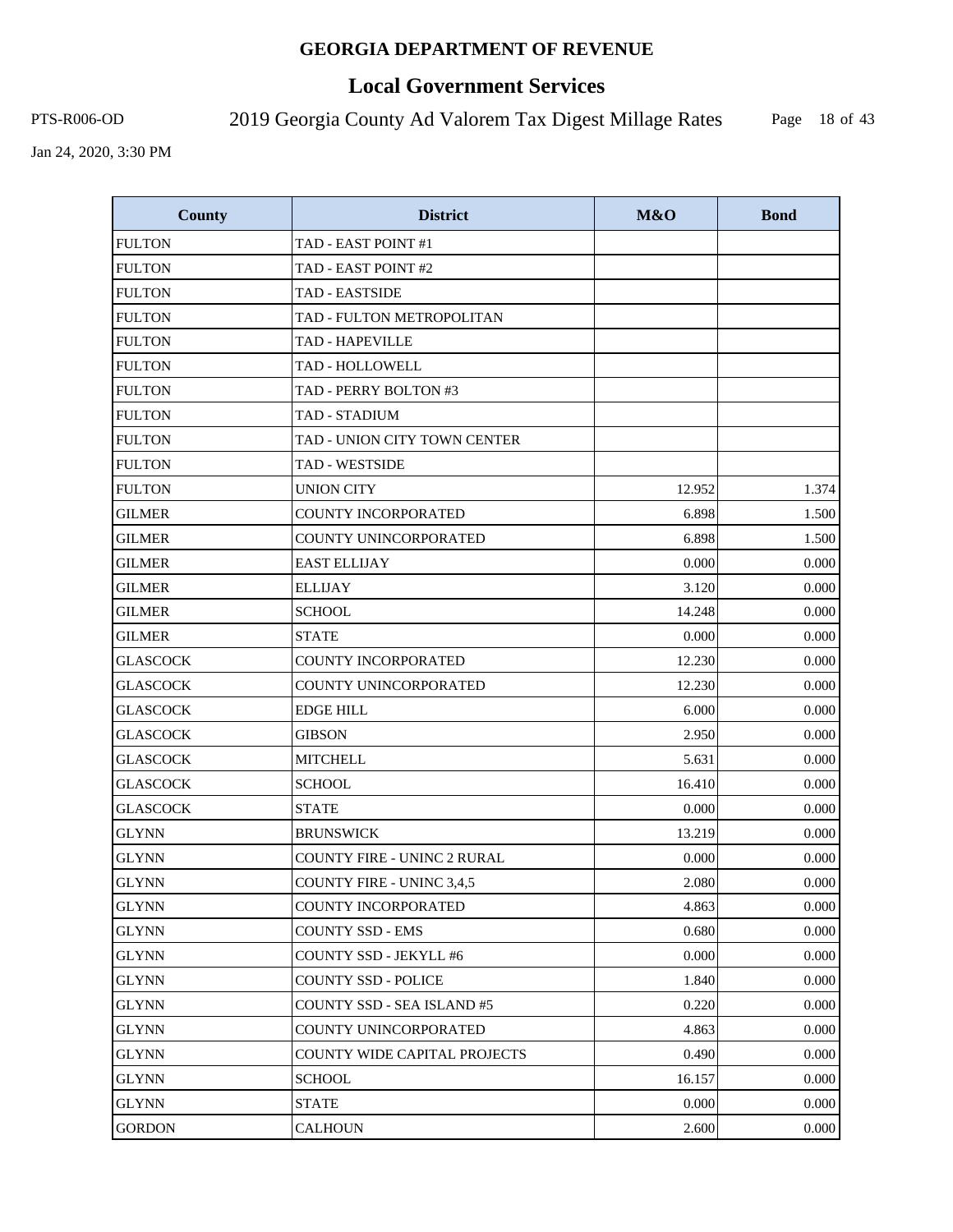# **Local Government Services**

PTS-R006-OD 2019 Georgia County Ad Valorem Tax Digest Millage Rates

Page 19 of 43

| <b>County</b>   | <b>District</b>                   | M&O    | <b>Bond</b> |
|-----------------|-----------------------------------|--------|-------------|
| <b>GORDON</b>   | COUNTY INCORPORATED               | 9.631  | 0.000       |
| <b>GORDON</b>   | COUNTY UNINCORPORATED             | 9.631  | 0.000       |
| <b>GORDON</b>   | <b>FAIRMOUNT</b>                  | 5.747  | 0.000       |
| <b>GORDON</b>   | IND SCHOOL CALHOUN                | 17.733 | 0.000       |
| <b>GORDON</b>   | <b>PLAINVILLE</b>                 | 5.500  | 0.000       |
| GORDON          | <b>RESACA</b>                     | 0.000  | 0.000       |
| <b>GORDON</b>   | <b>SCHOOL</b>                     | 19.172 | 0.000       |
| GORDON          | <b>STATE</b>                      | 0.000  | 0.000       |
| <b>GRADY</b>    | <b>CAIRO</b>                      | 7.710  | 0.000       |
| <b>GRADY</b>    | <b>COUNTY INCORPORATED</b>        | 17.390 | 0.000       |
| <b>GRADY</b>    | COUNTY UNINCORPORATED             | 17.390 | 0.000       |
| <b>GRADY</b>    | <b>SCHOOL</b>                     | 13.600 | 0.000       |
| <b>GRADY</b>    | <b>STATE</b>                      | 0.000  | 0.000       |
| <b>GRADY</b>    | WHIGHAM                           | 5.792  | 0.000       |
| <b>GREENE</b>   | <b>COUNTY FIRE - GREENSBORO</b>   | 0.494  | 0.000       |
| <b>GREENE</b>   | <b>COUNTY FIRE - GRESHAMVILLE</b> | 1.518  | 0.000       |
| <b>GREENE</b>   | <b>COUNTY FIRE - LIBERTY</b>      | 0.752  | 0.000       |
| <b>GREENE</b>   | <b>COUNTY FIRE - OLD SALEM</b>    | 0.894  | 0.000       |
| <b>GREENE</b>   | <b>COUNTY FIRE - SILOAM</b>       | 1.226  | 0.000       |
| <b>GREENE</b>   | <b>COUNTY FIRE - UNION POINT</b>  | 1.374  | 0.000       |
| <b>GREENE</b>   | COUNTY FIRE - WALKER CHURCH       | 0.677  | 0.000       |
| <b>GREENE</b>   | <b>COUNTY FIRE - WOODVILLE</b>    | 1.281  | 0.000       |
| <b>GREENE</b>   | <b>COUNTY INCORPORATED</b>        | 5.799  | 0.000       |
| <b>GREENE</b>   | COUNTY UNINCORPORATED             | 5.375  | 0.000       |
| GREENE          | <b>COUNTY WIDE LIBRARY</b>        | 0.149  | 0.000       |
| <b>GREENE</b>   | <b>COUNTY WIDE RECREATION</b>     | 0.308  | 0.000       |
| <b>GREENE</b>   | <b>GREENSBORO</b>                 | 6.624  | 0.000       |
| <b>GREENE</b>   | <b>SCHOOL</b>                     | 14.719 | 0.000       |
| <b>GREENE</b>   | <b>SILOAM</b>                     | 1.226  | 0.000       |
| <b>GREENE</b>   | <b>STATE</b>                      | 0.000  | 0.000       |
| <b>GREENE</b>   | <b>UNION POINT</b>                | 8.862  | 0.000       |
| <b>GREENE</b>   | <b>WHITE PLAINS</b>               | 0.000  | 0.000       |
| <b>GREENE</b>   | <b>WOODVILLE</b>                  | 0.000  | 0.000       |
| <b>GWINNETT</b> | <b>AUBURN - GWINNETT</b>          | 4.951  | 0.000       |
| <b>GWINNETT</b> | <b>BERKELEY LAKE</b>              | 1.889  | 0.000       |
| <b>GWINNETT</b> | <b>BRASELTON</b>                  | 0.000  | 0.000       |
| <b>GWINNETT</b> | <b>BUFORD</b>                     | 0.000  | 0.000       |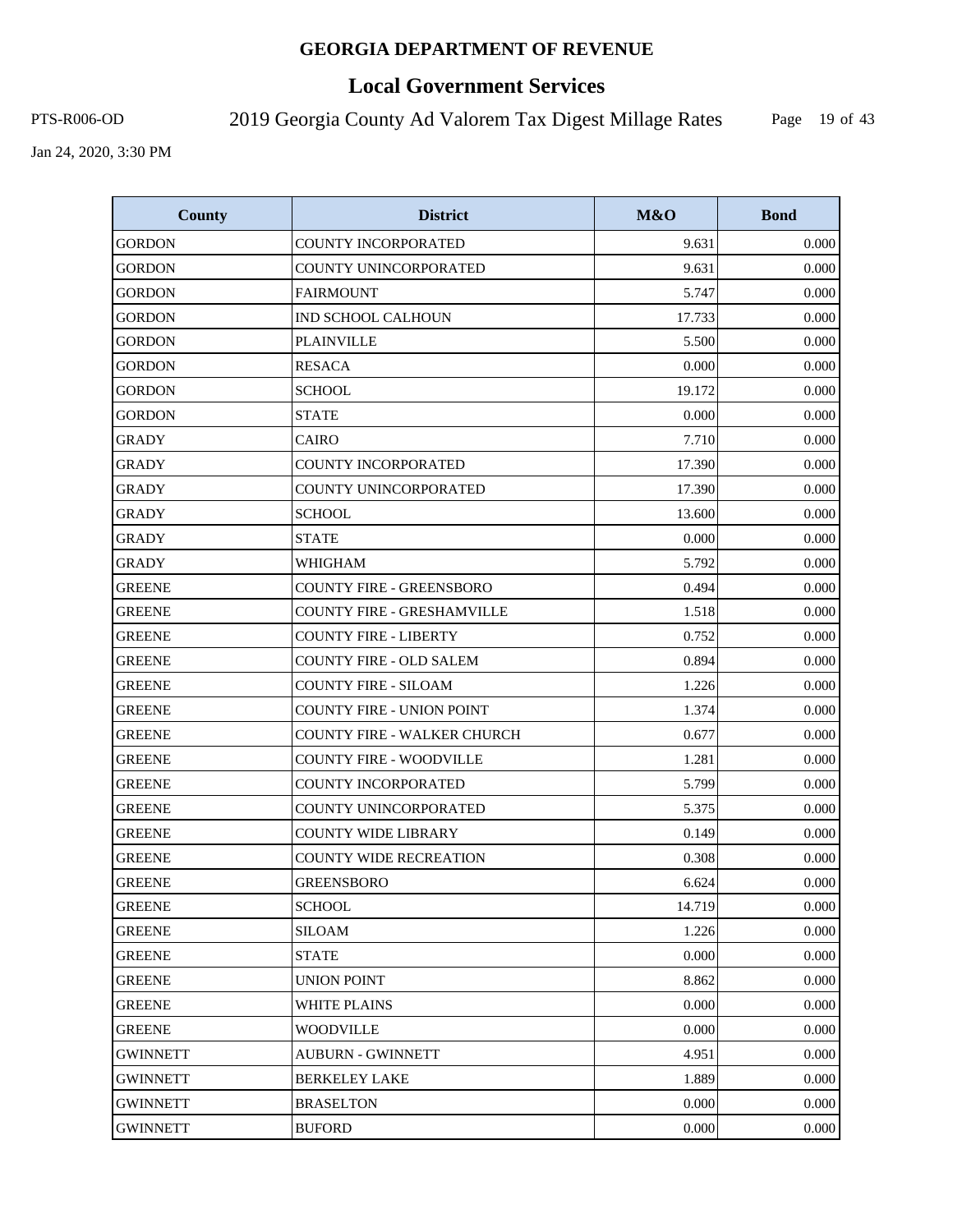# **Local Government Services**

PTS-R006-OD 2019 Georgia County Ad Valorem Tax Digest Millage Rates

Page 20 of 43

| <b>County</b>   | <b>District</b>                | M&O    | <b>Bond</b> |
|-----------------|--------------------------------|--------|-------------|
| <b>GWINNETT</b> | <b>CID BRASELTON</b>           | 5.000  | 0.000       |
| <b>GWINNETT</b> | <b>CID EVERMORE</b>            | 5.000  | 0.000       |
| <b>GWINNETT</b> | <b>CID GWINNETT PLACE</b>      | 4.000  | 0.000       |
| <b>GWINNETT</b> | CID GWINNETT VILLAGE           | 5.000  | 0.000       |
| <b>GWINNETT</b> | <b>CID LILBURN</b>             | 5.000  | 0.000       |
| <b>GWINNETT</b> | <b>CID SUGARLOAF</b>           | 3.500  | 0.000       |
| <b>GWINNETT</b> | <b>COUNTY FIRE AND EMS</b>     | 3.200  | 0.000       |
| <b>GWINNETT</b> | COUNTY INCORPORATED            | 7.209  | 0.000       |
| <b>GWINNETT</b> | <b>COUNTY POLICE</b>           | 1.600  | 0.000       |
| <b>GWINNETT</b> | COUNTY SSD - UNINC CODE ENF    | 0.360  | 0.000       |
| <b>GWINNETT</b> | COUNTY UNINCORPORATED          | 7.209  | 0.000       |
| <b>GWINNETT</b> | <b>COUNTY WIDE RECREATION</b>  | 0.950  | 0.000       |
| <b>GWINNETT</b> | <b>DACULA</b>                  | 4.806  | 0.000       |
| <b>GWINNETT</b> | <b>DULUTH</b>                  | 6.551  | 0.000       |
| <b>GWINNETT</b> | <b>GRAYSON</b>                 | 2.100  | 0.000       |
| <b>GWINNETT</b> | <b>IND SCHOOL BUFORD</b>       | 12.700 | 0.000       |
| <b>GWINNETT</b> | <b>LAWRENCEVILLE</b>           | 1.826  | 0.000       |
| <b>GWINNETT</b> | <b>LILBURN</b>                 | 4.430  | 0.000       |
| <b>GWINNETT</b> | <b>LOGANVILLE</b>              | 11.850 | 0.000       |
| <b>GWINNETT</b> | <b>NORCROSS</b>                | 6.749  | 0.000       |
| <b>GWINNETT</b> | PEACHTREE CORNERS              | 0.000  | 0.000       |
| <b>GWINNETT</b> | <b>REST HAVEN</b>              | 0.000  | 0.000       |
| <b>GWINNETT</b> | <b>SCHOOL</b>                  | 19.700 | 1.900       |
| <b>GWINNETT</b> | <b>SNELLVILLE</b>              | 4.588  | 0.000       |
| GWINNETT        | <b>STATE</b>                   | 0.000  | 0.000       |
| <b>GWINNETT</b> | <b>SUGAR HILL</b>              | 3.800  | 0.000       |
| <b>GWINNETT</b> | <b>SUWANEE</b>                 | 3.520  | 1.410       |
| GWINNETT        | TAD - DULUTH 2 DOWNTOWN        |        |             |
| GWINNETT        | TAD - GWINNETT #1 JIMMY CARTER |        |             |
| GWINNETT        | TAD - GWINNETT #2 INDIAN TRAIL |        |             |
| GWINNETT        | TAD - GWINNETT #3 PARK PLACE   |        |             |
| GWINNETT        | TAD - GWINNETT #4 LAKE LUCERNE |        |             |
| GWINNETT        | TAD - GWINNETT #5 GW PLACE     |        |             |
| GWINNETT        | TAD - LAWRENCEVILLE #1 HWY 120 |        |             |
| <b>GWINNETT</b> | TAD - LILBURN                  |        |             |
| GWINNETT        | TAD - NORCROSS #1 CENTER EAST  |        |             |
| GWINNETT        | TAD - SUWANEE GATEWAY          |        |             |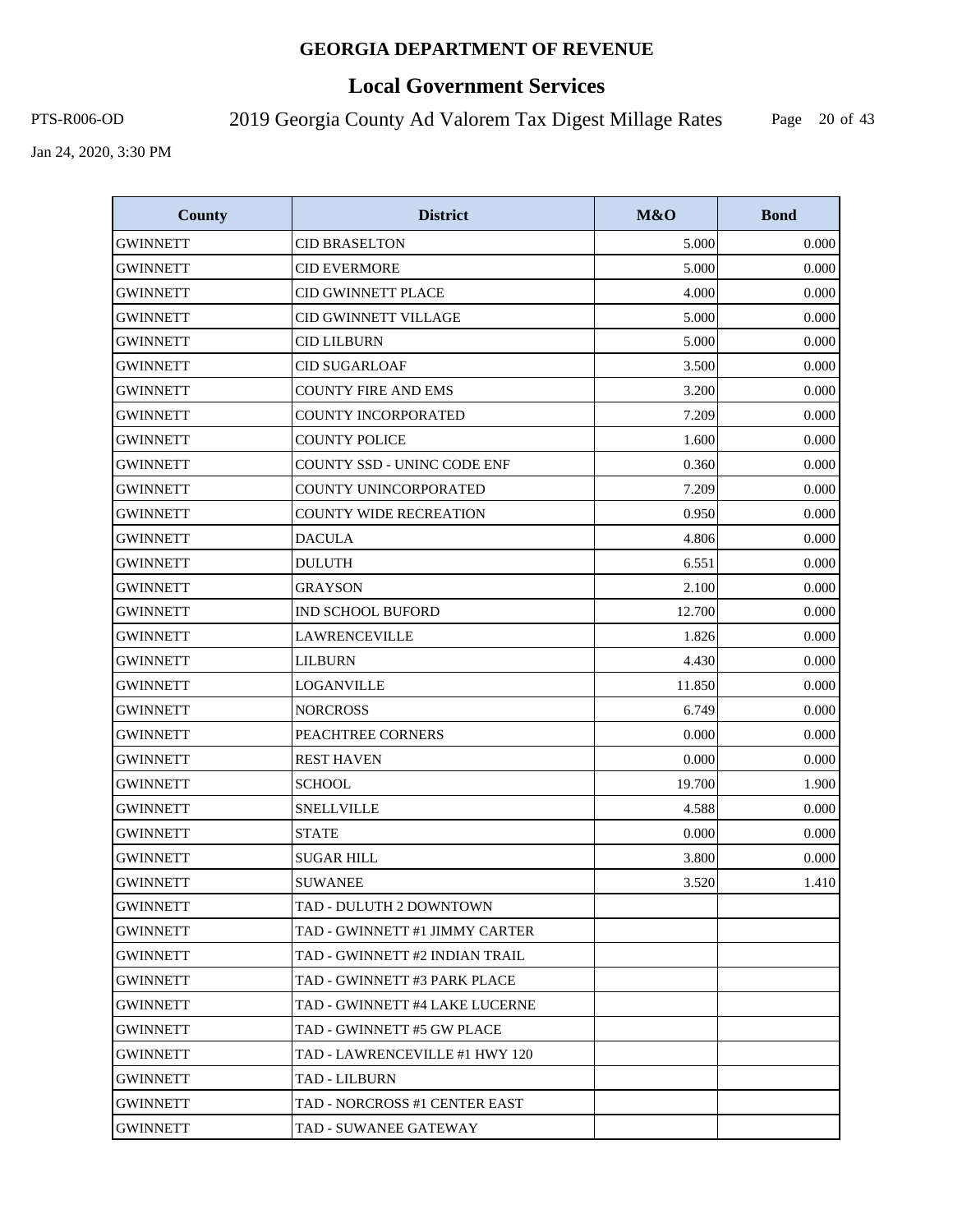# **Local Government Services**

PTS-R006-OD 2019 Georgia County Ad Valorem Tax Digest Millage Rates

Page 21 of 43

| <b>County</b>    | <b>District</b>                   | M&O    | <b>Bond</b> |
|------------------|-----------------------------------|--------|-------------|
| <b>HABERSHAM</b> | ALTO - HABERSHAM                  | 5.580  | 0.000       |
| <b>HABERSHAM</b> | <b>BALDWIN - HABERSHAM</b>        | 7.504  | 0.000       |
| <b>HABERSHAM</b> | <b>CLARKESVILLE</b>               | 6.350  | 0.000       |
| <b>HABERSHAM</b> | <b>CORNELIA</b>                   | 8.500  | 0.000       |
| <b>HABERSHAM</b> | <b>COUNTY INCORPORATED</b>        | 11.689 | 0.000       |
| <b>HABERSHAM</b> | COUNTY UNINCORPORATED             | 11.689 | 0.000       |
| <b>HABERSHAM</b> | <b>COUNTY WIDE EMS</b>            | 0.673  | 0.000       |
| <b>HABERSHAM</b> | COUNTY WIDE HOSPITAL              | 1.138  | 0.000       |
| <b>HABERSHAM</b> | <b>DEMOREST</b>                   | 6.160  | 0.000       |
| <b>HABERSHAM</b> | <b>MOUNT AIRY</b>                 | 3.910  | 0.000       |
| <b>HABERSHAM</b> | <b>SCHOOL</b>                     | 13.423 | 0.000       |
| <b>HABERSHAM</b> | <b>STATE</b>                      | 0.000  | 0.000       |
| <b>HABERSHAM</b> | <b>TALLULAH FALLS</b>             | 5.868  | 0.000       |
| <b>HALL</b>      | <b>BRASELTON</b>                  | 0.000  | 0.000       |
| <b>HALL</b>      | <b>BUFORD</b>                     | 0.000  | 0.000       |
| <b>HALL</b>      | <b>CID BRASELTON</b>              | 5.000  | 0.000       |
| <b>HALL</b>      | <b>CLERMONT</b>                   | 0.000  | 0.000       |
| <b>HALL</b>      | COUNTY FIRE DISTRICT (INC)        | 4.080  | 0.000       |
| <b>HALL</b>      | COUNTY INCORPORATED               | 5.098  | 0.000       |
| <b>HALL</b>      | <b>COUNTY RECREATION</b>          | 0.364  | 0.000       |
| <b>HALL</b>      | COUNTY UNINC DEVELOPMENT SVC      | 1.005  | 0.000       |
| <b>HALL</b>      | <b>COUNTY UNINC FIRE DISTRICT</b> | 2.650  | 0.000       |
| <b>HALL</b>      | COUNTY UNINCORPORATED             | 5.098  | 0.000       |
| <b>HALL</b>      | <b>COUNTY WIDE AMBULANCE</b>      | 0.571  | 0.000       |
| <b>HALL</b>      | <b>FLOWERY BRANCH</b>             | 3.264  | 0.000       |
| <b>HALL</b>      | <b>GAINESVILLE 100%</b>           | 3.322  | 0.000       |
| <b>HALL</b>      | GILLSVILLE                        | 0.000  | 0.000       |
| <b>HALL</b>      | <b>IND SCHOOL BUFORD</b>          | 12.700 | 0.000       |
| <b>HALL</b>      | IND SCHOOL GAINESVILLE 100%       | 6.614  | 0.000       |
| <b>HALL</b>      | LULA                              | 0.000  | 0.000       |
| <b>HALL</b>      | <b>OAKWOOD</b>                    | 4.174  | 0.000       |
| HALL             | <b>SCHOOL</b>                     | 17.550 | 0.000       |
| HALL             | <b>STATE</b>                      | 0.000  | 0.000       |
| <b>HALL</b>      | TAD - FLOWERY BRANCH              |        |             |
| <b>HALL</b>      | TAD - GAINESVILLE MIDTOWN         |        |             |
| HALL             | TAD - OAKWOOD                     |        |             |
| <b>HALL</b>      | TAD - WESTSIDE                    |        |             |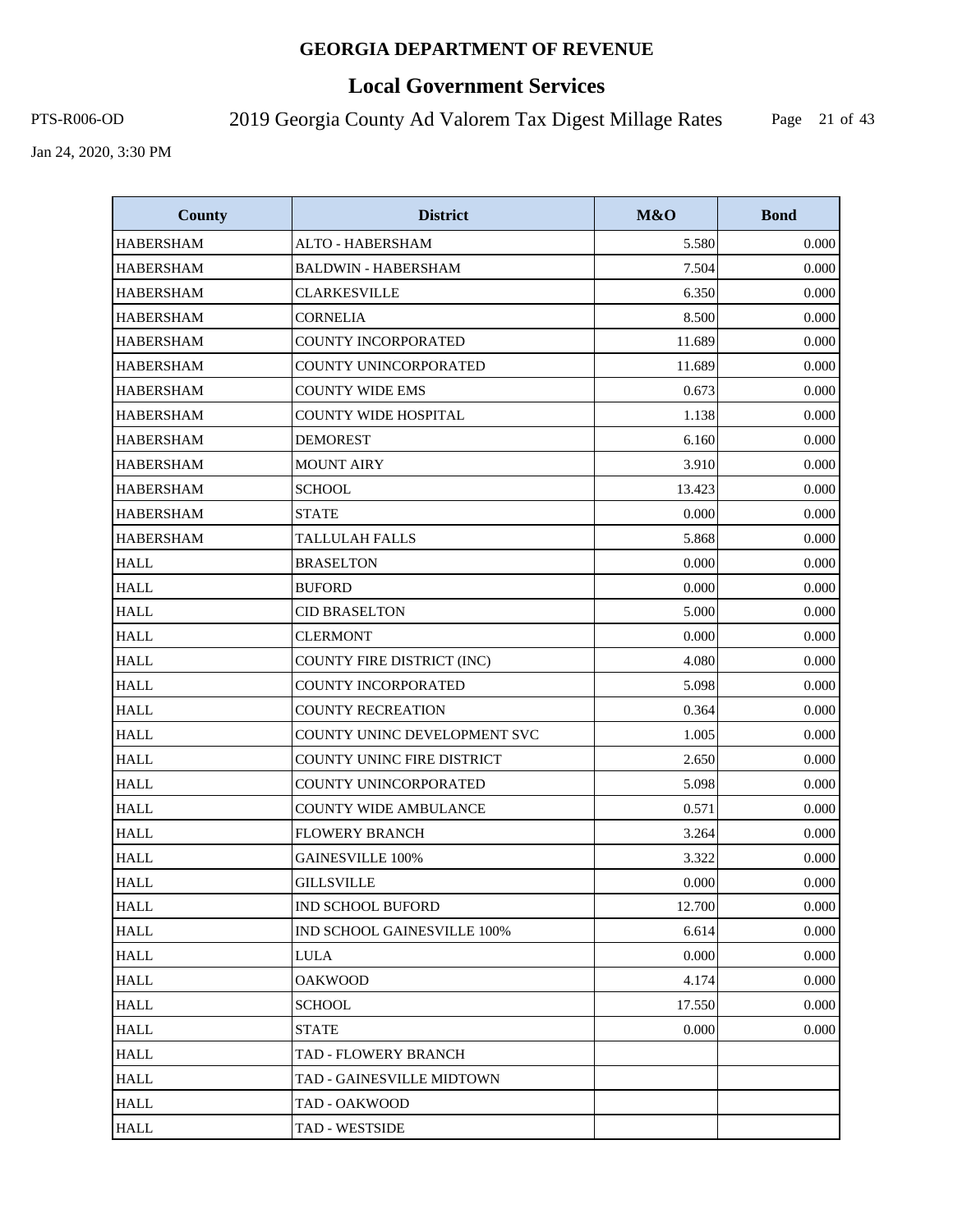# **Local Government Services**

PTS-R006-OD 2019 Georgia County Ad Valorem Tax Digest Millage Rates

Page 22 of 43

| <b>County</b>   | <b>District</b>                | M&O    | <b>Bond</b> |
|-----------------|--------------------------------|--------|-------------|
| <b>HANCOCK</b>  | COUNTY INCORPORATED            | 17.788 | 0.000       |
| <b>HANCOCK</b>  | COUNTY UNINCORPORATED          | 17.788 | 0.000       |
| <b>HANCOCK</b>  | <b>SCHOOL</b>                  | 14.216 | 0.000       |
| <b>HANCOCK</b>  | <b>SPARTA</b>                  | 14.544 | 0.000       |
| <b>HANCOCK</b>  | <b>STATE</b>                   | 0.000  | 0.000       |
| <b>HARALSON</b> | <b>BREMEN 40% - HARALSON</b>   | 6.133  | 0.000       |
| <b>HARALSON</b> | <b>BUCHANAN 100%</b>           | 4.636  | 0.000       |
| <b>HARALSON</b> | <b>COUNTY FIRE - 1, 4</b>      | 1.950  | 0.000       |
| <b>HARALSON</b> | COUNTY FIRE - 3, 5, 6          | 4.500  | 0.000       |
| <b>HARALSON</b> | COUNTY INCORPORATED            | 10.500 | 0.000       |
| <b>HARALSON</b> | <b>COUNTY RECREATION SSD</b>   | 0.580  | 0.000       |
| <b>HARALSON</b> | <b>COUNTY SANITATION</b>       | 0.500  | 0.000       |
| <b>HARALSON</b> | COUNTY UNINCORPORATED          | 10.500 | 0.000       |
| <b>HARALSON</b> | <b>IND SCHOOL BREMEN 40%</b>   | 14.950 | 0.000       |
| <b>HARALSON</b> | <b>SCHOOL</b>                  | 15.607 | 0.000       |
| <b>HARALSON</b> | <b>STATE</b>                   | 0.000  | 0.000       |
| <b>HARALSON</b> | <b>TALLAPOOSA</b>              | 7.190  | 0.000       |
| <b>HARALSON</b> | <b>TEMPLE</b>                  | 5.598  | 0.000       |
| <b>HARALSON</b> | <b>WACO</b>                    | 3.000  | 0.000       |
| <b>HARRIS</b>   | <b>COUNTY INC - OTHER</b>      | 9.380  | 0.000       |
| <b>HARRIS</b>   | <b>COUNTY INC - WEST POINT</b> | 5.628  | 0.000       |
| <b>HARRIS</b>   | COUNTY UNINCORPORATED          | 9.380  | 0.000       |
| <b>HARRIS</b>   | <b>HAMILTON</b>                | 7.025  | 0.000       |
| <b>HARRIS</b>   | PINE MOUNTAIN                  | 10.770 | 0.000       |
| <b>HARRIS</b>   | <b>SCHOOL</b>                  | 17.260 | 0.000       |
| <b>HARRIS</b>   | <b>SHILOH</b>                  | 5.500  | 0.000       |
| <b>HARRIS</b>   | <b>STATE</b>                   | 0.000  | 0.000       |
| <b>HARRIS</b>   | WAVERLY HALL                   | 8.221  | 0.000       |
| <b>HARRIS</b>   | <b>WEST POINT</b>              | 9.181  | 0.000       |
| <b>HART</b>     | <b>BOWERSVILLE</b>             | 1.000  | 0.000       |
| <b>HART</b>     | <b>CANON</b>                   | 0.000  | 0.000       |
| <b>HART</b>     | <b>COUNTY INCORPORATED</b>     | 5.890  | 0.000       |
| <b>HART</b>     | COUNTY UNINCORPORATED          | 5.890  | 0.000       |
| <b>HART</b>     | <b>COUNTY WIDE EMS</b>         | 0.500  | 0.000       |
| <b>HART</b>     | <b>HARTWELL</b>                | 10.300 | 0.000       |
| <b>HART</b>     | ROYSTON                        | 10.000 | 0.000       |
| <b>HART</b>     | <b>SCHOOL</b>                  | 13.165 | 0.000       |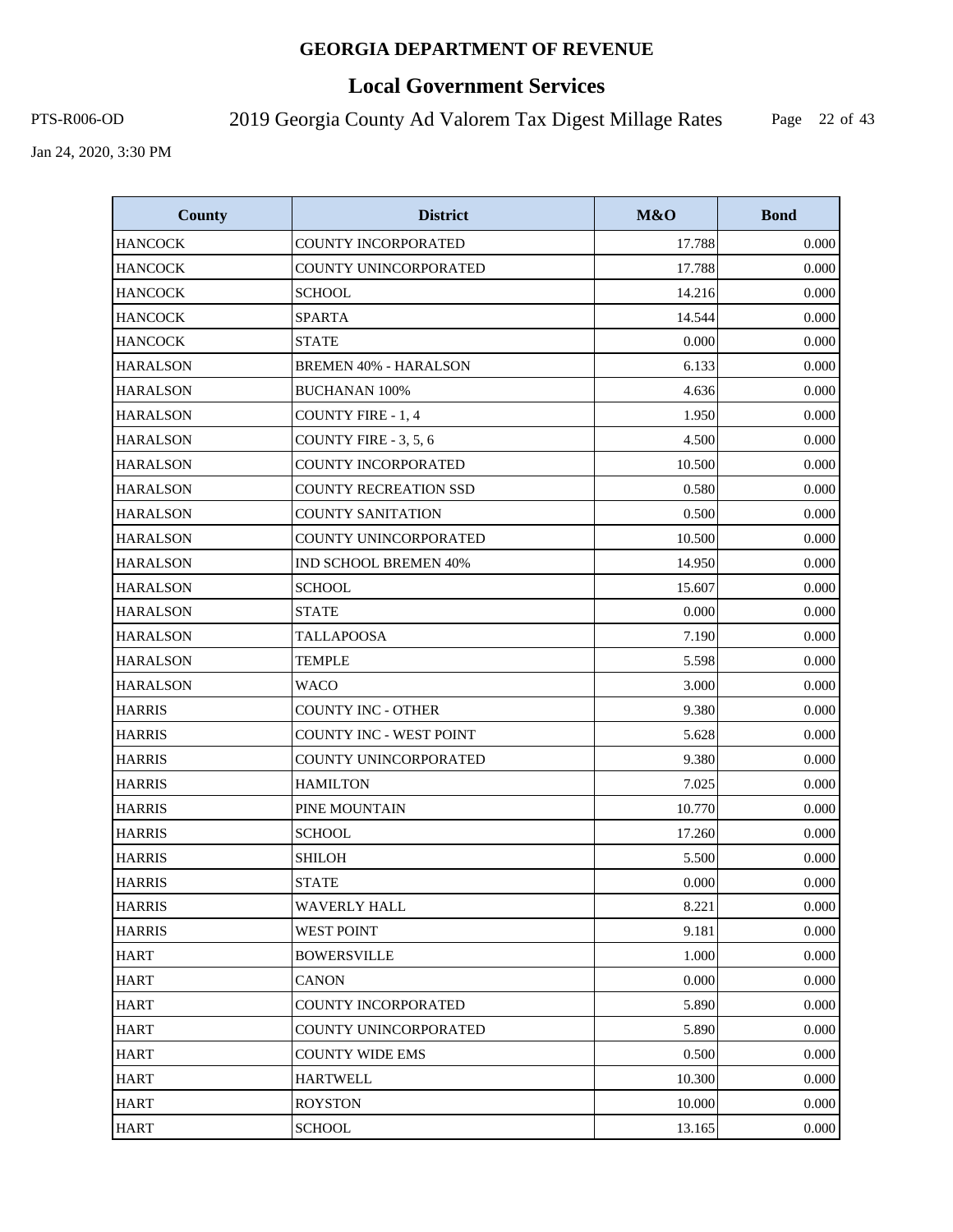# **Local Government Services**

PTS-R006-OD 2019 Georgia County Ad Valorem Tax Digest Millage Rates

Page 23 of 43

| <b>County</b>  | <b>District</b>                | M&O    | <b>Bond</b> |
|----------------|--------------------------------|--------|-------------|
| <b>HART</b>    | <b>STATE</b>                   | 0.000  | 0.000       |
| <b>HEARD</b>   | <b>CENTRALHATCHEE</b>          | 0.000  | 0.000       |
| <b>HEARD</b>   | <b>COUNTY INCORPORATED</b>     | 6.823  | 0.000       |
| <b>HEARD</b>   | COUNTY UNINCORPORATED          | 6.823  | 0.000       |
| <b>HEARD</b>   | <b>EPHESUS</b>                 | 0.000  | 0.000       |
| <b>HEARD</b>   | <b>FRANKLIN</b>                | 3.405  | 0.000       |
| <b>HEARD</b>   | <b>SCHOOL</b>                  | 15.376 | 0.000       |
| <b>HEARD</b>   | <b>STATE</b>                   | 0.000  | 0.000       |
| <b>HENRY</b>   | <b>COUNTY INC - HAMPTON</b>    | 11.183 | 0.000       |
| <b>HENRY</b>   | COUNTY INC - LOCUST GROVE      | 11.177 | 0.000       |
| <b>HENRY</b>   | COUNTY INC - MCDONOUGH         | 10.604 | 0.000       |
| <b>HENRY</b>   | COUNTY INC - STOCKBRIDGE       | 12.727 | 0.000       |
| <b>HENRY</b>   | <b>COUNTY UNINCORPORATED</b>   | 12.733 | 0.000       |
| <b>HENRY</b>   | <b>COUNTY WIDE WATER BOND</b>  | 0.000  | 2.000       |
| <b>HENRY</b>   | <b>HAMPTON</b>                 | 0.000  | 0.000       |
| <b>HENRY</b>   | <b>LOCUST GROVE</b>            | 0.000  | 0.000       |
| <b>HENRY</b>   | <b>MCDONOUGH</b>               | 3.806  | 0.000       |
| <b>HENRY</b>   | <b>SCHOOL</b>                  | 20.000 | 3.628       |
| <b>HENRY</b>   | <b>STATE</b>                   | 0.000  | 0.000       |
| <b>HENRY</b>   | <b>STOCKBRIDGE</b>             | 0.000  | 0.000       |
| <b>HOUSTON</b> | <b>CENTERVILLE</b>             | 11.971 | 0.000       |
| HOUSTON        | <b>COUNTY FIRE DISTRICT</b>    | 1.177  | 0.000       |
| <b>HOUSTON</b> | COUNTY INCORPORATED            | 9.935  | 0.000       |
| <b>HOUSTON</b> | COUNTY SSD - ROBINS AFB        | 0.000  | 0.000       |
| <b>HOUSTON</b> | COUNTY UNINCORPORATED          | 9.935  | 0.000       |
| <b>HOUSTON</b> | PERRY - HOUSTON                | 14.050 | 0.000       |
| <b>HOUSTON</b> | <b>SCHOOL</b>                  | 13.297 | 0.000       |
| <b>HOUSTON</b> | <b>STATE</b>                   | 0.000  | 0.000       |
| <b>HOUSTON</b> | TAD - WARNER ROBINS            |        |             |
| <b>HOUSTON</b> | <b>WARNER ROBINS - HOUSTON</b> | 9.980  | 0.000       |
| <b>IRWIN</b>   | <b>COUNTY INCORPORATED</b>     | 14.868 | 0.000       |
| <b>IRWIN</b>   | COUNTY UNINC INDUSTRIAL AUTH   | 0.950  | 0.000       |
| <b>IRWIN</b>   | COUNTY UNINCORPORATED          | 14.868 | 0.000       |
| <b>IRWIN</b>   | <b>OCILLA</b>                  | 17.050 | 0.950       |
| <b>IRWIN</b>   | SCHOOL                         | 15.682 | 0.000       |
| <b>IRWIN</b>   | <b>STATE</b>                   | 0.000  | 0.000       |
| <b>JACKSON</b> | ARCADE                         | 0.000  | 0.000       |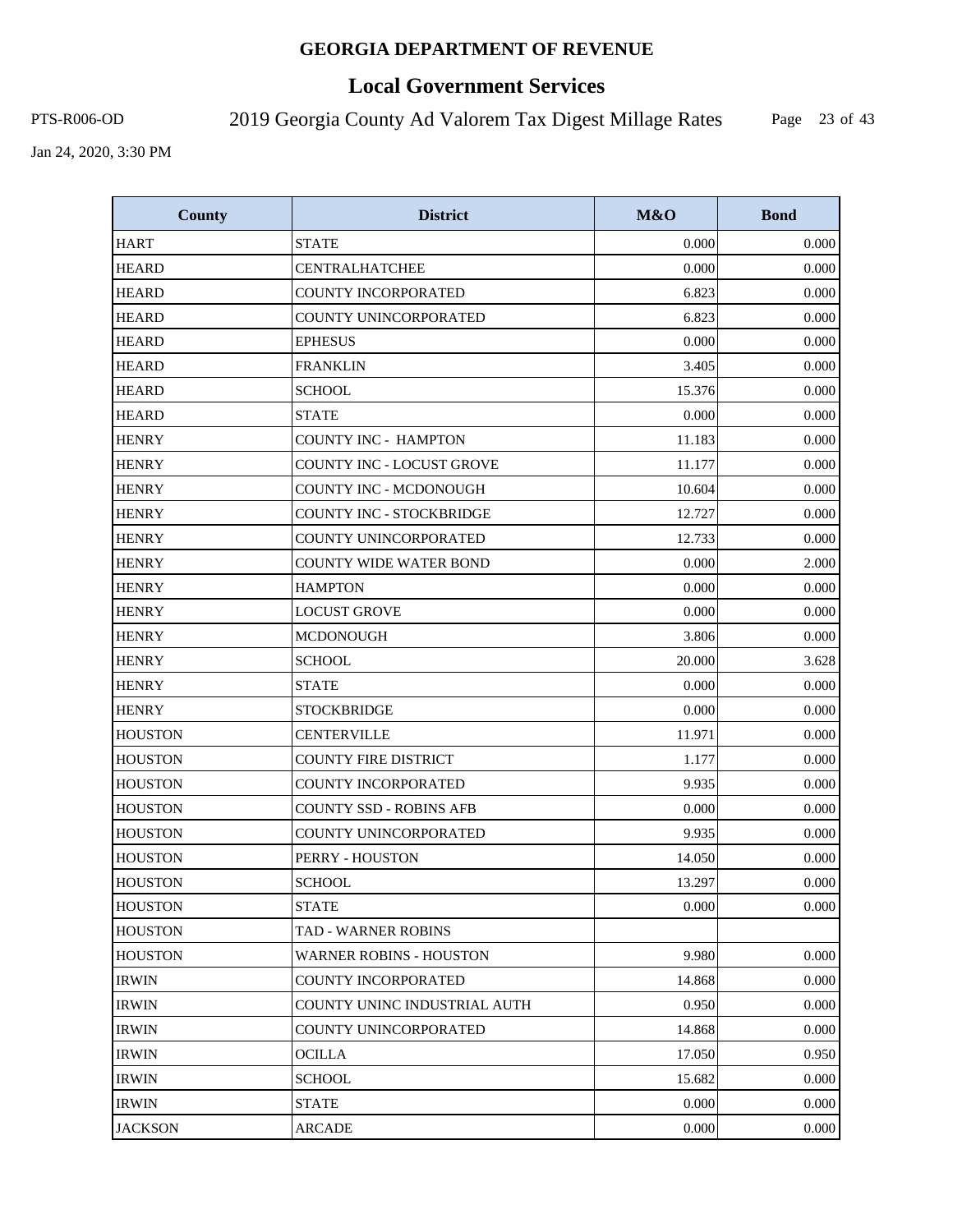# **Local Government Services**

PTS-R006-OD 2019 Georgia County Ad Valorem Tax Digest Millage Rates

Page 24 of 43

| <b>County</b>     | <b>District</b>                       | M&O    | <b>Bond</b> |
|-------------------|---------------------------------------|--------|-------------|
| <b>JACKSON</b>    | <b>BRASELTON</b>                      | 0.000  | 0.000       |
| <b>JACKSON</b>    | <b>COMMERCE</b>                       | 3.886  | 0.000       |
| <b>JACKSON</b>    | <b>COUNTY FIRE - ARCADE</b>           | 1.640  | 0.000       |
| <b>JACKSON</b>    | <b>COUNTY FIRE - CENTRAL JACKSON</b>  | 2.120  | 0.000       |
| <b>JACKSON</b>    | <b>COUNTY FIRE - EAST JACKSON</b>     | 1.600  | 0.000       |
| <b>JACKSON</b>    | <b>COUNTY FIRE - HARRISBURG</b>       | 2.000  | 0.000       |
| <b>JACKSON</b>    | <b>COUNTY FIRE - JACKSON TRAIL</b>    | 2.000  | 0.000       |
| <b>JACKSON</b>    | <b>COUNTY FIRE - MAYSVILLE</b>        | 1.800  | 0.000       |
| <b>JACKSON</b>    | <b>COUNTY FIRE - NICHOLSON/CENTER</b> | 1.500  | 0.000       |
| <b>JACKSON</b>    | <b>COUNTY FIRE - NORTH JACKSON</b>    | 0.700  | 0.000       |
| <b>JACKSON</b>    | <b>COUNTY FIRE - PLAINVIEW</b>        | 1.250  | 0.000       |
| <b>JACKSON</b>    | COUNTY FIRE - SOUTH JACKSON           | 1.950  | 0.000       |
| <b>JACKSON</b>    | COUNTY FIRE - WEST JACKSON            | 3.630  | 0.000       |
| <b>JACKSON</b>    | <b>COUNTY INCORPORATED</b>            | 10.813 | 0.000       |
| <b>JACKSON</b>    | COUNTY UNINCORPORATED                 | 9.166  | 0.000       |
| <b>JACKSON</b>    | <b>HOSCHTON</b>                       | 0.000  | 0.000       |
| <b>JACKSON</b>    | IND SCHOOL COMMERCE                   | 19.062 | 3.000       |
| <b>JACKSON</b>    | <b>IND SCHOOL JEFFERSON</b>           | 15.157 | 3.845       |
| <b>JACKSON</b>    | <b>JEFFERSON</b>                      | 5.750  | 0.000       |
| <b>JACKSON</b>    | MAYSVILLE - JACKSON                   | 0.360  | 0.000       |
| <b>JACKSON</b>    | <b>NICHOLSON</b>                      | 0.000  | 0.000       |
| <b>JACKSON</b>    | PENDERGRASS                           | 3.000  | 0.000       |
| <b>JACKSON</b>    | <b>SCHOOL</b>                         | 18.655 | 2.700       |
| <b>JACKSON</b>    | <b>STATE</b>                          | 0.000  | 0.000       |
| <b>JACKSON</b>    | <b>TAD - BRAZELTON</b>                |        |             |
| <b>JACKSON</b>    | <b>TALMO</b>                          | 0.000  | 0.000       |
| <b>JASPER</b>     | <b>COUNTY INCORPORATED</b>            | 15.412 | 0.000       |
| <b>JASPER</b>     | COUNTY UNINCORPORATED                 | 15.412 | 0.000       |
| <b>JASPER</b>     | <b>COUNTY WIDE HOSPITAL</b>           | 0.856  | 0.000       |
| <b>JASPER</b>     | <b>MONTICELLO</b>                     | 5.660  | 0.000       |
| <b>JASPER</b>     | <b>SCHOOL</b>                         | 17.990 | 0.000       |
| <b>JASPER</b>     | SHADY DALE                            | 0.000  | 0.000       |
| <b>JASPER</b>     | <b>STATE</b>                          | 0.000  | 0.000       |
| <b>JEFF DAVIS</b> | <b>COUNTY INCORPORATED</b>            | 15.380 | 0.000       |
| <b>JEFF DAVIS</b> | COUNTY UNINCORPORATED                 | 15.380 | 0.000       |
| <b>JEFF DAVIS</b> | <b>DENTON (UNINC)</b>                 | 0.000  | 0.000       |
| <b>JEFF DAVIS</b> | <b>HAZLEHURST</b>                     | 8.000  | 0.000       |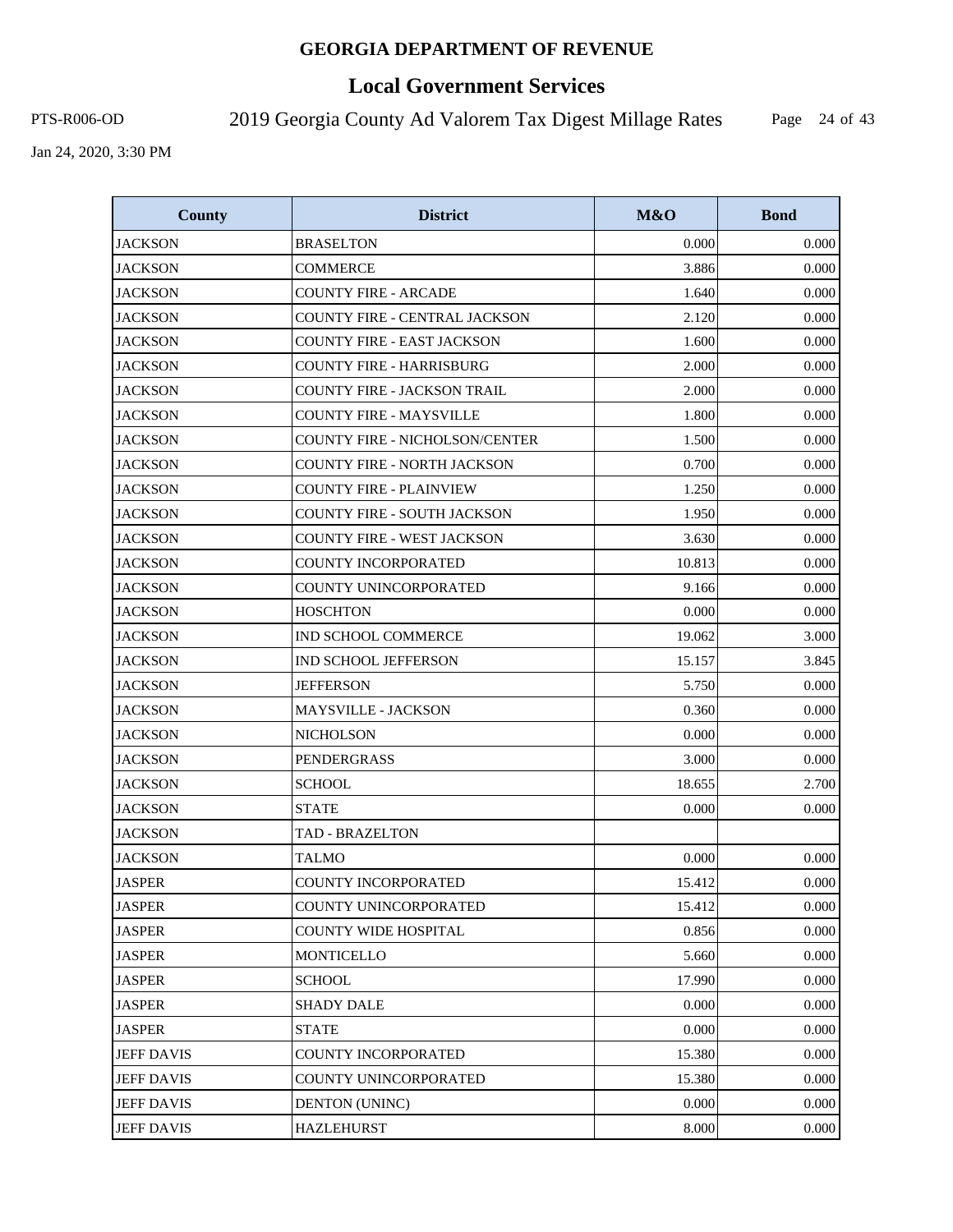# **Local Government Services**

PTS-R006-OD 2019 Georgia County Ad Valorem Tax Digest Millage Rates

Page 25 of 43

| <b>County</b>     | <b>District</b>            | M&O    | <b>Bond</b> |
|-------------------|----------------------------|--------|-------------|
| <b>JEFF DAVIS</b> | <b>SCHOOL</b>              | 14.000 | 0.000       |
| <b>JEFF DAVIS</b> | <b>STATE</b>               | 0.000  | 0.000       |
| <b>JEFFERSON</b>  | <b>AVERA</b>               | 5.000  | 0.000       |
| <b>JEFFERSON</b>  | <b>BARTOW</b>              | 9.000  | 0.000       |
| <b>JEFFERSON</b>  | <b>COUNTY INCORPORATED</b> | 17.589 | 0.000       |
| <b>JEFFERSON</b>  | COUNTY UNINCORPORATED      | 17.589 | 0.000       |
| <b>JEFFERSON</b>  | <b>LOUISVILLE</b>          | 9.728  | 0.000       |
| <b>JEFFERSON</b>  | <b>SCHOOL</b>              | 15.797 | 0.000       |
| <b>JEFFERSON</b>  | <b>STAPLETON</b>           | 8.000  | 0.000       |
| <b>JEFFERSON</b>  | <b>STATE</b>               | 0.000  | 0.000       |
| <b>JEFFERSON</b>  | <b>WADLEY</b>              | 16.000 | 0.000       |
| <b>JEFFERSON</b>  | <b>WRENS</b>               | 14.889 | 0.000       |
| <b>JENKINS</b>    | <b>COUNTY INCORPORATED</b> | 12.195 | 0.000       |
| <b>JENKINS</b>    | COUNTY UNINCORPORATED      | 12.195 | 0.000       |
| <b>JENKINS</b>    | <b>MILLEN</b>              | 8.073  | 0.000       |
| <b>JENKINS</b>    | <b>SCHOOL</b>              | 15.442 | 0.000       |
| <b>JENKINS</b>    | <b>STATE</b>               | 0.000  | 0.000       |
| <b>JOHNSON</b>    | <b>ADRIAN</b>              | 11.000 | 0.000       |
| <b>JOHNSON</b>    | <b>COUNTY INCORPORATED</b> | 15.373 | 0.000       |
| <b>JOHNSON</b>    | COUNTY UNINCORPORATED      | 15.373 | 0.000       |
| <b>JOHNSON</b>    | <b>KITE</b>                | 8.083  | 0.000       |
| <b>JOHNSON</b>    | <b>SCHOOL</b>              | 14.867 | 0.000       |
| <b>JOHNSON</b>    | <b>STATE</b>               | 0.000  | 0.000       |
| <b>JOHNSON</b>    | WRIGHTSVILLE               | 12.649 | 0.000       |
| <b>JONES</b>      | <b>COUNTY INCORPORATED</b> | 17.649 | 0.000       |
| <b>JONES</b>      | COUNTY SSD - N RIVER BOND  | 0.000  | 1.314       |
| <b>JONES</b>      | COUNTY UNINCORPORATED      | 16.197 | 0.000       |
| <b>JONES</b>      | <b>GRAY</b>                | 9.500  | 0.000       |
| <b>JONES</b>      | <b>SCHOOL</b>              | 18.000 | 1.788       |
| <b>JONES</b>      | <b>STATE</b>               | 0.000  | 0.000       |
| <b>LAMAR</b>      | <b>BARNESVILLE</b>         | 3.799  | 0.000       |
| <b>LAMAR</b>      | <b>COUNTY INCORPORATED</b> | 13.157 | 0.000       |
| <b>LAMAR</b>      | COUNTY UNINCORPORATED      | 13.157 | 0.000       |
| <b>LAMAR</b>      | <b>MILNER</b>              | 4.000  | 0.000       |
| <b>LAMAR</b>      | <b>SCHOOL</b>              | 17.077 | 1.500       |
| <b>LAMAR</b>      | <b>STATE</b>               | 0.000  | 0.000       |
| <b>LANIER</b>     | COUNTY INCORPORATED        | 15.820 | 0.000       |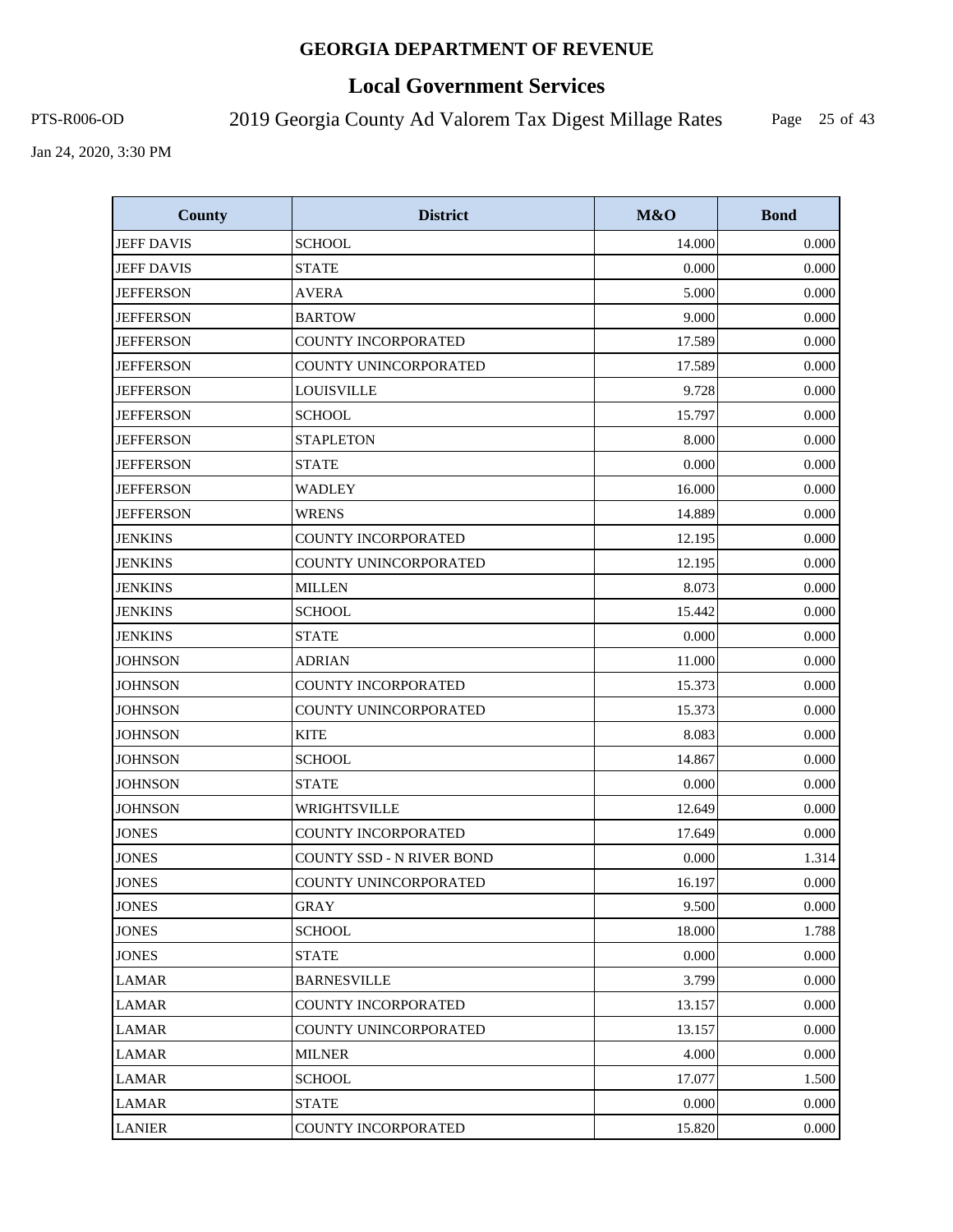# **Local Government Services**

PTS-R006-OD 2019 Georgia County Ad Valorem Tax Digest Millage Rates

Page 26 of 43

| <b>County</b>  | <b>District</b>                | M&O    | <b>Bond</b> |
|----------------|--------------------------------|--------|-------------|
| <b>LANIER</b>  | COUNTY UNINCORPORATED          | 15.820 | 0.000       |
| <b>LANIER</b>  | <b>LAKELAND</b>                | 11.951 | 0.000       |
| <b>LANIER</b>  | <b>SCHOOL</b>                  | 16.868 | 0.000       |
| <b>LANIER</b>  | <b>STATE</b>                   | 0.000  | 0.000       |
| <b>LAURENS</b> | <b>CADWELL</b>                 | 4.000  | 0.000       |
| <b>LAURENS</b> | <b>COUNTY INCORPORATED</b>     | 7.175  | 0.000       |
| <b>LAURENS</b> | COUNTY UNINCORPORATED          | 7.175  | 0.000       |
| <b>LAURENS</b> | <b>DEXTER</b>                  | 2.660  | 0.000       |
| <b>LAURENS</b> | DUBLIN 40%                     | 6.524  | 0.000       |
| <b>LAURENS</b> | <b>DUDLEY</b>                  | 4.750  | 0.000       |
| <b>LAURENS</b> | <b>EAST DUBLIN 47%</b>         | 4.080  | 0.000       |
| <b>LAURENS</b> | <b>IND SCHOOL DUBLIN 40%</b>   | 19.705 | 0.000       |
| <b>LAURENS</b> | <b>MONTROSE</b>                | 5.000  | 0.000       |
| <b>LAURENS</b> | <b>RENTZ</b>                   | 0.000  | 0.000       |
| <b>LAURENS</b> | <b>SCHOOL</b>                  | 14.669 | 0.000       |
| <b>LAURENS</b> | <b>STATE</b>                   | 0.000  | 0.000       |
| <b>LEE</b>     | <b>COUNTY INCORPORATED</b>     | 14.098 | 0.000       |
| <b>LEE</b>     | COUNTY UNINCORPORATED          | 14.098 | 0.000       |
| <b>LEE</b>     | <b>LEESBURG</b>                | 5.994  | 0.000       |
| LEE            | <b>SCHOOL</b>                  | 18.594 | 1.000       |
| <b>LEE</b>     | <b>SMITHVILLE</b>              | 6.500  | 0.000       |
| <b>LEE</b>     | <b>STATE</b>                   | 0.000  | 0.000       |
| <b>LIBERTY</b> | <b>ALLENHURST</b>              | 0.000  | 0.000       |
| <b>LIBERTY</b> | <b>COUNTY INC - HINESVILLE</b> | 14.440 | 0.000       |
| <b>LIBERTY</b> | <b>COUNTY INC - OTHER</b>      | 15.300 | 0.000       |
| <b>LIBERTY</b> | COUNTY UNINCORPORATED          | 15.300 | 0.000       |
| <b>LIBERTY</b> | <b>COUNTY WIDE HOSPITAL</b>    | 3.843  | 0.000       |
| <b>LIBERTY</b> | COUNTY WIDE INDUSTRIAL AUTH    | 2.000  | 0.000       |
| <b>LIBERTY</b> | <b>FLEMINGTON</b>              | 0.000  | 0.000       |
| <b>LIBERTY</b> | <b>GUMBRANCH</b>               | 0.000  | 0.000       |
| <b>LIBERTY</b> | <b>HINESVILLE</b>              | 10.500 | 0.000       |
| <b>LIBERTY</b> | <b>MIDWAY</b>                  | 0.000  | 0.000       |
| <b>LIBERTY</b> | <b>RICEBORO</b>                | 0.000  | 0.000       |
| <b>LIBERTY</b> | <b>SCHOOL</b>                  | 16.358 | 0.000       |
| <b>LIBERTY</b> | <b>STATE</b>                   | 0.000  | 0.000       |
| <b>LIBERTY</b> | WALTHOURVILLE                  | 0.000  | 0.000       |
| <b>LINCOLN</b> | COUNTY INCORPORATED            | 11.287 | 0.000       |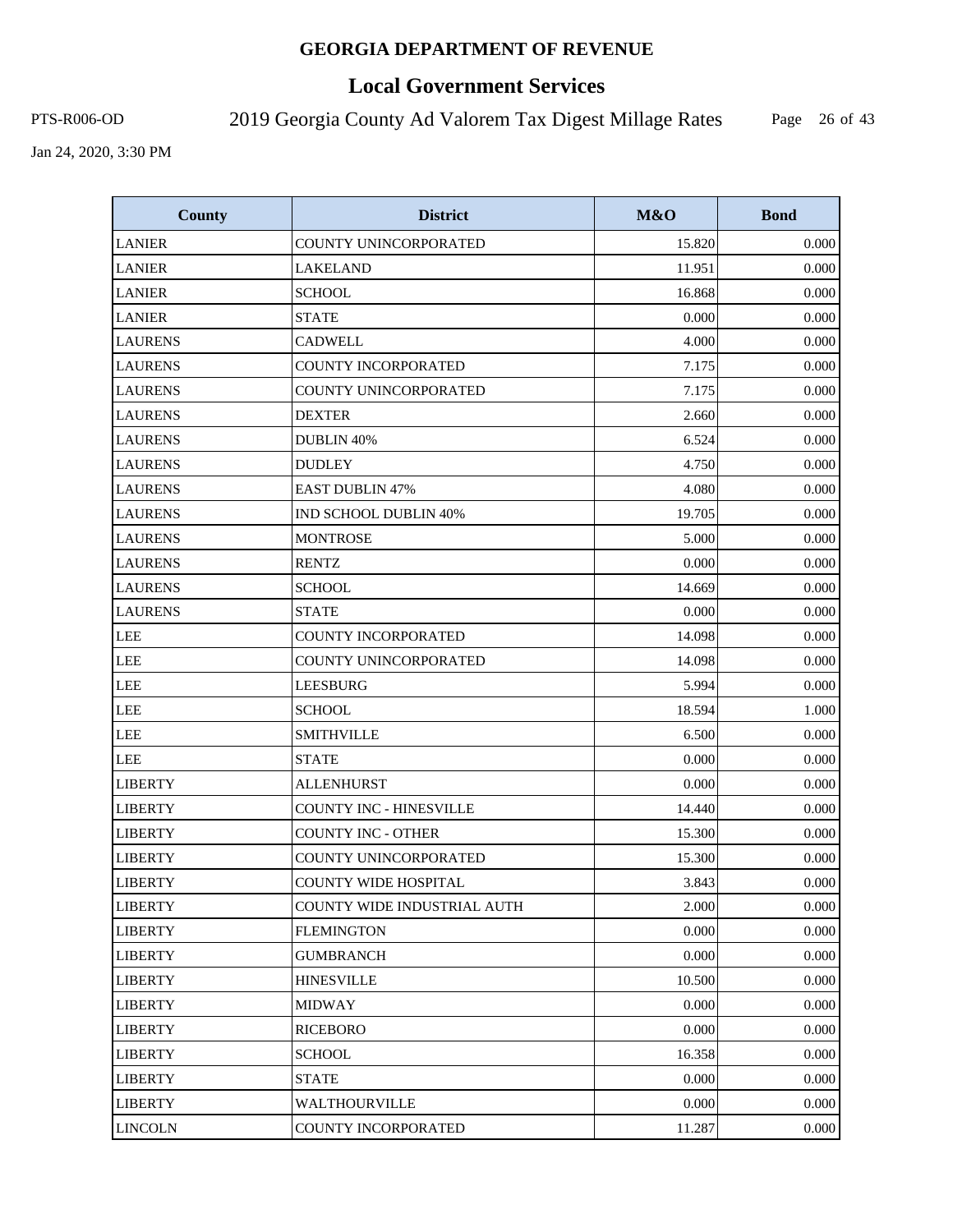# **Local Government Services**

PTS-R006-OD 2019 Georgia County Ad Valorem Tax Digest Millage Rates

Page 27 of 43

| <b>County</b>  | <b>District</b>                     | M&O    | <b>Bond</b> |
|----------------|-------------------------------------|--------|-------------|
| <b>LINCOLN</b> | COUNTY UNINCORPORATED               | 11.287 | 0.000       |
| LINCOLN        | COUNTY WIDE INDUSTRIAL AUTH         | 1.000  | 0.000       |
| <b>LINCOLN</b> | <b>LINCOLNTON</b>                   | 7.100  | 0.000       |
| <b>LINCOLN</b> | <b>SCHOOL</b>                       | 17.000 | 2.977       |
| <b>LINCOLN</b> | <b>STATE</b>                        | 0.000  | 0.000       |
| <b>LONG</b>    | <b>COUNTY INCORPORATED</b>          | 15.695 | 0.000       |
| <b>LONG</b>    | COUNTY UNINCORPORATED               | 15.695 | 0.000       |
| <b>LONG</b>    | <b>LUDOWICI</b>                     | 7.000  | 0.000       |
| <b>LONG</b>    | <b>SCHOOL</b>                       | 14.481 | 1.598       |
| <b>LONG</b>    | <b>STATE</b>                        | 0.000  | 0.000       |
| <b>LOWNDES</b> | COUNTY INCORPORATED                 | 8.688  | 0.000       |
| <b>LOWNDES</b> | COUNTY UNINCORPORATED               | 8.688  | 0.000       |
| <b>LOWNDES</b> | COUNTY WIDE INDUSTRIAL AUTH         | 1.000  | 0.000       |
| <b>LOWNDES</b> | <b>COUNTY WIDE RECREATION</b>       | 1.250  | 0.000       |
| <b>LOWNDES</b> | <b>DASHER</b>                       | 0.000  | 0.000       |
| <b>LOWNDES</b> | <b>HAHIRA</b>                       | 4.750  | 0.000       |
| <b>LOWNDES</b> | <b>IND SCHOOL VALDOSTA</b>          | 16.751 | 0.000       |
| <b>LOWNDES</b> | <b>LAKE PARK</b>                    | 7.932  | 0.000       |
| <b>LOWNDES</b> | <b>REMERTON</b>                     | 6.483  | 0.000       |
| <b>LOWNDES</b> | <b>SCHOOL</b>                       | 16.384 | 0.000       |
| <b>LOWNDES</b> | <b>STATE</b>                        | 0.000  | 0.000       |
| <b>LOWNDES</b> | <b>VALDOSTA</b>                     | 7.809  | 0.000       |
| <b>LOWNDES</b> | VALDOSTA D/T DEV AUTH               | 5.000  | 0.000       |
| <b>LUMPKIN</b> | <b>COUNTY INCORPORATED</b>          | 12.132 | 0.000       |
| <b>LUMPKIN</b> | COUNTY SSD - UNINC PLANNING         | 0.202  | 0.000       |
| <b>LUMPKIN</b> | <b>COUNTY SSD - UNINC RESERVOIR</b> | 0.252  | 0.000       |
| <b>LUMPKIN</b> | COUNTY UNINCORPORATED               | 10.053 | 0.000       |
| <b>LUMPKIN</b> | <b>DAHLONEGA</b>                    | 5.814  | 0.000       |
| <b>LUMPKIN</b> | <b>SCHOOL</b>                       | 16.116 | 0.000       |
| LUMPKIN        | STATE                               | 0.000  | 0.000       |
| <b>MACON</b>   | COUNTY INCORPORATED                 | 12.119 | 0.000       |
| <b>MACON</b>   | COUNTY UNINCORPORATED               | 10.546 | 0.000       |
| MACON          | IDEAL                               | 9.350  | 0.000       |
| <b>MACON</b>   | MARSHALLVILLE                       | 13.800 | 0.000       |
| <b>MACON</b>   | MONTEZUMA                           | 12.000 | 0.000       |
| <b>MACON</b>   | OGLETHORPE                          | 12.500 | 0.000       |
| <b>MACON</b>   | <b>SCHOOL</b>                       | 18.434 | 0.000       |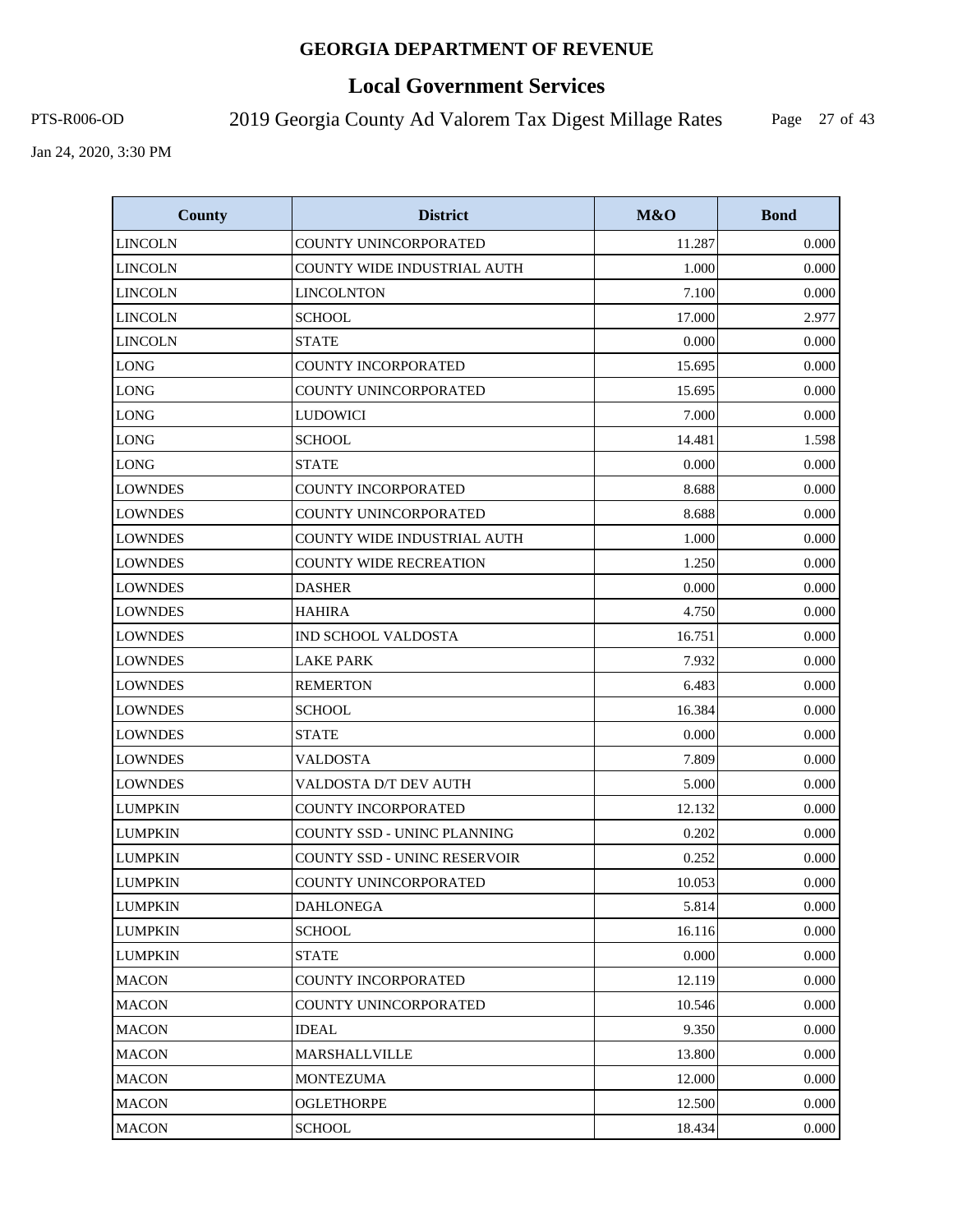# **Local Government Services**

PTS-R006-OD 2019 Georgia County Ad Valorem Tax Digest Millage Rates

Page 28 of 43

| <b>County</b>     | <b>District</b>             | M&O    | <b>Bond</b> |
|-------------------|-----------------------------|--------|-------------|
| <b>MACON</b>      | <b>STATE</b>                | 0.000  | 0.000       |
| <b>MADISON</b>    | <b>CARLTON</b>              | 2.000  | 0.000       |
| <b>MADISON</b>    | <b>COLBERT</b>              | 2.690  | 0.000       |
| <b>MADISON</b>    | <b>COMER</b>                | 4.000  | 0.000       |
| <b>MADISON</b>    | <b>COUNTY INCORPORATED</b>  | 14.649 | 0.000       |
| <b>MADISON</b>    | COUNTY UNINCORPORATED       | 13.107 | 0.000       |
| <b>MADISON</b>    | COUNTY WIDE INDUSTRIAL AUTH | 1.000  | 0.000       |
| <b>MADISON</b>    | <b>DANIELSVILLE</b>         | 4.500  | 0.000       |
| <b>MADISON</b>    | <b>HULL</b>                 | 0.000  | 0.000       |
| <b>MADISON</b>    | <b>ILA</b>                  | 3.920  | 0.000       |
| <b>MADISON</b>    | <b>ROYSTON</b>              | 10.000 | 0.000       |
| <b>MADISON</b>    | <b>SCHOOL</b>               | 16.990 | 0.000       |
| <b>MADISON</b>    | <b>STATE</b>                | 0.000  | 0.000       |
| <b>MARION</b>     | <b>BUENA VISTA</b>          | 17.434 | 0.000       |
| <b>MARION</b>     | COUNTY INCORPORATED         | 7.086  | 0.000       |
| <b>MARION</b>     | COUNTY UNINCORPORATED       | 7.086  | 0.000       |
| <b>MARION</b>     | <b>SCHOOL</b>               | 14.966 | 1.753       |
| <b>MARION</b>     | STATE                       | 0.000  | 0.000       |
| <b>MCDUFFIE</b>   | <b>COUNTY INCORPORATED</b>  | 8.800  | 0.000       |
| <b>MCDUFFIE</b>   | COUNTY UNINCORPORATED       | 8.800  | 0.000       |
| <b>MCDUFFIE</b>   | <b>DEARING</b>              | 0.000  | 0.000       |
| <b>MCDUFFIE</b>   | <b>SCHOOL</b>               | 19.690 | 0.000       |
| <b>MCDUFFIE</b>   | <b>STATE</b>                | 0.000  | 0.000       |
| <b>MCDUFFIE</b>   | <b>THOMSON</b>              | 6.890  | 0.000       |
| <b>MCINTOSH</b>   | <b>COUNTY INCORPORATED</b>  | 9.891  | 0.000       |
| <b>MCINTOSH</b>   | COUNTY UNINCORPORATED       | 9.891  | 0.000       |
| <b>MCINTOSH</b>   | COUNTY WIDE INDUSTRIAL AUTH | 1.000  | 0.000       |
| <b>MCINTOSH</b>   | DARIEN 100%                 | 3.431  | 0.000       |
| <b>MCINTOSH</b>   | <b>SCHOOL</b>               | 15.683 | 0.000       |
| <b>MCINTOSH</b>   | <b>STATE</b>                | 0.000  | 0.000       |
| <b>MERIWETHER</b> | <b>COUNTY FIRE DISTRICT</b> | 2.500  | 0.700       |
| <b>MERIWETHER</b> | <b>COUNTY INCORPORATED</b>  | 13.387 | 0.000       |
| <b>MERIWETHER</b> | COUNTY UNINCORPORATED       | 13.387 | 0.000       |
| <b>MERIWETHER</b> | GAY                         | 2.250  | 0.000       |
| <b>MERIWETHER</b> | <b>GREENVILLE</b>           | 16.326 | 0.000       |
| <b>MERIWETHER</b> | <b>HARALSON</b>             | 6.120  | 0.000       |
| <b>MERIWETHER</b> | <b>LONE OAK</b>             | 1.793  | 0.000       |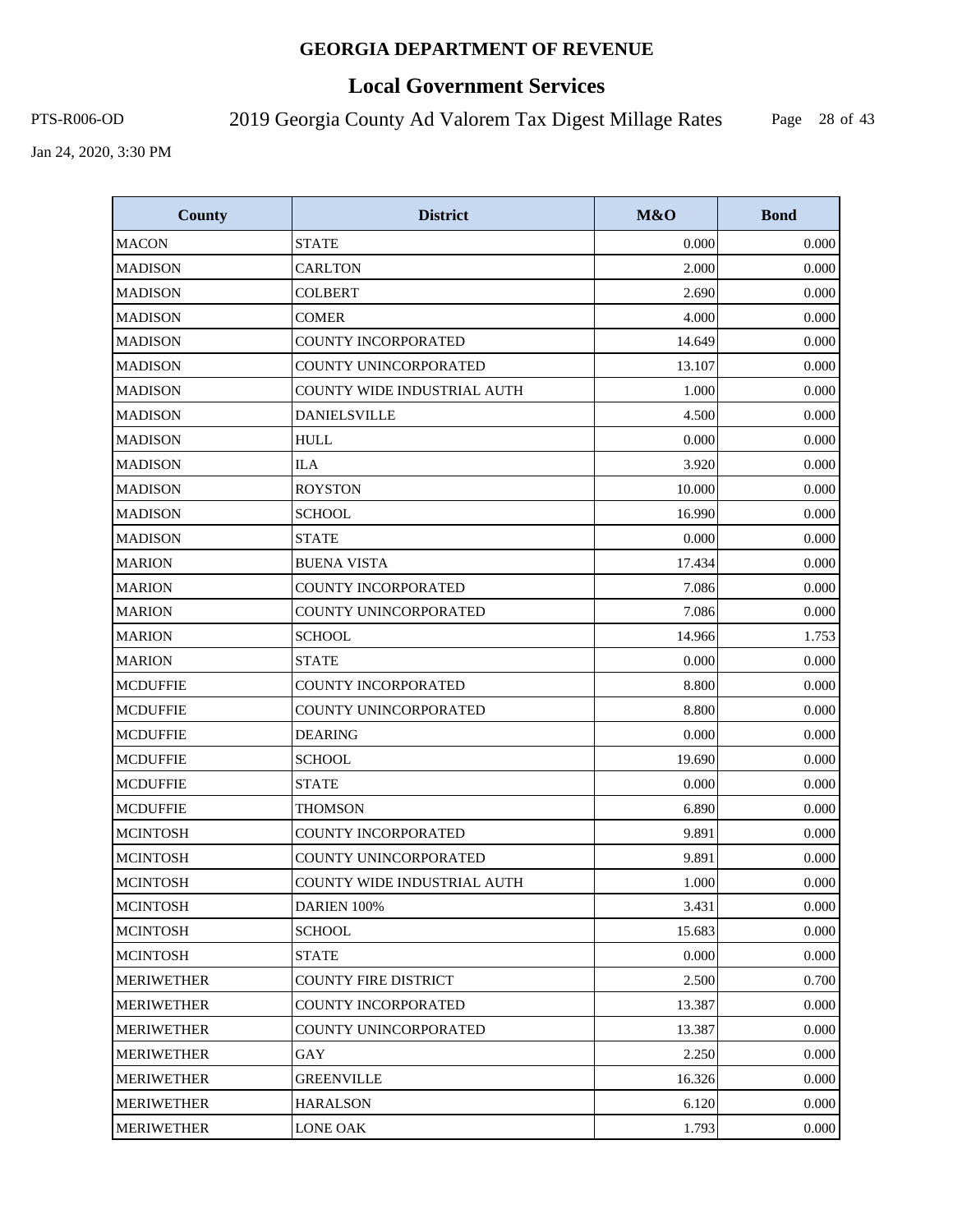# **Local Government Services**

PTS-R006-OD 2019 Georgia County Ad Valorem Tax Digest Millage Rates

Page 29 of 43

| <b>County</b>     | <b>District</b>               | M&O    | <b>Bond</b> |
|-------------------|-------------------------------|--------|-------------|
| <b>MERIWETHER</b> | <b>LUTHERSVILLE</b>           | 10.160 | 0.000       |
| <b>MERIWETHER</b> | <b>MANCHESTER</b>             | 17.858 | 0.000       |
| <b>MERIWETHER</b> | <b>SCHOOL</b>                 | 18.185 | 0.667       |
| <b>MERIWETHER</b> | SPRINGDALE/PINE MOUNTAIN      | 10.770 | 0.000       |
| <b>MERIWETHER</b> | <b>STATE</b>                  | 0.000  | 0.000       |
| <b>MERIWETHER</b> | <b>WARM SPRINGS</b>           | 13.621 | 0.000       |
| <b>MERIWETHER</b> | <b>WOODBURY</b>               | 18.510 | 0.000       |
| <b>MILLER</b>     | COLQUITT                      | 9.890  | 0.000       |
| <b>MILLER</b>     | COUNTY INCORPORATED           | 16.560 | 0.000       |
| <b>MILLER</b>     | COUNTY UNINCORPORATED         | 16.560 | 0.000       |
| <b>MILLER</b>     | <b>COUNTY WIDE LIBRARY</b>    | 0.548  | 0.000       |
| <b>MILLER</b>     | <b>COUNTY WIDE RECREATION</b> | 0.535  | 0.000       |
| <b>MILLER</b>     | <b>SCHOOL</b>                 | 19.648 | 0.668       |
| <b>MILLER</b>     | <b>STATE</b>                  | 0.000  | 0.000       |
| <b>MITCHELL</b>   | <b>BACONTON</b>               | 10.997 | 0.000       |
| <b>MITCHELL</b>   | <b>CAMILLA</b>                | 7.245  | 0.000       |
| <b>MITCHELL</b>   | <b>COUNTY INCORPORATED</b>    | 18.616 | 0.000       |
| <b>MITCHELL</b>   | COUNTY UNINCORPORATED         | 18.616 | 0.000       |
| <b>MITCHELL</b>   | <b>IND SCHOOL PELHAM</b>      | 9.974  | 0.000       |
| <b>MITCHELL</b>   | <b>MEIGS</b>                  | 15.000 | 0.000       |
| <b>MITCHELL</b>   | <b>PELHAM</b>                 | 14.902 | 0.000       |
| <b>MITCHELL</b>   | <b>SALE CITY</b>              | 11.000 | 0.000       |
| <b>MITCHELL</b>   | <b>SCHOOL</b>                 | 16.007 | 0.000       |
| <b>MITCHELL</b>   | <b>STATE</b>                  | 0.000  | 0.000       |
| <b>MONROE</b>     | COUNTY INCORPORATED           | 13.291 | 0.000       |
| <b>MONROE</b>     | COUNTY UNINCORPORATED         | 13.291 | 0.000       |
| <b>MONROE</b>     | <b>CULLODEN</b>               | 0.000  | 0.000       |
| <b>MONROE</b>     | <b>FORSYTH</b>                | 3.000  | 0.000       |
| <b>MONROE</b>     | <b>SCHOOL</b>                 | 15.669 | 0.000       |
| MONROE            | <b>STATE</b>                  | 0.000  | 0.000       |
| <b>MONTGOMERY</b> | AILEY                         | 4.000  | 0.000       |
| <b>MONTGOMERY</b> | <b>ALSTON</b>                 | 0.000  | 0.000       |
| <b>MONTGOMERY</b> | COUNTY INCORPORATED           | 14.917 | 0.000       |
| <b>MONTGOMERY</b> | COUNTY UNINCORPORATED         | 14.917 | 0.000       |
| <b>MONTGOMERY</b> | <b>HIGGSTON</b>               | 0.000  | 0.000       |
| <b>MONTGOMERY</b> | IND SCHOOL VIDALIA            | 15.000 | 0.000       |
| <b>MONTGOMERY</b> | <b>MT VERNON</b>              | 0.000  | 0.000       |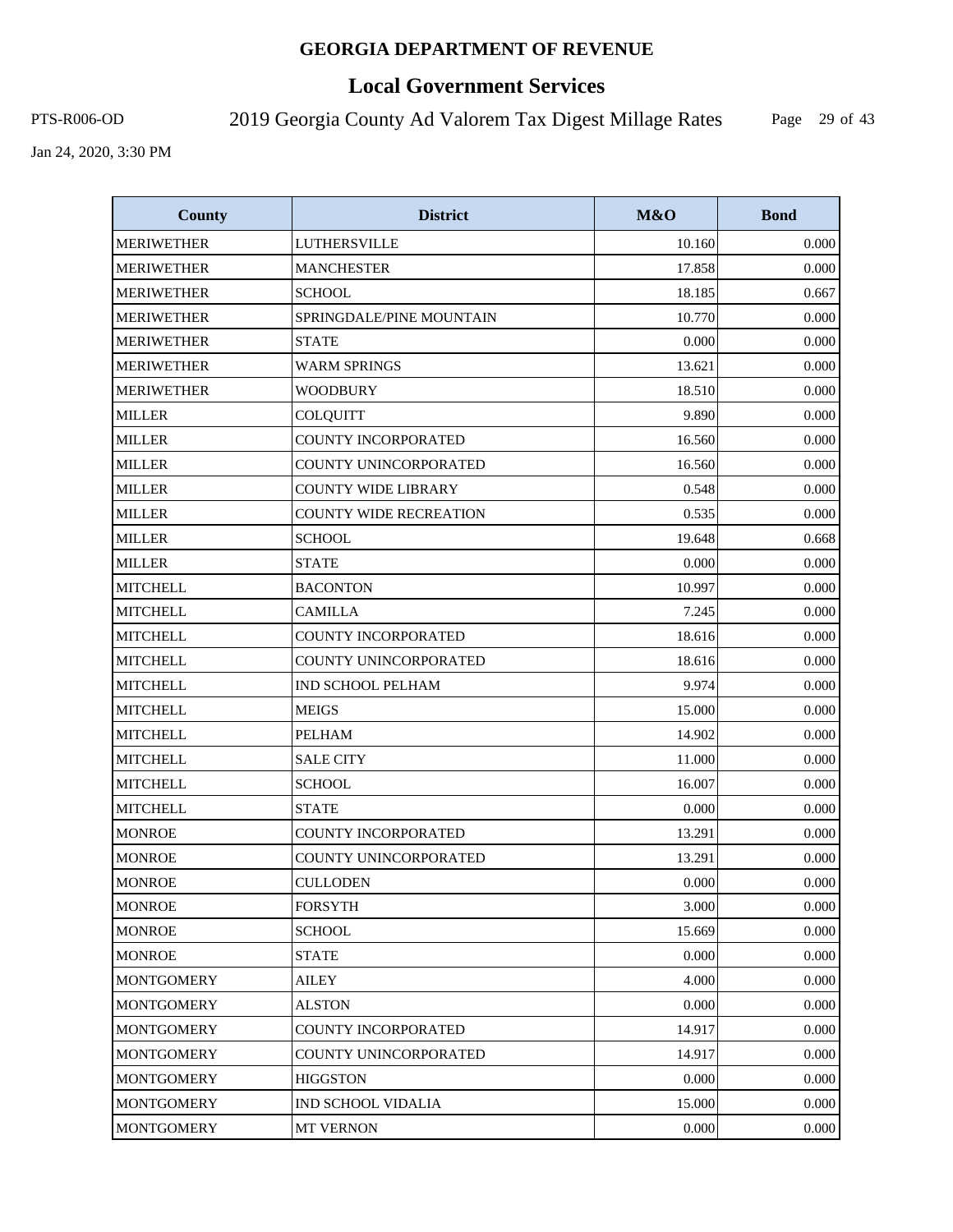# **Local Government Services**

PTS-R006-OD 2019 Georgia County Ad Valorem Tax Digest Millage Rates

Page 30 of 43

| <b>County</b>     | <b>District</b>                | M&O    | <b>Bond</b> |
|-------------------|--------------------------------|--------|-------------|
| <b>MONTGOMERY</b> | <b>SCHOOL</b>                  | 15.000 | 0.000       |
| <b>MONTGOMERY</b> | <b>STATE</b>                   | 0.000  | 0.000       |
| <b>MONTGOMERY</b> | <b>TARRYTOWN</b>               | 0.000  | 0.000       |
| <b>MONTGOMERY</b> | <b>UVALDA</b>                  | 5.200  | 0.000       |
| <b>MONTGOMERY</b> | VIDALIA - MONTGOMERY           | 3.720  | 0.000       |
| <b>MORGAN</b>     | <b>BOSTWICK</b>                | 1.070  | 0.000       |
| <b>MORGAN</b>     | <b>BUCKHEAD</b>                | 3.350  | 0.000       |
| <b>MORGAN</b>     | <b>COUNTY INCORPORATED</b>     | 10.895 | 0.000       |
| <b>MORGAN</b>     | COUNTY UNINCORPORATED          | 10.895 | 0.000       |
| <b>MORGAN</b>     | <b>MADISON</b>                 | 5.720  | 0.000       |
| <b>MORGAN</b>     | <b>RUTLEGE</b>                 | 3.287  | 0.000       |
| <b>MORGAN</b>     | <b>SCHOOL</b>                  | 14.298 | 0.000       |
| <b>MORGAN</b>     | SSD MADISON COMM BUS LGT - 32  | 1.050  | 0.000       |
| <b>MORGAN</b>     | SSD MADISON INT BUS LGHT - 92  | 1.239  | 0.000       |
| <b>MORGAN</b>     | <b>STATE</b>                   | 0.000  | 0.000       |
| <b>MURRAY</b>     | <b>CHATSWORTH 75%</b>          | 3.000  | 0.000       |
| <b>MURRAY</b>     | COUNTY INCORPORATED            | 9.268  | 0.000       |
| <b>MURRAY</b>     | COUNTY UNINCORPORATED          | 9.194  | 0.000       |
| <b>MURRAY</b>     | <b>ETON</b>                    | 6.500  | 0.000       |
| <b>MURRAY</b>     | <b>SCHOOL</b>                  | 15.500 | 0.000       |
| <b>MURRAY</b>     | <b>STATE</b>                   | 0.000  | 0.000       |
| MUSCOGEE          | BID <sub>5</sub>               | 6.990  | 0.000       |
| <b>MUSCOGEE</b>   | BID <sub>6</sub>               | 5.760  | 0.000       |
| <b>MUSCOGEE</b>   | BID <sub>7</sub>               | 4.470  | 0.000       |
| <b>MUSCOGEE</b>   | <b>COUNTY USD 1 - URBAN</b>    | 17.180 | 0.470       |
| <b>MUSCOGEE</b>   | <b>COUNTY USD 2 - RURAL</b>    | 11.200 | 0.470       |
| <b>MUSCOGEE</b>   | COUNTY USD 4 - FTBENNING       | 10.300 | 0.470       |
| <b>MUSCOGEE</b>   | <b>COUNTY USD 5 - DOWNTOWN</b> | 17.180 | 0.470       |
| MUSCOGEE          | COUNTY USD 6 - DOWNTOWN        | 17.180 | 0.470       |
| MUSCOGEE          | COUNTY USD 7 - DOWNTOWN        | 17.180 | 0.470       |
| <b>MUSCOGEE</b>   | <b>SCHOOL</b>                  | 23.321 | 0.000       |
| MUSCOGEE          | STATE                          | 0.000  | 0.000       |
| <b>MUSCOGEE</b>   | TAD - #1 FT BENNING TECH       |        |             |
| <b>MUSCOGEE</b>   | TAD - #2 LIBERTY               |        |             |
| MUSCOGEE          | TAD - #3 UPTOWN                |        |             |
| <b>MUSCOGEE</b>   | TAD - #4 CITY VILLAGE          |        |             |
| <b>MUSCOGEE</b>   | TAD - #5 MIDTOWN WEST          |        |             |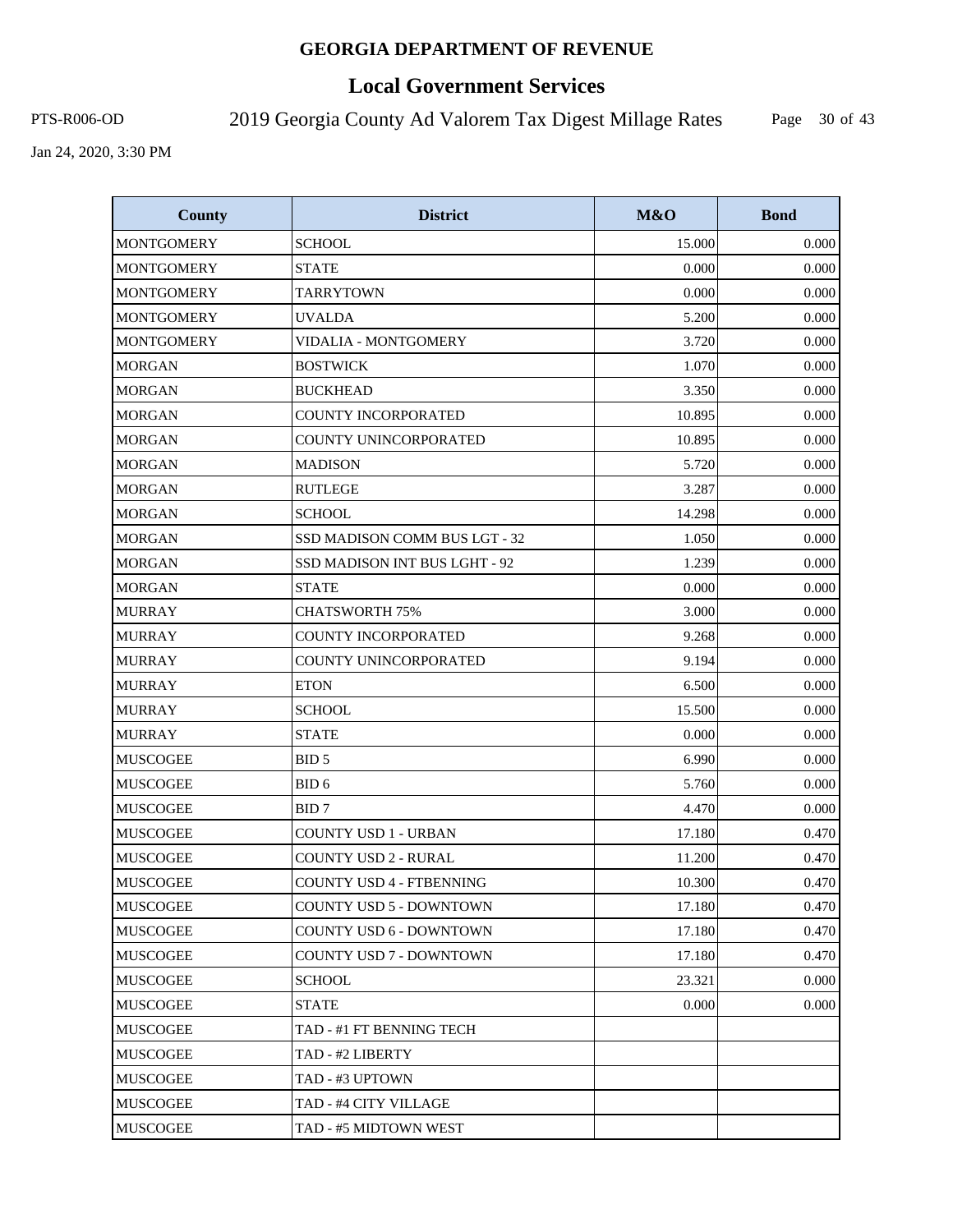# **Local Government Services**

PTS-R006-OD 2019 Georgia County Ad Valorem Tax Digest Millage Rates

Page 31 of 43

| <b>County</b>     | <b>District</b>                  | M&O    | <b>Bond</b> |
|-------------------|----------------------------------|--------|-------------|
| <b>MUSCOGEE</b>   | TAD - #6 MIDTOWN EAST            |        |             |
| <b>MUSCOGEE</b>   | TAD - #7 MIDLAND COMMONS         |        |             |
| <b>NEWTON</b>     | CID HWY 278                      | 5.000  | 0.000       |
| <b>NEWTON</b>     | <b>COUNTY FIRE DISTRICT</b>      | 0.892  | 0.000       |
| <b>NEWTON</b>     | COUNTY INCORPORATED              | 13.430 | 0.000       |
| <b>NEWTON</b>     | COUNTY UNINCORPORATED            | 13.430 | 0.000       |
| <b>NEWTON</b>     | <b>COVINGTON</b>                 | 7.413  | 0.000       |
| <b>NEWTON</b>     | IND SCHOOL SOCIAL CIRCLE         | 19.278 | 0.000       |
| <b>NEWTON</b>     | <b>MANSFIELD</b>                 | 3.908  | 0.000       |
| <b>NEWTON</b>     | <b>NEWBORN</b>                   | 1.580  | 0.000       |
| <b>NEWTON</b>     | <b>OXFORD</b>                    | 6.622  | 0.000       |
| <b>NEWTON</b>     | <b>PORTERDALE</b>                | 14.072 | 0.000       |
| <b>NEWTON</b>     | <b>SCHOOL</b>                    | 19.788 | 0.000       |
| <b>NEWTON</b>     | <b>SOCIAL CIRCLE</b>             | 7.900  | 0.000       |
| <b>NEWTON</b>     | <b>STATE</b>                     | 0.000  | 0.000       |
| <b>OCONEE</b>     | <b>BISHOP</b>                    | 1.846  | 0.000       |
| <b>OCONEE</b>     | <b>BOGART</b>                    | 2.870  | 0.000       |
| <b>OCONEE</b>     | <b>COUNTY INCORPORATED</b>       | 7.626  | 0.000       |
| <b>OCONEE</b>     | COUNTY UNINCORPORATED            | 6.686  | 0.000       |
| <b>OCONEE</b>     | <b>NORTH HIGH SHOALS</b>         | 1.227  | 0.000       |
| <b>OCONEE</b>     | <b>SCHOOL</b>                    | 16.500 | 0.000       |
| <b>OCONEE</b>     | <b>STATE</b>                     | 0.000  | 0.000       |
| <b>OCONEE</b>     | WATKINSVILLE                     | 2.508  | 0.000       |
| <b>OGLETHORPE</b> | <b>ARNOLDSVILLE</b>              | 1.500  | 0.000       |
| <b>OGLETHORPE</b> | <b>COUNTY INCORPORATED</b>       | 7.870  | 0.000       |
| <b>OGLETHORPE</b> | COUNTY UNINCORPORATED            | 6.964  | 0.000       |
| <b>OGLETHORPE</b> | <b>CRAWFORD</b>                  | 3.500  | 0.000       |
| <b>OGLETHORPE</b> | LEXINGTON                        | 2.000  | 0.000       |
| <b>OGLETHORPE</b> | <b>SCHOOL</b>                    | 18.884 | 2.980       |
| <b>OGLETHORPE</b> | <b>STATE</b>                     | 0.000  | 0.000       |
| <b>PAULDING</b>   | <b>BRASWELL</b>                  | 5.000  | 0.000       |
| <b>PAULDING</b>   | <b>COUNTY FIRE - COUNTY WIDE</b> | 3.100  | 0.000       |
| <b>PAULDING</b>   | COUNTY INCORPORATED              | 6.079  | 2.200       |
| PAULDING          | COUNTY UNINCORPORATED            | 6.079  | 2.200       |
| <b>PAULDING</b>   | <b>DALLAS</b>                    | 4.170  | 0.000       |
| <b>PAULDING</b>   | <b>HIRAM</b>                     | 0.000  | 0.000       |
| PAULDING          | <b>SCHOOL</b>                    | 18.750 | 0.000       |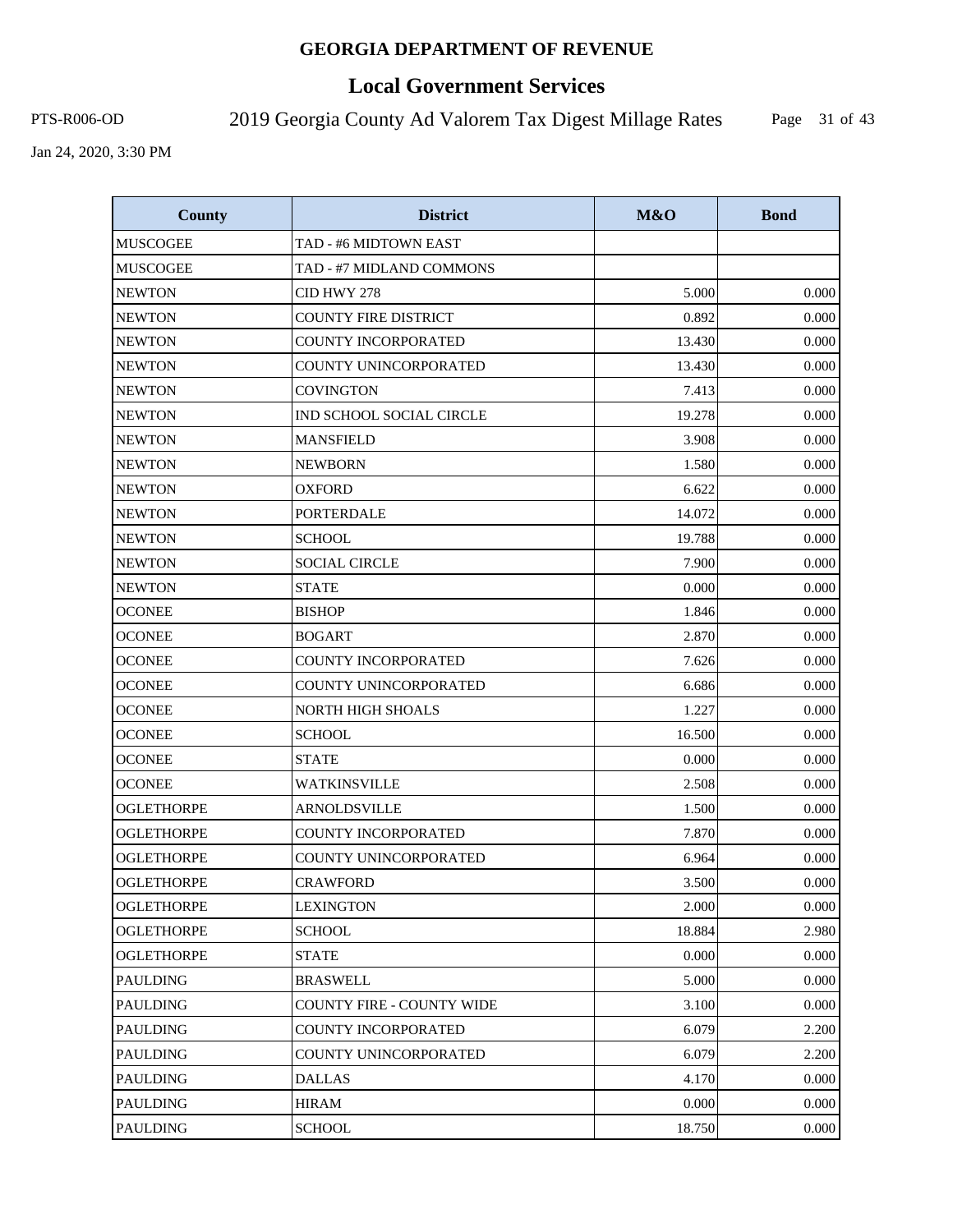# **Local Government Services**

PTS-R006-OD 2019 Georgia County Ad Valorem Tax Digest Millage Rates

Page 32 of 43

| <b>County</b>   | <b>District</b>              | M&O    | <b>Bond</b> |
|-----------------|------------------------------|--------|-------------|
| <b>PAULDING</b> | <b>STATE</b>                 | 0.000  | 0.000       |
| <b>PEACH</b>    | <b>BYRON</b>                 | 9.000  | 0.000       |
| <b>PEACH</b>    | <b>COUNTY INCORPORATED</b>   | 14.473 | 0.000       |
| <b>PEACH</b>    | COUNTY UNINCORPORATED        | 14.473 | 0.000       |
| <b>PEACH</b>    | <b>FORT VALLEY</b>           | 15.000 | 0.000       |
| <b>PEACH</b>    | PERRY - PEACH                | 12.550 | 0.000       |
| <b>PEACH</b>    | <b>SCHOOL</b>                | 16.902 | 0.000       |
| <b>PEACH</b>    | <b>STATE</b>                 | 0.000  | 0.000       |
| <b>PEACH</b>    | <b>WARNER ROBINS - PEACH</b> | 8.550  | 0.000       |
| <b>PICKENS</b>  | COUNTY INCORPORATED          | 7.779  | 0.000       |
| <b>PICKENS</b>  | COUNTY UNINCORPORATED        | 7.779  | 0.000       |
| <b>PICKENS</b>  | <b>JASPER</b>                | 4.655  | 0.000       |
| <b>PICKENS</b>  | <b>NELSON - PICKENS</b>      | 1.201  | 0.000       |
| <b>PICKENS</b>  | <b>SCHOOL</b>                | 15.180 | 0.000       |
| <b>PICKENS</b>  | <b>STATE</b>                 | 0.000  | 0.000       |
| <b>PICKENS</b>  | <b>TALKING ROCK</b>          | 1.000  | 0.000       |
| <b>PIERCE</b>   | <b>BLACKSHEAR</b>            | 11.719 | 0.000       |
| <b>PIERCE</b>   | COUNTY INCORPORATED          | 13.421 | 0.000       |
| <b>PIERCE</b>   | COUNTY UNINCORPORATED        | 10.836 | 0.000       |
| <b>PIERCE</b>   | <b>PATTERSON</b>             | 8.634  | 0.000       |
| <b>PIERCE</b>   | <b>SCHOOL</b>                | 16.272 | 0.000       |
| <b>PIERCE</b>   | <b>STATE</b>                 | 0.000  | 0.000       |
| <b>PIERCE</b>   | WAYCROSS                     | 11.876 | 0.000       |
| <b>PIKE</b>     | <b>CONCORD</b>               | 7.497  | 0.000       |
| <b>PIKE</b>     | COUNTY INCORPORATED          | 14.262 | 0.000       |
| <b>PIKE</b>     | COUNTY UNINCORPORATED        | 14.262 | 0.000       |
| <b>PIKE</b>     | <b>MEANSVILLE</b>            | 0.000  | 0.000       |
| <b>PIKE</b>     | <b>MOLENA</b>                | 8.000  | 0.000       |
| <b>PIKE</b>     | <b>SCHOOL</b>                | 18.665 | 1.602       |
| <b>PIKE</b>     | <b>STATE</b>                 | 0.000  | 0.000       |
| <b>PIKE</b>     | WILLIAMSON                   | 4.300  | 0.000       |
| PIKE            | <b>ZEBULON</b>               | 9.877  | 0.000       |
| <b>POLK</b>     | <b>ARAGON</b>                | 8.884  | 0.000       |
| <b>POLK</b>     | <b>BRASWELL</b>              | 5.000  | 0.000       |
| <b>POLK</b>     | <b>CEDARTOWN</b>             | 11.201 | 0.000       |
| <b>POLK</b>     | COUNTY INCORPORATED          | 11.191 | 0.000       |
| <b>POLK</b>     | COUNTY UNINCORPORATED        | 11.191 | 0.000       |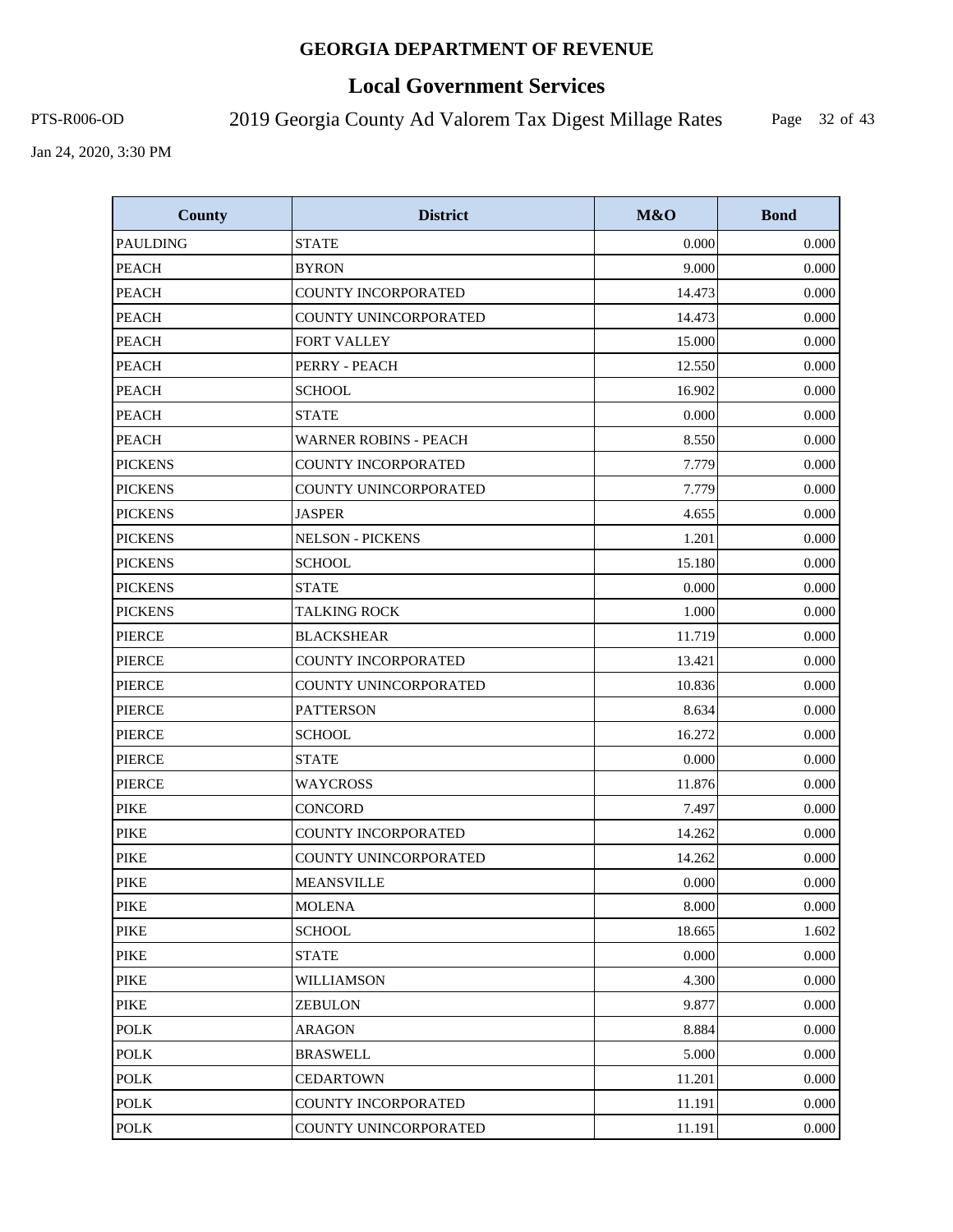# **Local Government Services**

PTS-R006-OD 2019 Georgia County Ad Valorem Tax Digest Millage Rates

Page 33 of 43

| <b>County</b>   | <b>District</b>            | M&O    | <b>Bond</b> |
|-----------------|----------------------------|--------|-------------|
| <b>POLK</b>     | <b>ROCKMART</b>            | 8.832  | 0.000       |
| <b>POLK</b>     | <b>SCHOOL</b>              | 15.664 | 0.000       |
| <b>POLK</b>     | <b>STATE</b>               | 0.000  | 0.000       |
| <b>POLK</b>     | TAYLORSVILLE               | 0.000  | 0.000       |
| <b>PULASKI</b>  | COUNTY FIRE DIST - UNINC   | 0.749  | 0.000       |
| <b>PULASKI</b>  | <b>COUNTY INCORPORATED</b> | 14.029 | 0.000       |
| <b>PULASKI</b>  | COUNTY UNINCORPORATED      | 14.029 | 0.000       |
| <b>PULASKI</b>  | <b>HAWKINSVILLE</b>        | 5.597  | 0.000       |
| <b>PULASKI</b>  | <b>SCHOOL</b>              | 13.967 | 0.000       |
| <b>PULASKI</b>  | <b>STATE</b>               | 0.000  | 0.000       |
| <b>PUTNAM</b>   | <b>COUNTY INCORPORATED</b> | 8.203  | 0.000       |
| <b>PUTNAM</b>   | COUNTY SSD - UNINC         | 0.378  | 0.000       |
| <b>PUTNAM</b>   | COUNTY UNINCORPORATED      | 8.203  | 0.000       |
| <b>PUTNAM</b>   | <b>EATONTON</b>            | 9.994  | 0.000       |
| <b>PUTNAM</b>   | <b>SCHOOL</b>              | 16.016 | 0.000       |
| <b>PUTNAM</b>   | <b>STATE</b>               | 0.000  | 0.000       |
| <b>QUITMAN</b>  | COUNTY INCORPORATED        | 15.884 | 1.987       |
| <b>QUITMAN</b>  | COUNTY UNINCORPORATED      | 15.884 | 1.987       |
| <b>QUITMAN</b>  | <b>GEORGETOWN</b>          | 0.000  | 0.000       |
| <b>QUITMAN</b>  | <b>SCHOOL</b>              | 13.986 | 0.000       |
| <b>QUITMAN</b>  | <b>STATE</b>               | 0.000  | 0.000       |
| <b>RABUN</b>    | <b>CLAYTON</b>             | 8.769  | 0.000       |
| <b>RABUN</b>    | COUNTY INCORPORATED        | 10.083 | 0.000       |
| <b>RABUN</b>    | COUNTY UNINCORPORATED      | 10.083 | 0.000       |
| <b>RABUN</b>    | <b>DILLARD</b>             | 0.000  | 0.000       |
| <b>RABUN</b>    | <b>MOUNTAIN CITY</b>       | 9.730  | 0.000       |
| <b>RABUN</b>    | <b>SCHOOL</b>              | 9.450  | 0.000       |
| <b>RABUN</b>    | <b>SKY VALLEY</b>          | 15.608 | 0.000       |
| <b>RABUN</b>    | <b>STATE</b>               | 0.000  | 0.000       |
| <b>RABUN</b>    | <b>TALLULAH FALLS</b>      | 5.868  | 0.000       |
| <b>RABUN</b>    | TIGER                      | 0.000  | 0.000       |
| <b>RANDOLPH</b> | <b>COUNTY INCORPORATED</b> | 18.707 | 1.656       |
| <b>RANDOLPH</b> | COUNTY UNINCORPORATED      | 17.507 | 1.656       |
| <b>RANDOLPH</b> | <b>CUTHBERT</b>            | 9.750  | 0.000       |
| <b>RANDOLPH</b> | SCHOOL                     | 17.676 | 0.000       |
| <b>RANDOLPH</b> | <b>SHELLMAN</b>            | 11.000 | 0.000       |
| <b>RANDOLPH</b> | <b>STATE</b>               | 0.000  | 0.000       |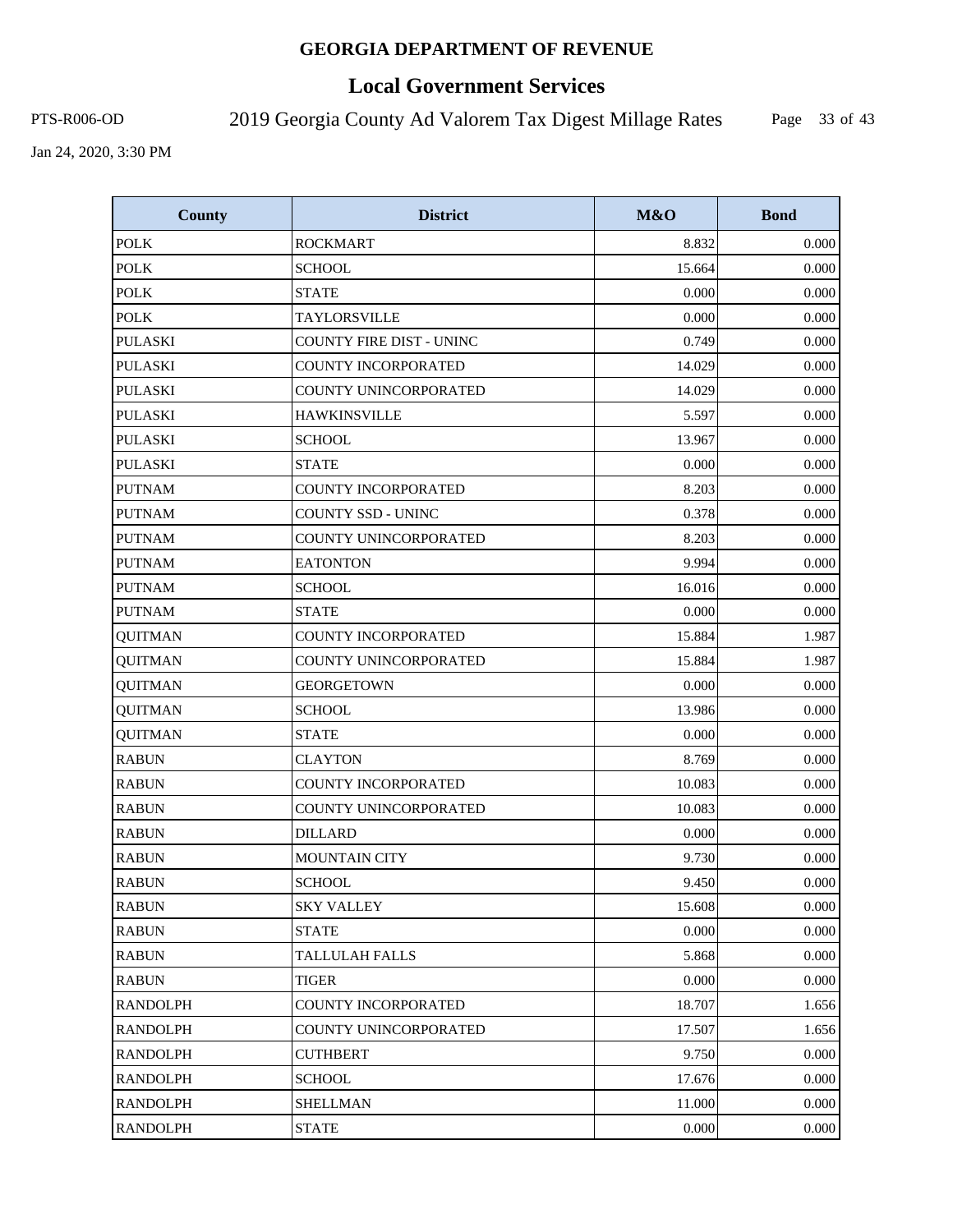# **Local Government Services**

PTS-R006-OD 2019 Georgia County Ad Valorem Tax Digest Millage Rates

Page 34 of 43

| <b>County</b>   | <b>District</b>                    | M&O    | <b>Bond</b> |
|-----------------|------------------------------------|--------|-------------|
| <b>RICHMOND</b> | <b>AUGUSTA URBAN SERVICE</b>       | 5.162  | 0.000       |
| <b>RICHMOND</b> | <b>BLYTHE</b>                      | 0.000  | 0.000       |
| <b>RICHMOND</b> | COUNTY FIRE - BLYTHE               | 3.300  | 0.000       |
| <b>RICHMOND</b> | <b>COUNTY FIRE - UNINC</b>         | 2.112  | 0.000       |
| <b>RICHMOND</b> | COUNTY INCORPORATED                | 9.678  | 0.000       |
| <b>RICHMOND</b> | COUNTY UNINCORPORATED              | 9.678  | 0.000       |
| <b>RICHMOND</b> | COUNTY WIDE CAPITAL OUTLAY         | 0.772  | 0.000       |
| <b>RICHMOND</b> | <b>HEPHZIBAH</b>                   | 0.000  | 0.000       |
| <b>RICHMOND</b> | <b>SCHOOL</b>                      | 19.794 | 0.000       |
| <b>RICHMOND</b> | <b>STATE</b>                       | 0.000  | 0.000       |
| <b>RICHMOND</b> | TAD - #2                           |        |             |
| <b>RICHMOND</b> | TAD - #3                           |        |             |
| <b>RICHMOND</b> | TAD - #4                           |        |             |
| <b>ROCKDALE</b> | <b>CONYERS</b>                     | 15.284 | 1.700       |
| <b>ROCKDALE</b> | COUNTY INCORPORATED                | 20.190 | 0.000       |
| <b>ROCKDALE</b> | COUNTY UNINCORPORATED              | 20.190 | 0.000       |
| <b>ROCKDALE</b> | <b>SCHOOL</b>                      | 24.700 | 0.000       |
| <b>ROCKDALE</b> | STATE                              | 0.000  | 0.000       |
| <b>ROCKDALE</b> | TAD - CONYERS                      |        |             |
| <b>ROCKDALE</b> | TAD - OLD TOWN                     |        |             |
| <b>SCHLEY</b>   | COUNTY INCORPORATED                | 12.250 | 0.000       |
| <b>SCHLEY</b>   | COUNTY UNINCORPORATED              | 12.250 | 0.000       |
| <b>SCHLEY</b>   | <b>ELLAVILLE</b>                   | 3.308  | 0.000       |
| <b>SCHLEY</b>   | <b>SCHOOL</b>                      | 16.601 | 2.289       |
| <b>SCHLEY</b>   | <b>STATE</b>                       | 0.000  | 0.000       |
| <b>SCREVEN</b>  | <b>COUNTY INCORPORATED</b>         | 13.467 | 0.000       |
| <b>SCREVEN</b>  | <b>COUNTY SSD</b>                  | 0.287  | 0.000       |
| <b>SCREVEN</b>  | COUNTY UNINCORPORATED              | 13.467 | 0.000       |
| <b>SCREVEN</b>  | <b>COUNTY WIDE INDUSTRIAL AUTH</b> | 0.774  | 0.000       |
| <b>SCREVEN</b>  | HILTONIA                           | 0.000  | 0.000       |
| <b>SCREVEN</b>  | <b>NEWINGTON</b>                   | 11.000 | 0.000       |
| <b>SCREVEN</b>  | <b>OLIVER</b>                      | 2.500  | 0.000       |
| <b>SCREVEN</b>  | <b>ROCKY FORD</b>                  | 5.000  | 0.000       |
| <b>SCREVEN</b>  | <b>SCHOOL</b>                      | 15.619 | 0.000       |
| <b>SCREVEN</b>  | <b>STATE</b>                       | 0.000  | 0.000       |
| <b>SCREVEN</b>  | <b>SYLVANIA</b>                    | 7.534  | 0.000       |
| <b>SEMINOLE</b> | COUNTY INCORPORATED                | 15.893 | 0.000       |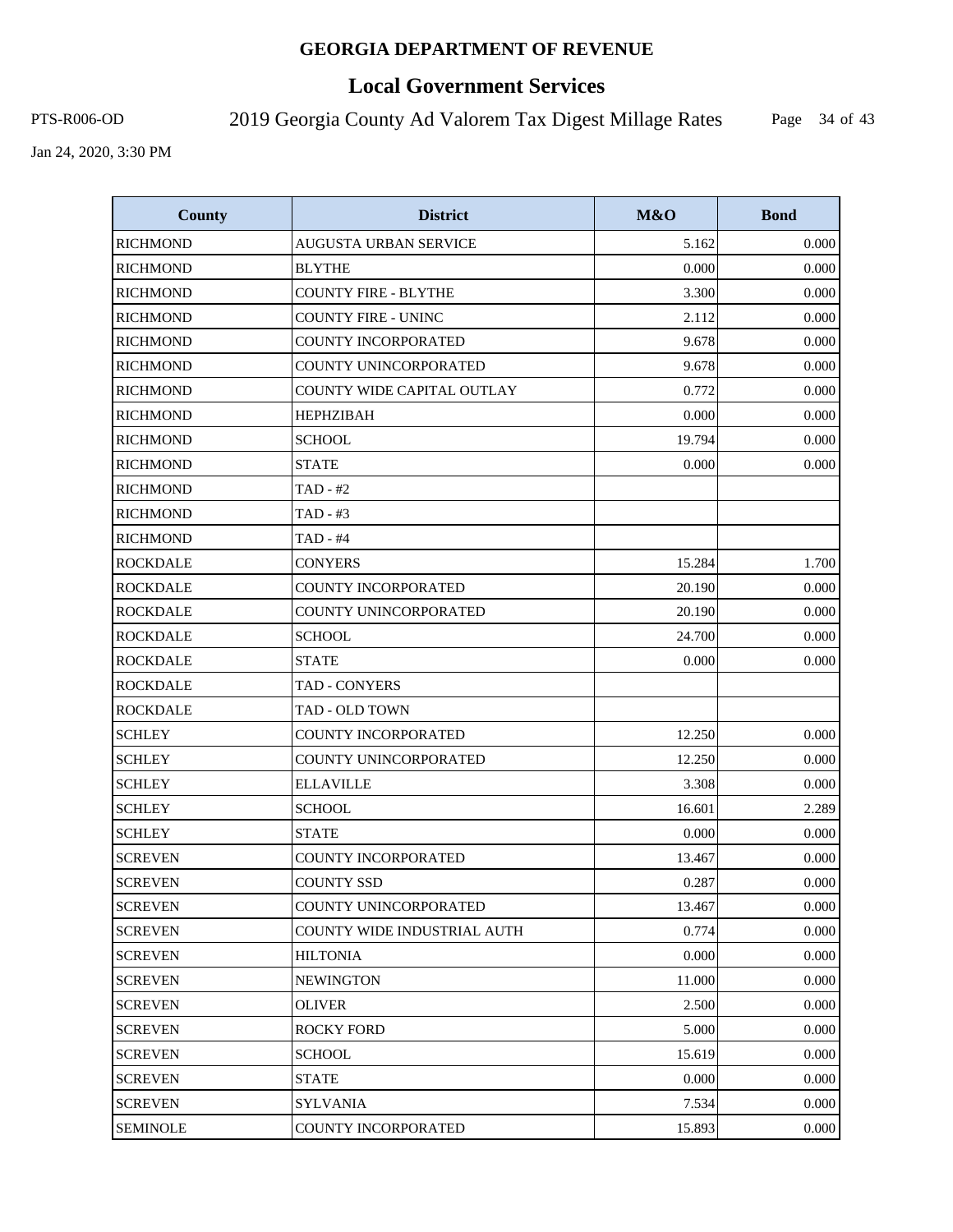# **Local Government Services**

PTS-R006-OD 2019 Georgia County Ad Valorem Tax Digest Millage Rates

Page 35 of 43

| <b>County</b>   | <b>District</b>                 | M&O    | <b>Bond</b> |
|-----------------|---------------------------------|--------|-------------|
| <b>SEMINOLE</b> | COUNTY UNINCORPORATED           | 15.893 | 0.000       |
| <b>SEMINOLE</b> | <b>COUNTY WIDE LIBRARY FEES</b> | 0.743  | 0.000       |
| <b>SEMINOLE</b> | <b>DONALSONVILLE</b>            | 17.374 | 0.000       |
| <b>SEMINOLE</b> | <b>IRON CITY</b>                | 0.000  | 0.000       |
| <b>SEMINOLE</b> | <b>SCHOOL</b>                   | 16.050 | 0.000       |
| <b>SEMINOLE</b> | <b>STATE</b>                    | 0.000  | 0.000       |
| <b>SPALDING</b> | <b>COUNTY FIRE - UNINC</b>      | 3.610  | 0.000       |
| <b>SPALDING</b> | COUNTY INCORPORATED             | 16.535 | 0.000       |
| <b>SPALDING</b> | COUNTY UNINCORPORATED           | 16.535 | 0.000       |
| <b>SPALDING</b> | <b>GRIFFIN</b>                  | 7.083  | 0.000       |
| <b>SPALDING</b> | ORCHARD HILL                    | 5.610  | 0.000       |
| <b>SPALDING</b> | <b>SCHOOL</b>                   | 17.077 | 0.000       |
| <b>SPALDING</b> | <b>STATE</b>                    | 0.000  | 0.000       |
| <b>SPALDING</b> | <b>SUNNY SIDE</b>               | 4.791  | 0.000       |
| <b>SPALDING</b> | TAD - #1 GRIFFIN                |        |             |
| <b>SPALDING</b> | TAD - #2 GRIFFIN                |        |             |
| <b>STEPHENS</b> | <b>AVALON</b>                   | 0.000  | 0.000       |
| <b>STEPHENS</b> | <b>COUNTY INCORPORATED</b>      | 14.910 | 0.000       |
| <b>STEPHENS</b> | COUNTY UNINCORPORATED           | 14.910 | 0.000       |
| <b>STEPHENS</b> | <b>MARTIN</b>                   | 1.000  | 0.000       |
| <b>STEPHENS</b> | <b>SCHOOL</b>                   | 16.800 | 0.000       |
| <b>STEPHENS</b> | <b>STATE</b>                    | 0.000  | 0.000       |
| <b>STEPHENS</b> | <b>TOCCOA</b>                   | 6.000  | 0.000       |
| <b>STEWART</b>  | COUNTY INCORPORATED             | 11.615 | 0.000       |
| <b>STEWART</b>  | COUNTY UNINCORPORATED           | 11.615 | 0.000       |
| <b>STEWART</b>  | <b>LUMPKIN</b>                  | 19.469 | 0.000       |
| <b>STEWART</b>  | <b>RICHLAND</b>                 | 19.470 | 0.000       |
| <b>STEWART</b>  | <b>SCHOOL</b>                   | 15.051 | 0.000       |
| <b>STEWART</b>  | <b>STATE</b>                    | 0.000  | 0.000       |
| <b>SUMTER</b>   | <b>AMERICUS 50%</b>             | 13.120 | 0.000       |
| <b>SUMTER</b>   | <b>AMERICUS DOWNTOWN 50%</b>    | 14.620 | 0.000       |
| <b>SUMTER</b>   | <b>ANDERSONVILLE</b>            | 0.000  | 0.000       |
| <b>SUMTER</b>   | COUNTY INCORPORATED             | 13.225 | 0.000       |
| <b>SUMTER</b>   | COUNTY UNINCORPORATED           | 13.225 | 0.000       |
| <b>SUMTER</b>   | <b>DESOTO</b>                   | 0.000  | 0.000       |
| <b>SUMTER</b>   | LESLIE                          | 11.500 | 0.000       |
| <b>SUMTER</b>   | <b>PLAINS</b>                   | 12.000 | 0.000       |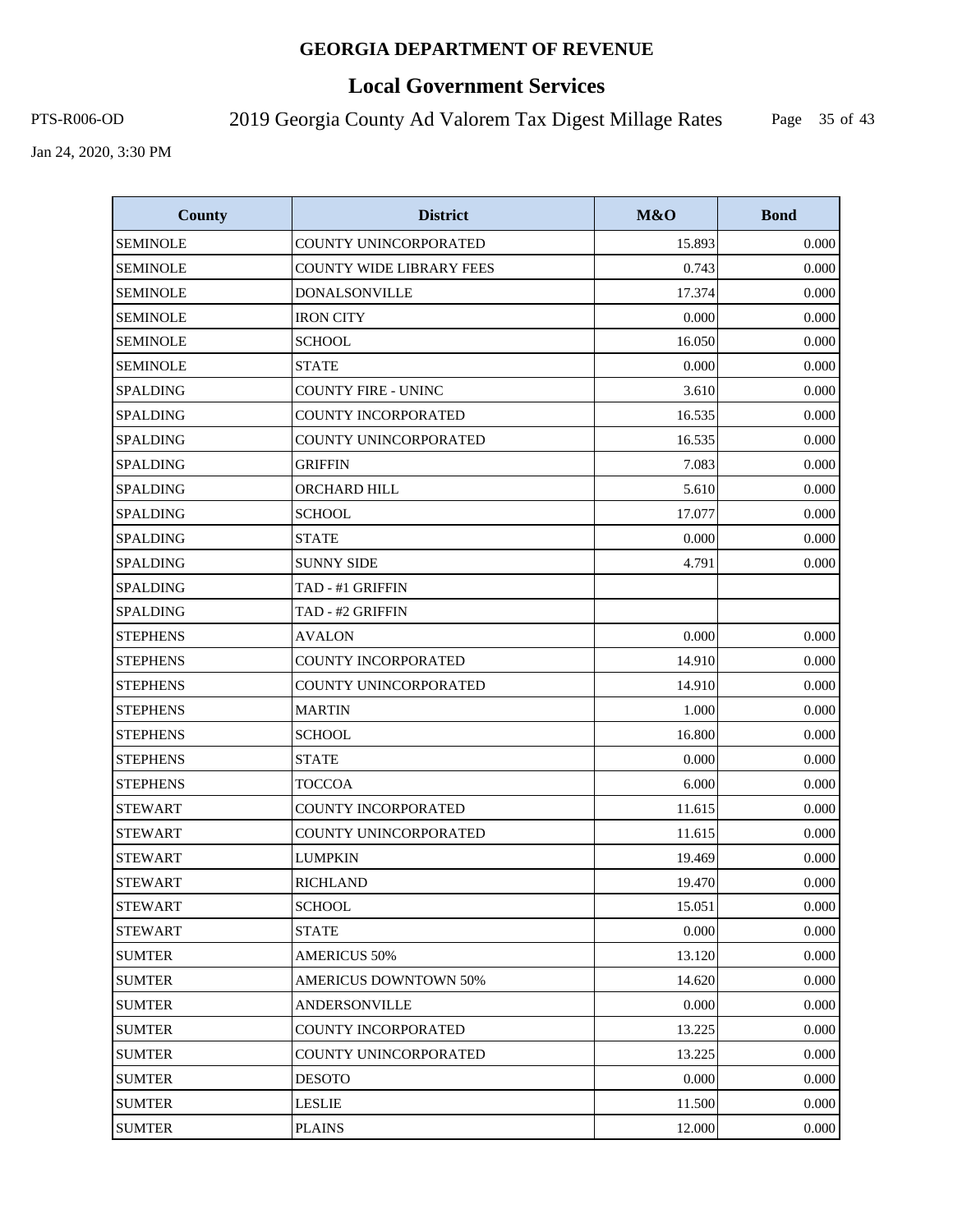# **Local Government Services**

PTS-R006-OD 2019 Georgia County Ad Valorem Tax Digest Millage Rates

Page 36 of 43

| <b>County</b>     | <b>District</b>            | M&O    | <b>Bond</b> |
|-------------------|----------------------------|--------|-------------|
| <b>SUMTER</b>     | <b>SCHOOL</b>              | 18.224 | 0.000       |
| <b>SUMTER</b>     | <b>STATE</b>               | 0.000  | 0.000       |
| <b>TALBOT</b>     | <b>COUNTY INCORPORATED</b> | 16.009 | 0.000       |
| <b>TALBOT</b>     | COUNTY UNINCORPORATED      | 16.009 | 0.000       |
| <b>TALBOT</b>     | <b>GENEVA</b>              | 6.000  | 0.000       |
| <b>TALBOT</b>     | <b>JUNCTION CITY</b>       | 2.210  | 0.000       |
| <b>TALBOT</b>     | <b>MANCHESTER</b>          | 17.858 | 0.000       |
| <b>TALBOT</b>     | <b>SCHOOL</b>              | 14.052 | 0.000       |
| <b>TALBOT</b>     | <b>STATE</b>               | 0.000  | 0.000       |
| <b>TALBOT</b>     | <b>TALBOTTON</b>           | 10.500 | 0.000       |
| <b>TALBOT</b>     | <b>WOODLAND</b>            | 13.985 | 0.000       |
| <b>TALIAFERRO</b> | COUNTY INCORPORATED        | 21.726 | 0.000       |
| <b>TALIAFERRO</b> | COUNTY UNINCORPORATED      | 20.502 | 0.000       |
| <b>TALIAFERRO</b> | <b>CRAWFORDVILLE</b>       | 14.045 | 0.000       |
| <b>TALIAFERRO</b> | <b>SCHOOL</b>              | 18.000 | 0.000       |
| <b>TALIAFERRO</b> | <b>SHARON</b>              | 0.000  | 0.000       |
| <b>TALIAFERRO</b> | <b>STATE</b>               | 0.000  | 0.000       |
| <b>TATTNALL</b>   | <b>COBBTOWN</b>            | 0.000  | 0.000       |
| <b>TATTNALL</b>   | <b>COLLINS</b>             | 3.316  | 0.000       |
| <b>TATTNALL</b>   | COUNTY INCORPORATED        | 13.720 | 0.000       |
| <b>TATTNALL</b>   | COUNTY UNINCORPORATED      | 13.720 | 0.000       |
| <b>TATTNALL</b>   | <b>GLENNVILLE</b>          | 7.967  | 0.000       |
| <b>TATTNALL</b>   | <b>MANASSAS</b>            | 2.549  | 0.000       |
| <b>TATTNALL</b>   | <b>REIDSVILLE</b>          | 7.000  | 0.000       |
| <b>TATTNALL</b>   | <b>SCHOOL</b>              | 14.000 | 0.000       |
| <b>TATTNALL</b>   | <b>STATE</b>               | 0.000  | 0.000       |
| <b>TAYLOR</b>     | <b>BUTLER</b>              | 9.070  | 0.000       |
| TAYLOR            | COUNTY INCORPORATED        | 10.700 | 0.000       |
| TAYLOR            | COUNTY UNINCORPORATED      | 8.570  | 0.000       |
| <b>TAYLOR</b>     | REYNOLDS                   | 12.660 | 0.000       |
| <b>TAYLOR</b>     | <b>SCHOOL</b>              | 15.540 | 0.000       |
| <b>TAYLOR</b>     | <b>STATE</b>               | 0.000  | 0.000       |
| TELFAIR           | COUNTY INCORPORATED        | 16.428 | 0.000       |
| TELFAIR           | COUNTY UNINCORPORATED      | 16.428 | 0.000       |
| <b>TELFAIR</b>    | <b>JACKSONVILLE</b>        | 0.000  | 0.000       |
| TELFAIR           | <b>LUMBER CITY</b>         | 9.941  | 0.000       |
| <b>TELFAIR</b>    | MCRAE - HELENA             | 10.915 | 0.000       |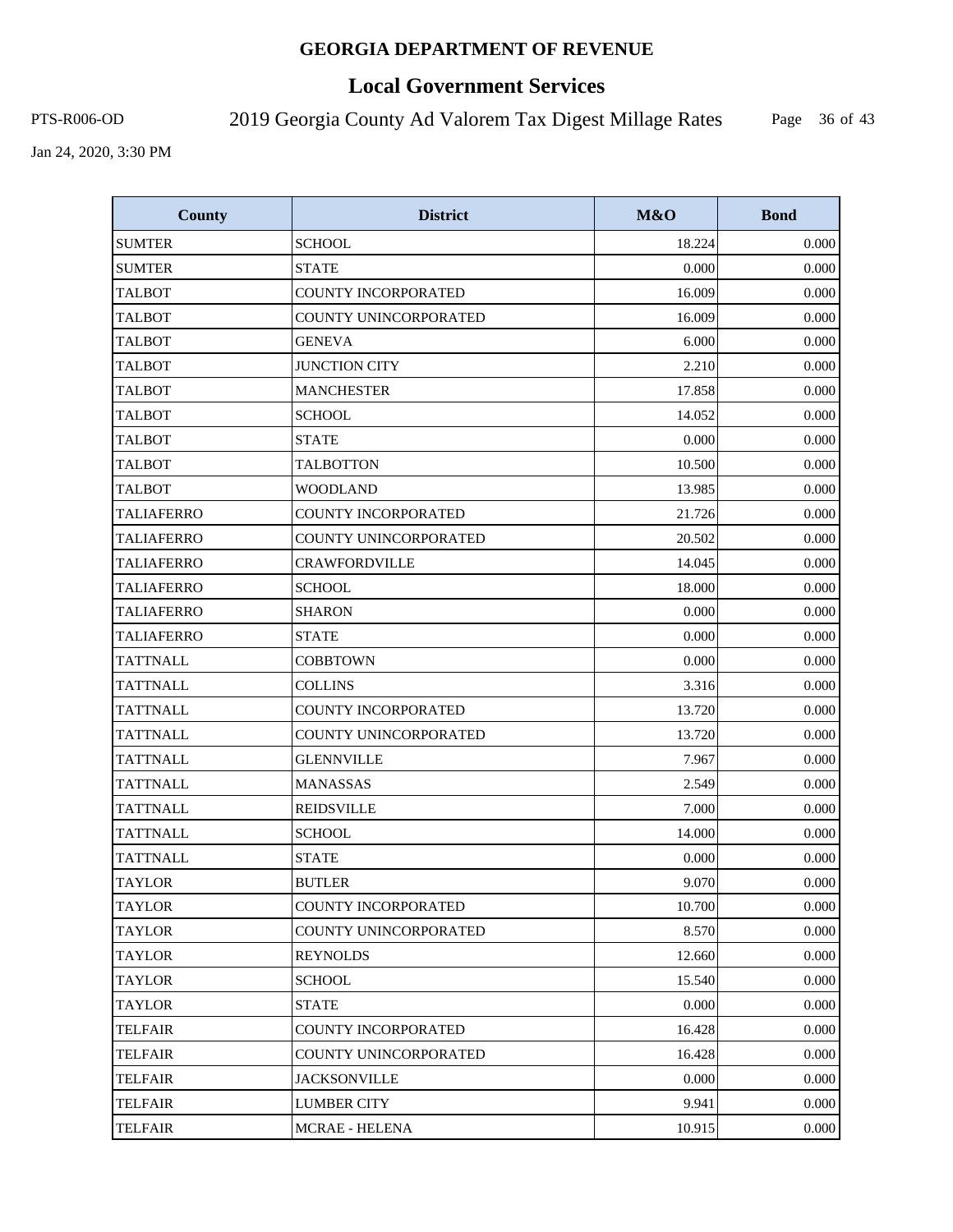# **Local Government Services**

PTS-R006-OD 2019 Georgia County Ad Valorem Tax Digest Millage Rates

Page 37 of 43

| <b>County</b>  | <b>District</b>             | M&O    | <b>Bond</b> |
|----------------|-----------------------------|--------|-------------|
| <b>TELFAIR</b> | <b>MILAN</b>                | 6.000  | 0.000       |
| <b>TELFAIR</b> | <b>SCHOOL</b>               | 15.551 | 0.000       |
| <b>TELFAIR</b> | <b>SCOTLAND</b>             | 4.806  | 0.000       |
| <b>TELFAIR</b> | <b>STATE</b>                | 0.000  | 0.000       |
| <b>TERRELL</b> | <b>BRONWOOD</b>             | 8.000  | 0.000       |
| <b>TERRELL</b> | <b>COUNTY INCORPORATED</b>  | 13.500 | 0.000       |
| TERRELL        | COUNTY UNINCORPORATED       | 13.500 | 0.000       |
| <b>TERRELL</b> | <b>DAWSON</b>               | 8.518  | 0.000       |
| <b>TERRELL</b> | <b>PARROTT</b>              | 6.000  | 0.000       |
| <b>TERRELL</b> | <b>SASSER</b>               | 0.000  | 0.000       |
| TERRELL        | <b>SCHOOL</b>               | 16.484 | 0.000       |
| <b>TERRELL</b> | <b>STATE</b>                | 0.000  | 0.000       |
| <b>THOMAS</b>  | <b>BARWICK</b>              | 12.059 | 0.000       |
| <b>THOMAS</b>  | <b>BOSTON</b>               | 12.943 | 0.000       |
| <b>THOMAS</b>  | <b>COOLIDGE</b>             | 12.520 | 0.000       |
| <b>THOMAS</b>  | <b>COUNTY FIRE DIST 1</b>   | 3.038  | 0.000       |
| <b>THOMAS</b>  | <b>COUNTY FIRE DIST 2</b>   | 3.037  | 0.000       |
| <b>THOMAS</b>  | <b>COUNTY FIRE DIST 3</b>   | 2.329  | 0.000       |
| <b>THOMAS</b>  | COUNTY INCORPORATED         | 8.913  | 0.000       |
| <b>THOMAS</b>  | COUNTY UNINCORPORATED       | 7.131  | 0.000       |
| <b>THOMAS</b>  | <b>COUNTY WIDE EMS</b>      | 1.720  | 0.000       |
| <b>THOMAS</b>  | IND SCHOOL THOMASVILLE      | 18.611 | 0.000       |
| <b>THOMAS</b>  | <b>MEIGS</b>                | 15.000 | 0.000       |
| <b>THOMAS</b>  | <b>OCHLOCKNEE</b>           | 8.424  | 0.000       |
| <b>THOMAS</b>  | <b>PAVO</b>                 | 12.400 | 0.000       |
| <b>THOMAS</b>  | <b>SCHOOL</b>               | 14.203 | 0.000       |
| <b>THOMAS</b>  | <b>STATE</b>                | 0.000  | 0.000       |
| <b>THOMAS</b>  | THOMASVILLE                 | 0.000  | 0.000       |
| <b>TIFT</b>    | <b>COUNTY FIRE DISTRICT</b> | 1.257  | 0.000       |
| TIFT           | COUNTY INCORPORATED         | 12.167 | 0.000       |
| <b>TIFT</b>    | COUNTY UNINCORPORATED       | 12.167 | 0.000       |
| <b>TIFT</b>    | <b>OMEGA</b>                | 0.000  | 0.000       |
| <b>TIFT</b>    | <b>SCHOOL</b>               | 16.940 | 0.000       |
| <b>TIFT</b>    | <b>STATE</b>                | 0.000  | 0.000       |
| <b>TIFT</b>    | <b>TIFTON</b>               | 9.731  | 0.000       |
| <b>TIFT</b>    | TY TY                       | 0.000  | 0.000       |
| <b>TOOMBS</b>  | COUNTY INCORPORATED         | 8.623  | 0.000       |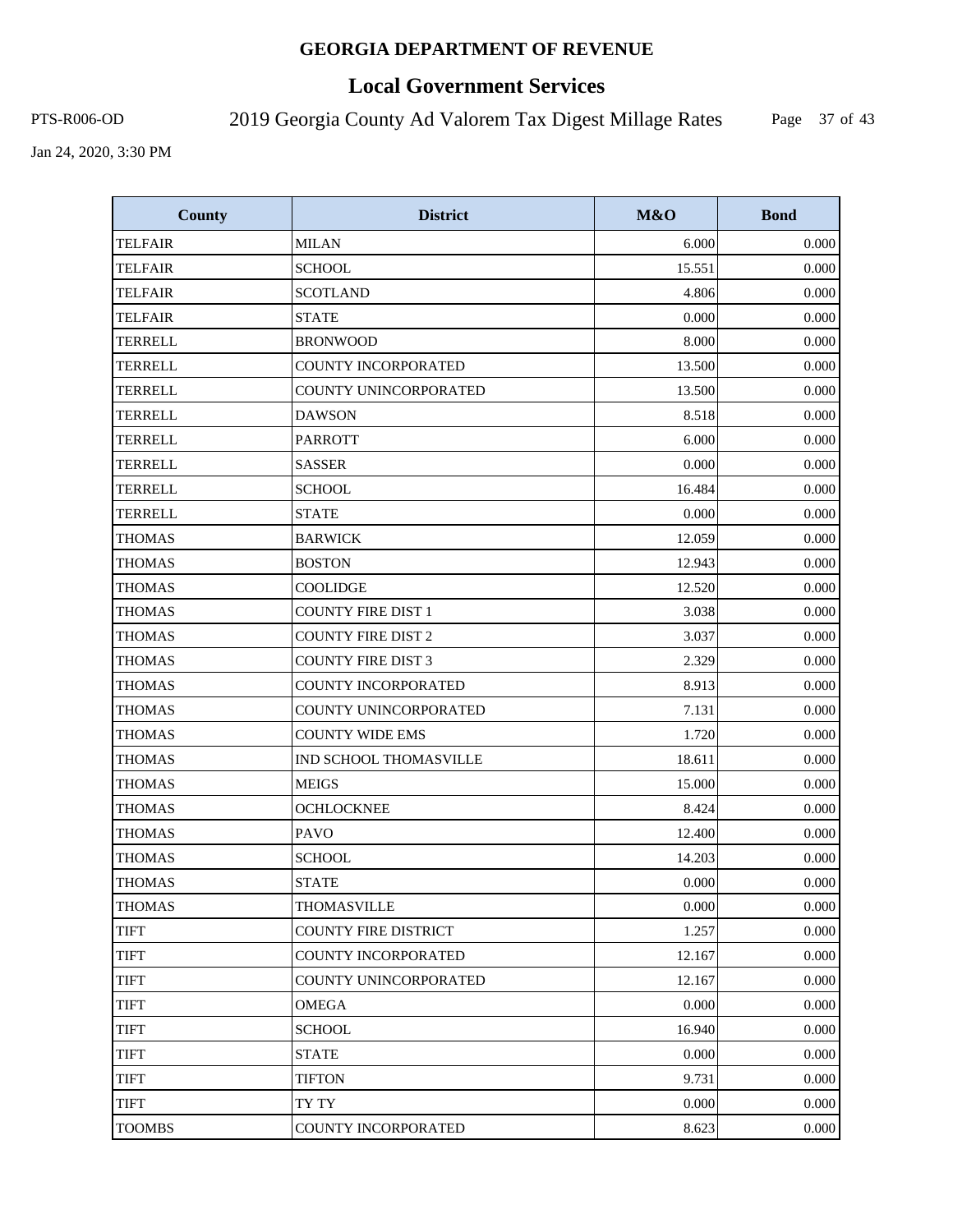# **Local Government Services**

PTS-R006-OD 2019 Georgia County Ad Valorem Tax Digest Millage Rates

Page 38 of 43

| <b>County</b>   | <b>District</b>                    | <b>M&amp;O</b> | <b>Bond</b> |
|-----------------|------------------------------------|----------------|-------------|
| <b>TOOMBS</b>   | COUNTY UNINCORPORATED              | 8.623          | 0.000       |
| TOOMBS          | COUNTY WIDE DEVELOPMENT AUTH       | 1.000          | 0.000       |
| <b>TOOMBS</b>   | <b>IND SCHOOL VIDALIA</b>          | 15.000         | 0.000       |
| <b>TOOMBS</b>   | <b>LYONS</b>                       | 3.890          | 0.000       |
| <b>TOOMBS</b>   | <b>SANTA CLAUS</b>                 | 4.000          | 0.000       |
| <b>TOOMBS</b>   | <b>SCHOOL</b>                      | 14.003         | 0.000       |
| <b>TOOMBS</b>   | <b>STATE</b>                       | 0.000          | 0.000       |
| <b>TOOMBS</b>   | <b>VIDALIA - TOOMBS</b>            | 4.201          | 0.000       |
| <b>TOWNS</b>    | <b>COUNTY FIRE - COUNTY WIDE</b>   | 0.472          | 0.000       |
| <b>TOWNS</b>    | COUNTY INCORPORATED                | 5.075          | 0.000       |
| <b>TOWNS</b>    | COUNTY UNINCORPORATED              | 5.075          | 0.000       |
| <b>TOWNS</b>    | <b>HIAWASSEE</b>                   | 2.095          | 0.000       |
| <b>TOWNS</b>    | <b>SCHOOL</b>                      | 7.477          | 0.000       |
| <b>TOWNS</b>    | <b>STATE</b>                       | 0.000          | 0.000       |
| <b>TOWNS</b>    | YOUNG HARRIS                       | 2.479          | 0.000       |
| <b>TREUTLEN</b> | <b>COUNTY INCORPORATED</b>         | 12.915         | 0.000       |
| <b>TREUTLEN</b> | COUNTY UNINCORPORATED              | 12.915         | 0.000       |
| <b>TREUTLEN</b> | <b>SCHOOL</b>                      | 14.000         | 0.000       |
| <b>TREUTLEN</b> | <b>SOPERTON</b>                    | 3.080          | 0.000       |
| <b>TREUTLEN</b> | <b>STATE</b>                       | 0.000          | 0.000       |
| <b>TROUP</b>    | COUNTY INCORPORATED                | 10.609         | 0.174       |
| <b>TROUP</b>    | COUNTY UNINCORPORATED              | 10.609         | 0.174       |
| <b>TROUP</b>    | <b>COUNTY WIDE SANITATION BOND</b> | 0.527          | 0.000       |
| <b>TROUP</b>    | <b>HOGANSVILLE</b>                 | 7.950          | 0.000       |
| <b>TROUP</b>    | <b>LAGRANGE</b>                    | 0.000          | 0.000       |
| <b>TROUP</b>    | LAGRANGE D/T DEV AUTH              | 4.000          | 0.000       |
| <b>TROUP</b>    | <b>SCHOOL</b>                      | 18.850         | $0.000\,$   |
| <b>TROUP</b>    | <b>STATE</b>                       | 0.000          | 0.000       |
| <b>TROUP</b>    | TAD - #3                           |                |             |
| <b>TROUP</b>    | TAD - #4                           |                |             |
| <b>TROUP</b>    | $TAD - #5$                         |                |             |
| TROUP           | TAD - DISTRICT 20 #1               |                |             |
| <b>TROUP</b>    | TAD - DISTRICT 21 #2               |                |             |
| <b>TROUP</b>    | <b>WEST POINT</b>                  | 9.181          | 0.000       |
| <b>TROUP</b>    | WEST POINT D/T DEV AUTH            | 5.000          | 0.000       |
| <b>TURNER</b>   | <b>ASHBURN</b>                     | 10.999         | 0.000       |
| <b>TURNER</b>   | COUNTY INCORPORATED                | 16.004         | 0.000       |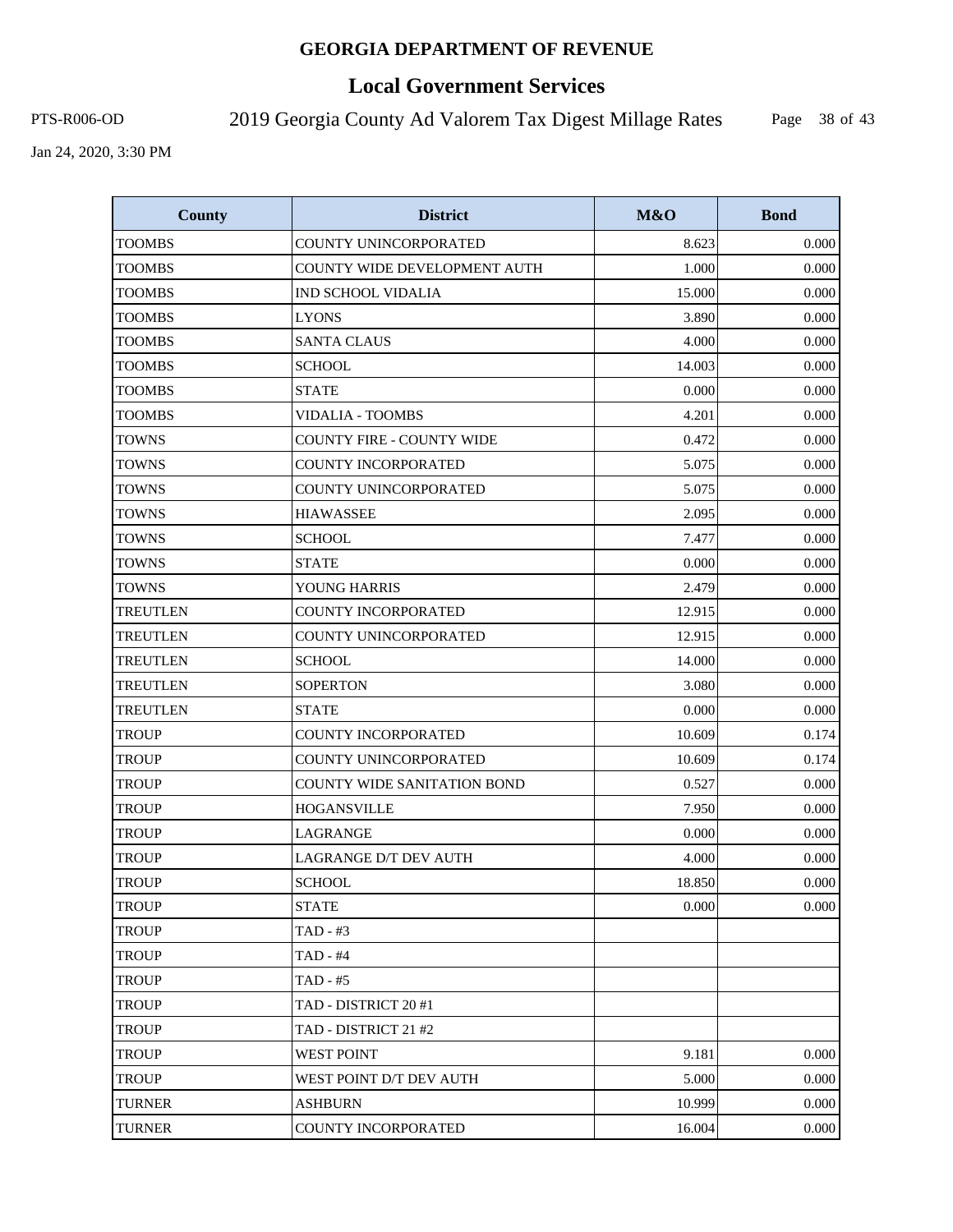# **Local Government Services**

PTS-R006-OD 2019 Georgia County Ad Valorem Tax Digest Millage Rates

Page 39 of 43

| <b>County</b> | <b>District</b>             | <b>M&amp;O</b> | <b>Bond</b> |
|---------------|-----------------------------|----------------|-------------|
| <b>TURNER</b> | COUNTY UNINCORPORATED       | 16.004         | 0.000       |
| TURNER        | <b>REBECCA</b>              | 7.945          | 0.000       |
| <b>TURNER</b> | <b>SCHOOL</b>               | 15.985         | 0.000       |
| <b>TURNER</b> | <b>STATE</b>                | 0.000          | 0.000       |
| <b>TURNER</b> | <b>SYCAMORE</b>             | 10.949         | 0.000       |
| TWIGGS        | <b>COUNTY INCORPORATED</b>  | 19.600         | 0.000       |
| <b>TWIGGS</b> | COUNTY UNINCORPORATED       | 19.600         | 0.000       |
| <b>TWIGGS</b> | <b>DANVILLE</b>             | 0.000          | 0.000       |
| <b>TWIGGS</b> | <b>JEFFERSONVILLE</b>       | 10.765         | 0.000       |
| TWIGGS        | <b>SCHOOL</b>               | 16.600         | 0.000       |
| TWIGGS        | <b>STATE</b>                | 0.000          | 0.000       |
| <b>UNION</b>  | <b>BLAIRSVILLE</b>          | 1.895          | 0.000       |
| <b>UNION</b>  | <b>COUNTY INCORPORATED</b>  | 6.144          | 0.000       |
| <b>UNION</b>  | COUNTY UNINCORPORATED       | 6.144          | 0.000       |
| <b>UNION</b>  | <b>SCHOOL</b>               | 11.740         | 0.000       |
| <b>UNION</b>  | <b>STATE</b>                | 0.000          | 0.000       |
| <b>UPSON</b>  | <b>COUNTY INCORPORATED</b>  | 8.990          | 0.000       |
| <b>UPSON</b>  | <b>COUNTY SSD</b>           | 2.440          | 0.000       |
| <b>UPSON</b>  | COUNTY UNINCORPORATED       | 8.990          | 0.000       |
| <b>UPSON</b>  | COUNTY WIDE JOINT PROJECTS  | 4.890          | 0.000       |
| <b>UPSON</b>  | <b>SCHOOL</b>               | 14.320         | 0.000       |
| <b>UPSON</b>  | <b>STATE</b>                | 0.000          | 0.000       |
| <b>UPSON</b>  | <b>THOMASTON</b>            | 3.560          | 0.000       |
| <b>UPSON</b>  | YATESVILLE                  | 0.000          | 0.000       |
| <b>WALKER</b> | <b>CHICKAMAUGA</b>          | 0.000          | 0.000       |
| <b>WALKER</b> | <b>COUNTY INCORPORATED</b>  | 13.293         | 0.000       |
| <b>WALKER</b> | COUNTY UNINCORPORATED       | 9.822          | 0.000       |
| <b>WALKER</b> | FORT OGLETHORPE             | 6.443          | 0.000       |
| <b>WALKER</b> | IND SCHOOL CHICKAMAUGA      | 14.250         | 0.000       |
| WALKER        | <b>LAFAYETTE</b>            | 2.820          | 0.000       |
| <b>WALKER</b> | <b>LOOKOUT MOUNTAIN</b>     | 9.540          | 0.000       |
| WALKER        | <b>ROSSVILLE</b>            | 10.960         | 0.000       |
| <b>WALKER</b> | <b>SCHOOL</b>               | 17.404         | 0.000       |
| <b>WALKER</b> | <b>STATE</b>                | 0.000          | 0.000       |
| <b>WALTON</b> | <b>BETWEEN</b>              | 0.000          | 0.000       |
| <b>WALTON</b> | <b>COUNTY FIRE DISTRICT</b> | 1.335          | 0.000       |
| <b>WALTON</b> | COUNTY INCORPORATED         | 10.905         | 0.000       |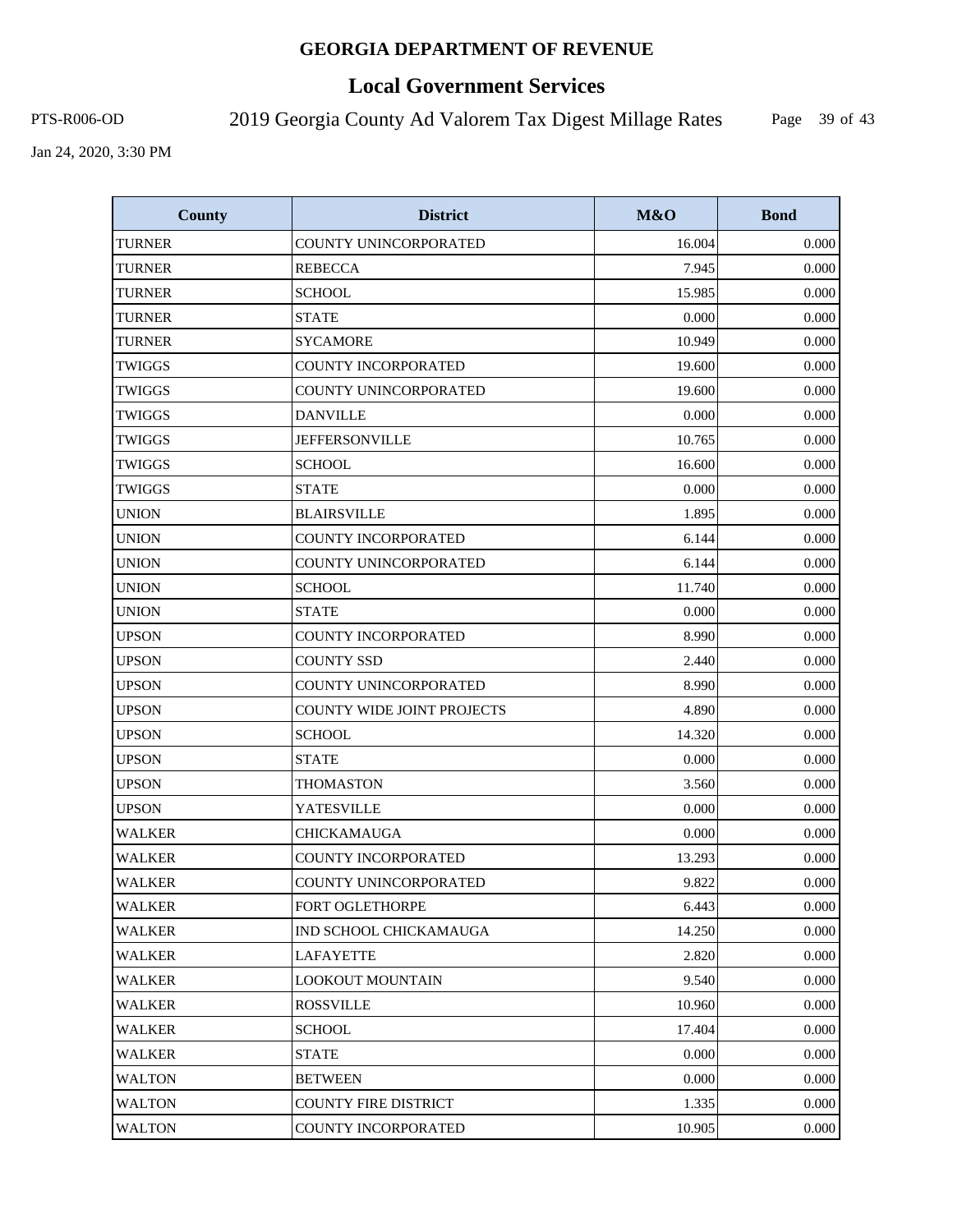# **Local Government Services**

PTS-R006-OD 2019 Georgia County Ad Valorem Tax Digest Millage Rates

Page 40 of 43

| <b>County</b>     | <b>District</b>                     | M&O    | <b>Bond</b> |
|-------------------|-------------------------------------|--------|-------------|
| <b>WALTON</b>     | COUNTY UNINCORPORATED               | 10.905 | 0.000       |
| WALTON            | <b>GOODHOPE</b>                     | 0.000  | 0.000       |
| WALTON            | IND SCHOOL SOCIAL CIRCLE            | 19.278 | 0.000       |
| <b>WALTON</b>     | <b>JERSEY</b>                       | 0.000  | 0.000       |
| <b>WALTON</b>     | <b>LOGANVILLE</b>                   | 11.850 | 0.000       |
| <b>WALTON</b>     | <b>MONROE</b>                       | 5.821  | 1.981       |
| WALTON            | <b>SCHOOL</b>                       | 18.600 | 2.300       |
| WALTON            | <b>SOCIAL CIRCLE</b>                | 7.900  | 0.000       |
| <b>WALTON</b>     | <b>STATE</b>                        | 0.000  | 0.000       |
| <b>WALTON</b>     | <b>WALNUT GROVE</b>                 | 5.752  | 0.000       |
| WARE              | <b>COUNTY INCORPORATED</b>          | 15.545 | 0.000       |
| <b>WARE</b>       | COUNTY UNINCORPORATED               | 15.545 | 0.000       |
| <b>WARE</b>       | <b>SCHOOL</b>                       | 16.787 | 0.000       |
| <b>WARE</b>       | <b>STATE</b>                        | 0.000  | 0.000       |
| <b>WARE</b>       | <b>WAYCROSS</b>                     | 11.876 | 0.000       |
| <b>WARE</b>       | WAYCROSS D/T DEV AUTH #21           | 6.000  | 0.000       |
| <b>WARE</b>       | <b>WAYCROSS D/T DEV AUTH #22</b>    | 6.000  | 0.000       |
| <b>WARE</b>       | WAYCROSS D/T DEV AUTH #23           | 6.000  | 0.000       |
| <b>WARE</b>       | <b>WAYCROSS D/T DEV AUTH #24</b>    | 6.000  | 0.000       |
| <b>WARREN</b>     | <b>CAMAK</b>                        | 5.753  | 0.000       |
| WARREN            | <b>COUNTY INCORPORATED</b>          | 12.958 | 0.000       |
| WARREN            | COUNTY UNINCORPORATED               | 12.958 | 0.000       |
| <b>WARREN</b>     | <b>NORWOOD</b>                      | 3.250  | 0.000       |
| <b>WARREN</b>     | <b>SCHOOL</b>                       | 18.400 | 0.000       |
| <b>WARREN</b>     | <b>STATE</b>                        | 0.000  | 0.000       |
| <b>WARREN</b>     | <b>WARRENTON</b>                    | 18.750 | 0.000       |
| <b>WASHINGTON</b> | <b>COUNTY INCORPORATED</b>          | 9.647  | 0.000       |
| WASHINGTON        | COUNTY UNINCORPORATED               | 9.647  | 0.000       |
| <b>WASHINGTON</b> | <b>COUNTY WIDE DEVELOPMENT AUTH</b> | 0.500  | 0.000       |
| WASHINGTON        | COUNTY WIDE HOSPITAL BOND           | 3.000  | 0.000       |
| WASHINGTON        | <b>DAVISBORO</b>                    | 5.105  | 0.000       |
| <b>WASHINGTON</b> | <b>DEEPSTEP</b>                     | 2.935  | 0.000       |
| WASHINGTON        | <b>HARRISON</b>                     | 3.863  | 0.000       |
| WASHINGTON        | <b>OCONEE</b>                       | 0.000  | 0.000       |
| <b>WASHINGTON</b> | <b>RIDDLEVILLE</b>                  | 0.731  | 0.000       |
| WASHINGTON        | SANDERSVILLE                        | 6.635  | 0.000       |
| <b>WASHINGTON</b> | <b>SCHOOL</b>                       | 16.986 | 0.000       |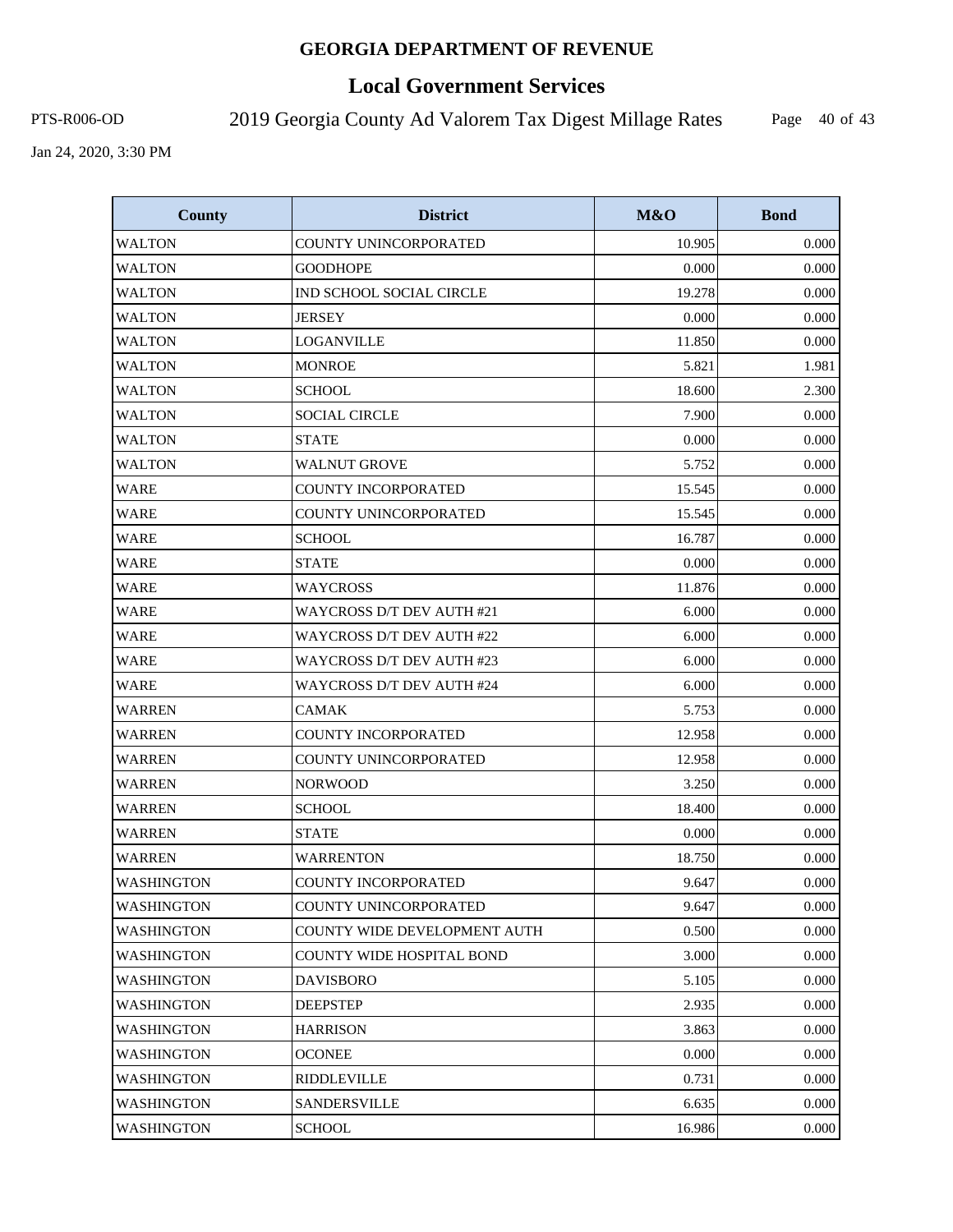# **Local Government Services**

PTS-R006-OD 2019 Georgia County Ad Valorem Tax Digest Millage Rates

Page 41 of 43

| <b>County</b>     | <b>District</b>             | M&O    | <b>Bond</b> |
|-------------------|-----------------------------|--------|-------------|
| WASHINGTON        | <b>STATE</b>                | 0.000  | 0.000       |
| <b>WASHINGTON</b> | <b>TENNILLE</b>             | 12.199 | 0.000       |
| <b>WAYNE</b>      | COUNTY INCORPORATED         | 17.923 | 0.000       |
| <b>WAYNE</b>      | COUNTY UNINCORPORATED       | 17.923 | 0.000       |
| <b>WAYNE</b>      | <b>JESUP</b>                | 5.424  | 0.000       |
| <b>WAYNE</b>      | <b>ODUM</b>                 | 5.109  | 0.000       |
| <b>WAYNE</b>      | <b>SCHOOL</b>               | 18.000 | 0.000       |
| <b>WAYNE</b>      | <b>SCREVEN</b>              | 4.950  | 0.000       |
| <b>WAYNE</b>      | <b>STATE</b>                | 0.000  | 0.000       |
| <b>WEBSTER</b>    | <b>COUNTY INCORPORATED</b>  | 9.000  | 0.000       |
| <b>WEBSTER</b>    | COUNTY UNINCORPORATED       | 9.000  | 0.000       |
| <b>WEBSTER</b>    | <b>PRESTON</b>              | 0.000  | 0.000       |
| <b>WEBSTER</b>    | <b>SCHOOL</b>               | 16.959 | 0.508       |
| <b>WEBSTER</b>    | <b>STATE</b>                | 0.000  | 0.000       |
| WEBSTER           | <b>WESTON</b>               | 0.000  | 0.000       |
| <b>WHEELER</b>    | <b>ALAMO</b>                | 8.498  | 0.000       |
| <b>WHEELER</b>    | <b>COUNTY INCORPORATED</b>  | 18.976 | 0.000       |
| WHEELER           | COUNTY UNINCORPORATED       | 16.351 | 0.000       |
| <b>WHEELER</b>    | <b>GLENWOOD</b>             | 5.951  | 0.000       |
| WHEELER           | <b>SCHOOL</b>               | 15.711 | 0.000       |
| <b>WHEELER</b>    | <b>SCOTLAND</b>             | 4.806  | 0.000       |
| <b>WHEELER</b>    | <b>STATE</b>                | 0.000  | 0.000       |
| <b>WHITE</b>      | <b>CLEVELAND</b>            | 6.000  | 0.000       |
| <b>WHITE</b>      | COUNTY INCORPORATED         | 10.750 | 0.000       |
| <b>WHITE</b>      | COUNTY UNINCORPORATED       | 10.750 | 0.000       |
| <b>WHITE</b>      | <b>HELEN</b>                | 5.768  | 0.000       |
| <b>WHITE</b>      | <b>SCHOOL</b>               | 17.481 | 0.000       |
| <b>WHITE</b>      | <b>STATE</b>                | 0.000  | 0.000       |
| <b>WHITFIELD</b>  | <b>COHUTTA</b>              | 0.000  | 0.000       |
| <b>WHITFIELD</b>  | <b>COUNTY FIRE DISTRICT</b> | 2.755  | 0.000       |
| WHITFIELD         | COUNTY INCORPORATED         | 8.812  | 0.000       |
| <b>WHITFIELD</b>  | <b>COUNTY SOLID WASTE</b>   | 0.286  | 0.000       |
| WHITFIELD         | <b>COUNTY SSD</b>           | 0.397  | 0.000       |
| WHITFIELD         | COUNTY UNINCORPORATED       | 8.812  | 0.000       |
| <b>WHITFIELD</b>  | DALTON 100%                 | 2.482  | 0.000       |
| WHITFIELD         | DALTON D/T DEV AUTH 100%    | 2.500  | 0.000       |
| WHITFIELD         | IND SCHOOL DALTON 100%      | 8.200  | 0.570       |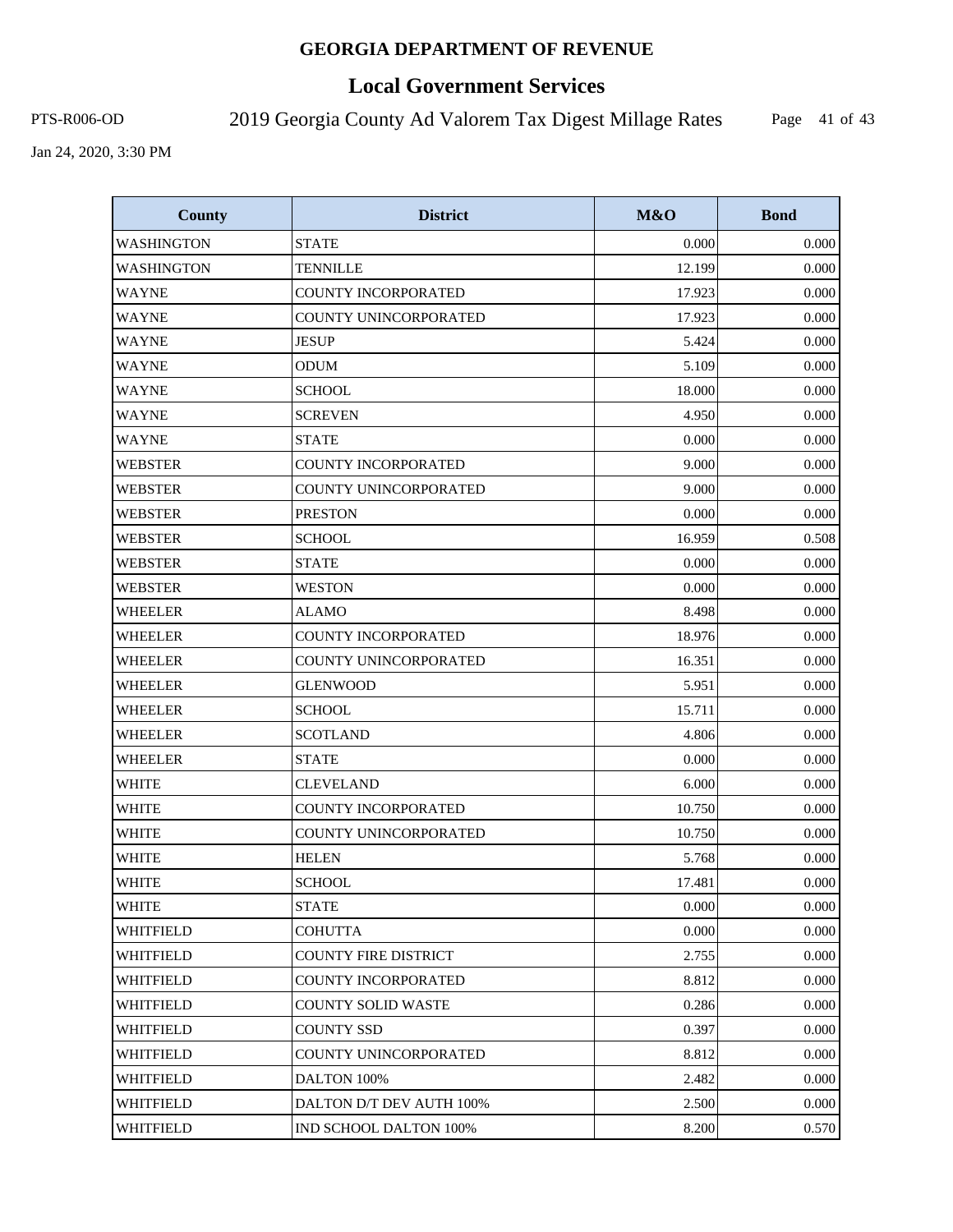# **Local Government Services**

PTS-R006-OD 2019 Georgia County Ad Valorem Tax Digest Millage Rates

Page 42 of 43

| <b>County</b>    | <b>District</b>                     | M&O    | <b>Bond</b> |
|------------------|-------------------------------------|--------|-------------|
| WHITFIELD        | <b>SCHOOL</b>                       | 18.756 | 0.000       |
| WHITFIELD        | <b>STATE</b>                        | 0.000  | 0.000       |
| WHITFIELD        | TAD - 1 CITY OF DALTON              |        |             |
| WHITFIELD        | TAD - 1 DDDA                        |        |             |
| WHITFIELD        | $TAD - 3$                           |        |             |
| WHITFIELD        | TUNNEL HILL                         | 0.000  | 0.000       |
| WHITFIELD        | <b>VARNELL</b>                      | 2.352  | 0.000       |
| <b>WILCOX</b>    | <b>ABBEVILLE</b>                    | 11.982 | 0.000       |
| <b>WILCOX</b>    | <b>COUNTY FIRE DIST CEDAR CREEK</b> | 0.500  | 0.000       |
| <b>WILCOX</b>    | <b>COUNTY INCORPORATED</b>          | 18.231 | 0.000       |
| <b>WILCOX</b>    | COUNTY UNINCORPORATED               | 18.231 | 0.000       |
| <b>WILCOX</b>    | <b>PINEVIEW</b>                     | 5.454  | 0.000       |
| <b>WILCOX</b>    | <b>PITTS</b>                        | 0.000  | 0.000       |
| <b>WILCOX</b>    | <b>ROCHELLE</b>                     | 16.500 | 0.000       |
| <b>WILCOX</b>    | <b>SCHOOL</b>                       | 15.095 | 0.000       |
| WILCOX           | <b>STATE</b>                        | 0.000  | 0.000       |
| <b>WILKES</b>    | COUNTY INCORPORATED                 | 12.598 | 0.000       |
| WILKES           | COUNTY UNINCORPORATED               | 12.351 | 0.000       |
| <b>WILKES</b>    | <b>RAYLE</b>                        | 0.000  | 0.000       |
| <b>WILKES</b>    | <b>SCHOOL</b>                       | 17.550 | 0.000       |
| <b>WILKES</b>    | <b>STATE</b>                        | 0.000  | 0.000       |
| <b>WILKES</b>    | TIGNALL                             | 10.655 | 0.000       |
| <b>WILKES</b>    | WASHINGTON                          | 8.874  | 0.000       |
| <b>WILKINSON</b> | <b>ALLENTOWN</b>                    | 5.000  | 0.000       |
| <b>WILKINSON</b> | <b>COUNTY INCORPORATED</b>          | 14.440 | 0.000       |
| <b>WILKINSON</b> | COUNTY UNINCORPORATED               | 14.440 | 0.000       |
| <b>WILKINSON</b> | <b>DANVILLE</b>                     | 0.000  | 0.000       |
| <b>WILKINSON</b> | <b>GORDON</b>                       | 7.500  | 0.000       |
| WILKINSON        | <b>IRWINTON</b>                     | 5.810  | 0.000       |
| WILKINSON        | <b>IVEY</b>                         | 5.388  | 0.000       |
| <b>WILKINSON</b> | <b>MCINTYRE</b>                     | 5.720  | 0.000       |
| <b>WILKINSON</b> | <b>SCHOOL</b>                       | 20.000 | 0.000       |
| WILKINSON        | <b>STATE</b>                        | 0.000  | 0.000       |
| <b>WILKINSON</b> | TOOMSBORO                           | 5.850  | 0.000       |
| <b>WORTH</b>     | <b>COUNTY INCORPORATED</b>          | 12.560 | 0.000       |
| WORTH            | COUNTY UNINCORPORATED               | 12.560 | 0.000       |
| <b>WORTH</b>     | COUNTY WIDE INDUSTRIAL AUTH         | 0.591  | 0.000       |